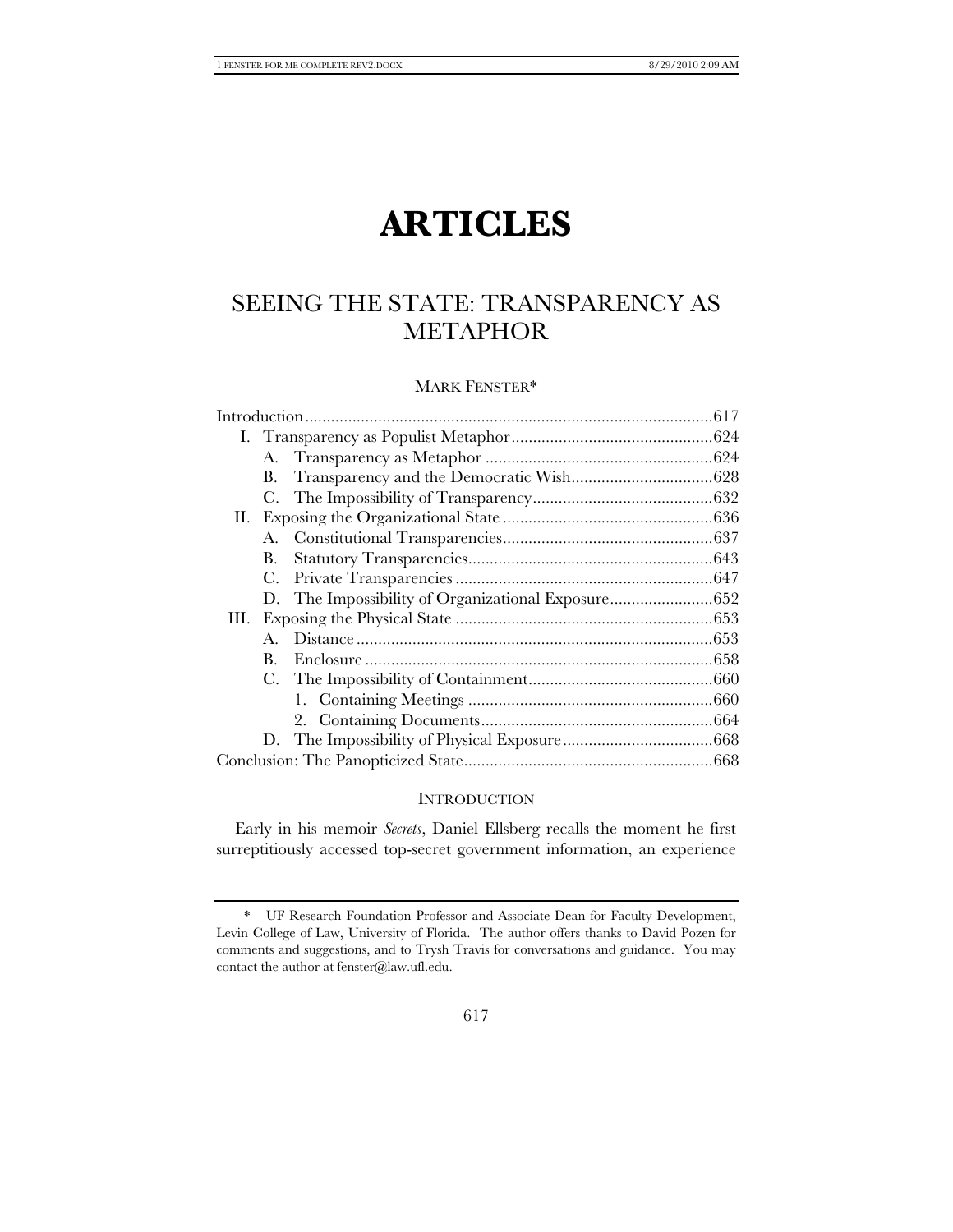that would lead him, ultimately, to become the most famous liberator of classified documents in American history. Ellsberg was then a young, rising Pentagon bureaucrat who had been hired away from his previous position as a research analyst at Rand, a private think tank that served as a consultant to the Pentagon's efforts fighting the Vietnam War, to work for John T. McNaughton, Assistant Secretary of Defense for International Security Affairs.<sup>1</sup> In the course of his duties, McNaughton received classified documents that Ellsberg lacked sufficient security clearance to read. The binder in which those documents were filed sat on a rolling bookstand in McNaughton's office. Every evening, the bookstand was rolled into a secure, locked closet. Ellsberg could see the binder but was not allowed to look inside, despite its promise of invaluable information that could divulge the secrets of the unfolding drama in Vietnam. Ellsberg narrates the event of one fateful evening:

It was too much for me. There came a night—I can't remember how many weeks it was after [McNaughton] had directed my attention to this forbidden binder—when I did pull it out of the row of files and open it. . . . The office was dark; the light was coming from inside the closet. I was in the process of putting the rolling stand away for the night. I looked inside the thick binder and riffled through the contents. It was like opening the door on Ali Baba's treasure. . . . At a glance I could see that what I held in my hand was precious. Reading just a few paragraphs here and there was, for me, like breathing pure oxygen. My heart was pounding.2

Witness the tension and expectation as Ellsberg—who would later illegally release to United States newspapers what would be famously referred to as the "Pentagon Papers"—describes the ecstasy of access and anticipates what would soon become his troubled, infamous relationship to secret documents. The records that he was forbidden to view almost commanded that he view them. They offered him new, important information, and therefore revelation—the purest form of "oxygen" an analyst like Ellsberg requires to survive and prosper. But their access had been strictly limited. Not only were they removed from the public, which was ignorant of their existence, they were even kept separate from someone like Ellsberg, a Harvard-trained wunderkind specifically hired to assist the government agency that forbid him access. Ellsberg was forced to violate the law that prohibited him from viewing the documents, to cross both the legal line and physical boundary that placed this binder beyond his view. His heroism, to those who see it as such, began when he traversed that well-

 <sup>1.</sup> DANIEL ELLSBERG, SECRETS: A MEMOIR OF VIETNAM AND THE PENTAGON PAPERS 35–36 (2002).

<sup>2</sup>*. Id.* at 81.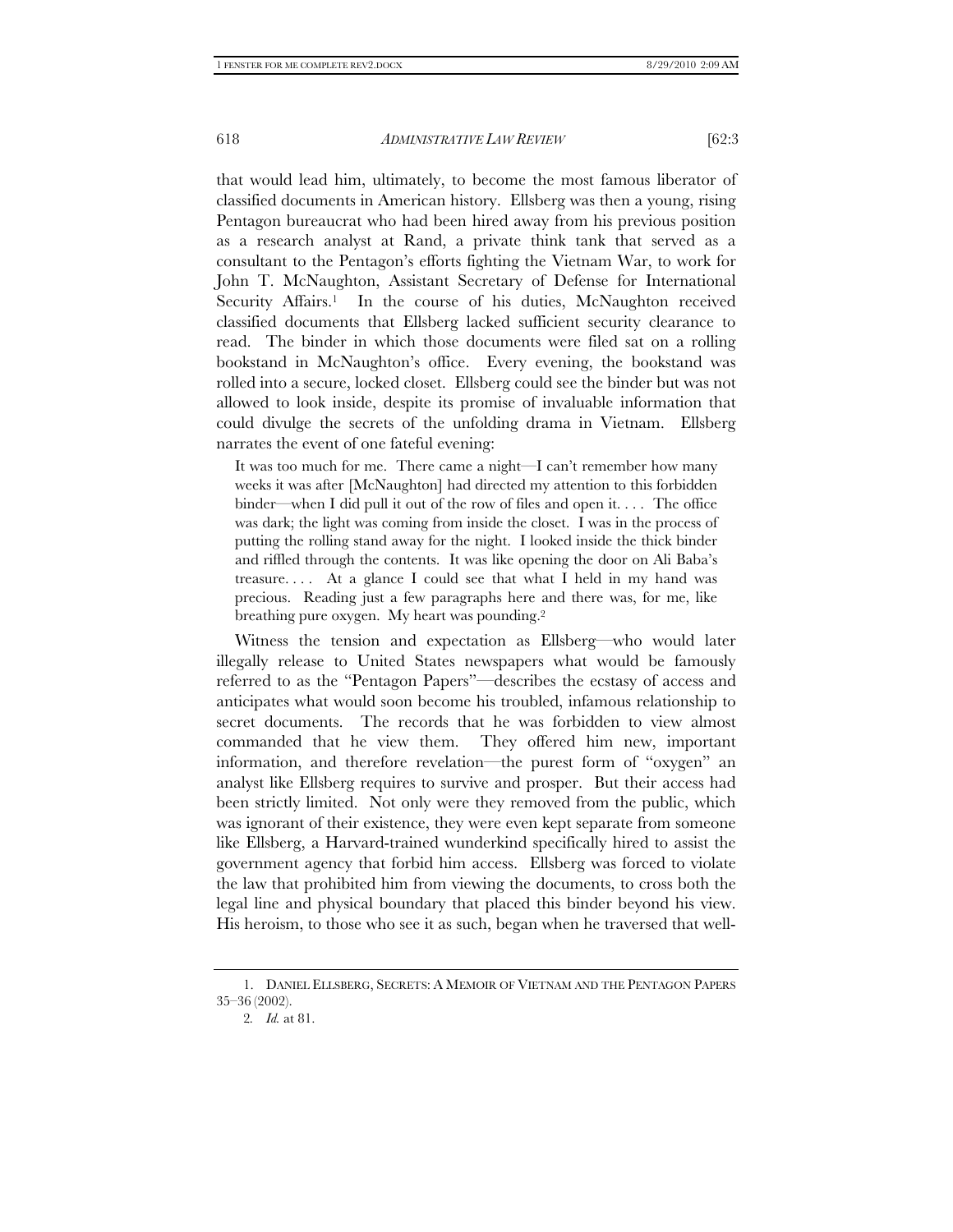guarded (but not well-guarded enough!) threshold into the sacred space where the most privileged information is secured. Only then could he imagine freeing that information from its physical constraints; only then could he imagine educating the public of the policies and actions that were being undertaken in its name.

For Ellsberg and those committed to the expansion and strict enforcement of open government laws, the antidote to the wrong of excessive governmental secrecy is greater transparency. Without access to the government, the public can neither evaluate the government's performance in the past, nor hold the government accountable in the present, nor deliberate over the government's future representatives or policies.3 As Ellsberg's description vividly reveals, transparency suggests both visibility—these documents exist, and powerful government officials can see them—and a distance that makes that visibility difficult to achieve—you can't see them, and you don't even know they exist. The young bureaucrat would only become the (in)famous Daniel Ellsberg by allowing the public to view the information that was kept secret and secure.

When applied as a foundational concept for federal and state administrative laws mandating some form of open government, transparency assumes the existence of a gap that arises naturally between the state and its public. Its underlying logic works as follows. Government institutions operate at a distance from those they serve. To be held accountable and to perform well, the institutions must be visible to the public. But in the normal course of their bureaucratic operation, public organizations—sometimes inadvertently, sometimes willfully; sometimes with good intent, sometimes with unethical or illegal intent—create institutional impediments that obstruct external observation. These

<sup>3</sup>*. See* Dep't of the Air Force v. Rose, 425 U.S. 352, 361 (1976) (declaring that Congress's clear intent in enacting the Freedom of Information Act, Pub. L. No. 89-554, 80 Stat. 383 (1966) (codified as amended at 5 U.S.C.  $\S 552$  (2006)), was "to pierce the veil of administrative secrecy and to open agency action to the light of public scrutiny" (quoting Rose v. Dep't of the Air Force, 495 F.2d 261, 263 (2d Cir. 1974))); Common Cause v. Nuclear Regulatory Comm'n, 674 F.2d 921, 928 (D.C. Cir. 1982) (noting that Congress's purpose in enacting the Government in the Sunshine Act, Pub. L. No. 94-409, 90 Stat. 1241  $(1976)$  (codified as amended at 5 U.S.C. § 552b  $(2006)$ ), was "to make government more fully accountable to the people"); Peter M. Shane, *Legislative Delegation*, the Unitary Executive, *and the Legitimacy of the Administrative State*, 33 HARV. J.L. & PUB. POL'Y 103, 108 (2010) ("The essence of accountability lies in the transparency of government actions, the public's capacity to insist on justifications for the exercise of power, and arrangements that subject officials to discipline when justifications for their actions fall short."); Senator Richard Shelby, *Accountability and Transparency: Public Access to Federally Funded Research Data*, 37 HARV. J. ON LEGIS. 369, 370 (2000) ("Transparency and accountability in government are two principles crucial to securing the public trust.").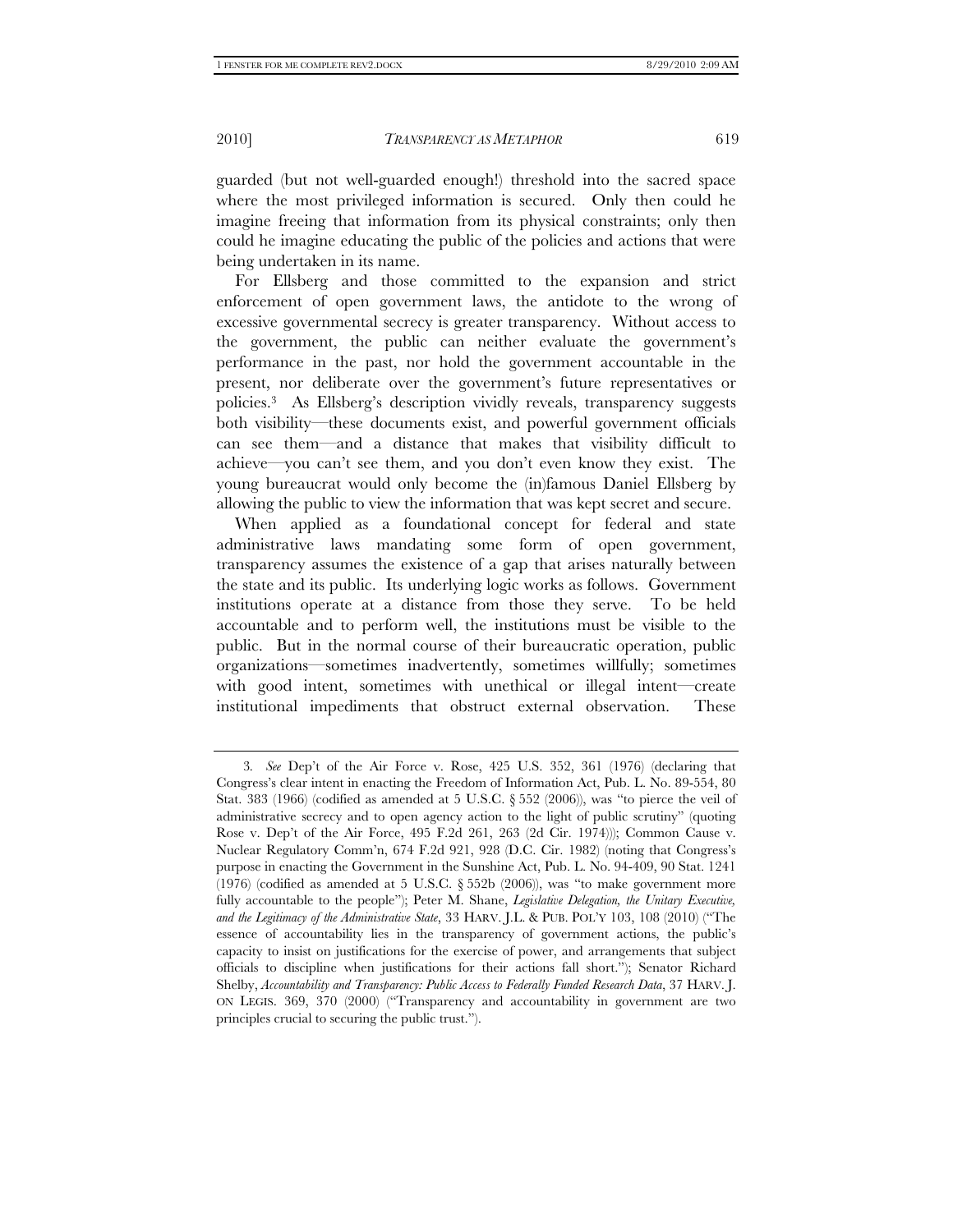obstructions must be removed in order for the institutions to be visible and, ultimately, transparent. The dictionary definition of the word *transparency* makes this dynamic plain: something that is transparent has "the property of transmitting light, so as to render bodies lying beyond completely visible; that can be seen through  $\dots$ ."<sup>4</sup> A transparent window, for example, enables one to see inside from outside or vice versa, rendering visible to each other those that are on either side, despite their separation.<sup>5</sup>

Employed in this way, the term *transparency* simultaneously describes both an aspirational goal—full openness to the public—and the core problem that must be overcome in order for that goal to be met—the separation between the state and public. Judges, policy advocates, academics, and legislatures frequently deploy the concept's metaphorical authority when adjudicating, advocating, and legislating transparency. "Democracies die behind closed doors," a federal appellate court declared when finding that the First Amendment prohibits the government from closing immigration hearings to the public and press without an individualized showing of justification.6 "Sunlight" or "sunshine," when it is allowed to shine through previously darkened, secretive places, provides the best of "disinfectants," Louis Brandeis famously contended when he decried the corrupt trusts of the early twentieth century.7 Information must be set free from its bureaucratic constraints, as Congress declared in the name of its act requiring executive branch agencies to disclose information.8 Deep secrets—those state secrets that the public does not know that it does not

 <sup>4.</sup> THE OXFORD ENGLISH DICTIONARY 419 (2d ed. 1989).

 <sup>5.</sup> The same dynamic exists even when a commentator complicates the concept by substituting "translucent" for "transparency" in recognizing the inevitable limitations on public access to government information. *See, e.g.*, Adam M. Samaha, *Government Secrets, Constitutional Law, and Platforms for Judicial Intervention*, 53 UCLA L. REV. 909, 923, 969–76 (2006).

 <sup>6.</sup> Detroit Free Press v. Ashcroft, 303 F.3d 681, 683 (6th Cir. 2002). The quotation almost immediately inspired the titles of two law review articles. *See* Lauren Gilbert, *When Democracy Dies Behind Closed Doors: The First Amendment and "Special Interest" Hearings*, 55 RUTGERS L. REV. 741 (2003); Rena Steinzor, *"Democracies Die Behind Closed Doors": The Homeland Security Act and Corporate Accountability*, 12 KAN. J.L. & PUB. POL'Y 641 (2003); *see also* Clark-Cowlitz Joint Operating Agency v. FERC, 798 F.2d 499, 501 (D.C. Cir. 1986) ("The Government in the Sunshine Act embodies the general policy that federal agencies should 'conduct their meetings in the open, rather than behind closed doors.'" (quoting S. REP. NO. 94-354, at 1 (1975))).

 <sup>7.</sup> LOUIS D. BRANDEIS, OTHER PEOPLE'S MONEY AND HOW THE BANKERS USE IT 92 (Augustus M. Kelley 1986) (1914) ("Sunlight is said to be the best of disinfectants; electric light the most efficient policeman."); *see also infra* note 28 (identifying the influence this metaphor has on legal academic writings).

 <sup>8.</sup> Freedom of Information Act (FOIA), Pub. L. No. 89-554, 80 Stat. 383 (1966) (codified as amended at 5 U.S.C. § 552 (2006)).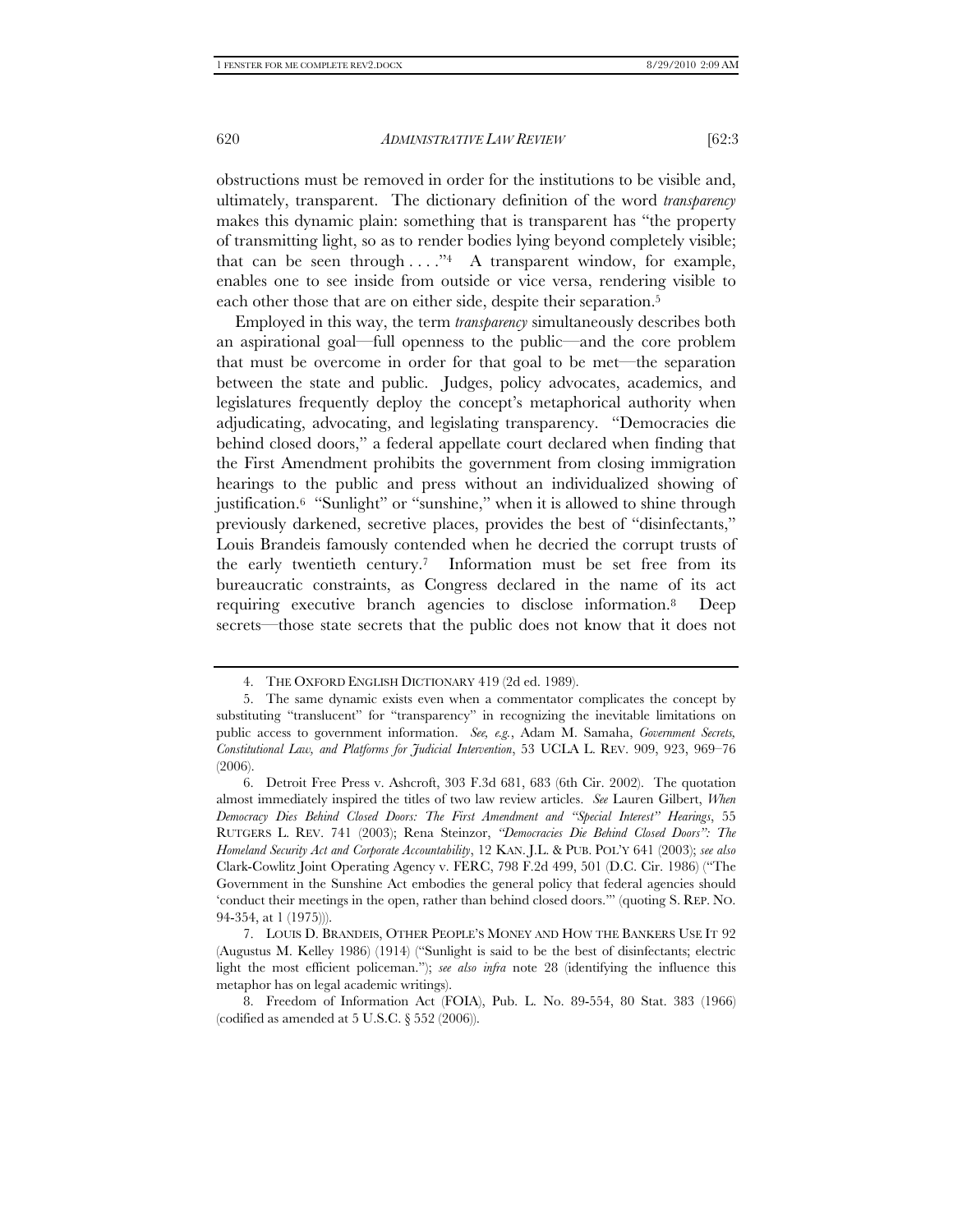know because they are hidden below the public's view—pose the greatest danger in liberal constitutional democracy, two important recent law review articles have persuasively argued.9 Transparency thus serves as more than a mere technical concept that provides the basis for constitutional, legislative, and regulatory rules. It also acts as a powerful metaphor that drives and shapes the desire for a more perfect democratic order.

Ideally, of course, there would be no distance between observer and observed, between the governed and those institutions that govern. The metaphor, in other words, would accurately diagnose the problem and set an agenda for the cure. Under a strong form of transparency, government doors should never be closed; government should not operate in the darkness; all government information should be available to the public; and in the rare instance when they must be kept from the public, government secrets should not be so deep that their existence is unknown.10 How else can citizens make up their minds independently of government officials and media gatekeepers, and advise elected officials as to the wisest course of action? A weaker conception of transparency concedes the need to balance transparency's beneficial effects and normative value against the state's need to withhold a limited amount of information whose disclosure would cause identifiable harm.11 As a metaphor, transparency suggests two solutions: allow the public to view the state directly, or require the state to make its work available for the public to review. Open government laws rely on both of these solutions by requiring certain government entities to hold open meetings, trials, and deliberations,<sup>12</sup> and by mandating that

 <sup>9.</sup> David E. Pozen, *Deep Secrecy*, 62 STAN. L. REV. 257, 289–93, 305–25 (2010); Heidi Kitrosser, *Secrecy and Separated Powers: Executive Privilege Revisited*, 92 IOWA L. REV. 489, 514– 15, 542–43 (2007).

 <sup>10.</sup> The most vocal proponents of transparency in its strongest form are journalists and open government advocates. *See, e.g.*, National Freedom of Information Coalition, About NFOIC, Bylaws, http://www.nfoic.org/about (last visited Aug. 5, 2010) (describing the group as "a nonpartisan alliance of citizen-driven nonprofit freedom of information organizations, academic and First Amendment centers, journalistic societies and attorneys"); Reporters Comm. for Freedom of the Press, Freedom of Information Resources, http://www.rcfp.org/foia/ (last visited Aug. 5, 2010) (describing the organization as "the nation's leading advocate for open government issues on behalf of journalists").

<sup>11</sup>*. See* Mark Fenster, *The Opacity of Transparency*, 91 IOWA L. REV. 885, 910–14 (2006) (describing the balance between benefits and limitations in conceptions of transparency).

<sup>12</sup>*. See, e.g.*, Government in the Sunshine Act, Pub. L. No. 94-409, 90 Stat. 1241 (1976) (codified as amended at 5 U.S.C. § 552b (2006)) (establishing open meeting requirements for federal administrative agencies); Bagley–Keene Open Meeting Act, CAL. GOV'T CODE §§ 11120–11132 (West 2005) (establishing open meeting requirements for California public agencies).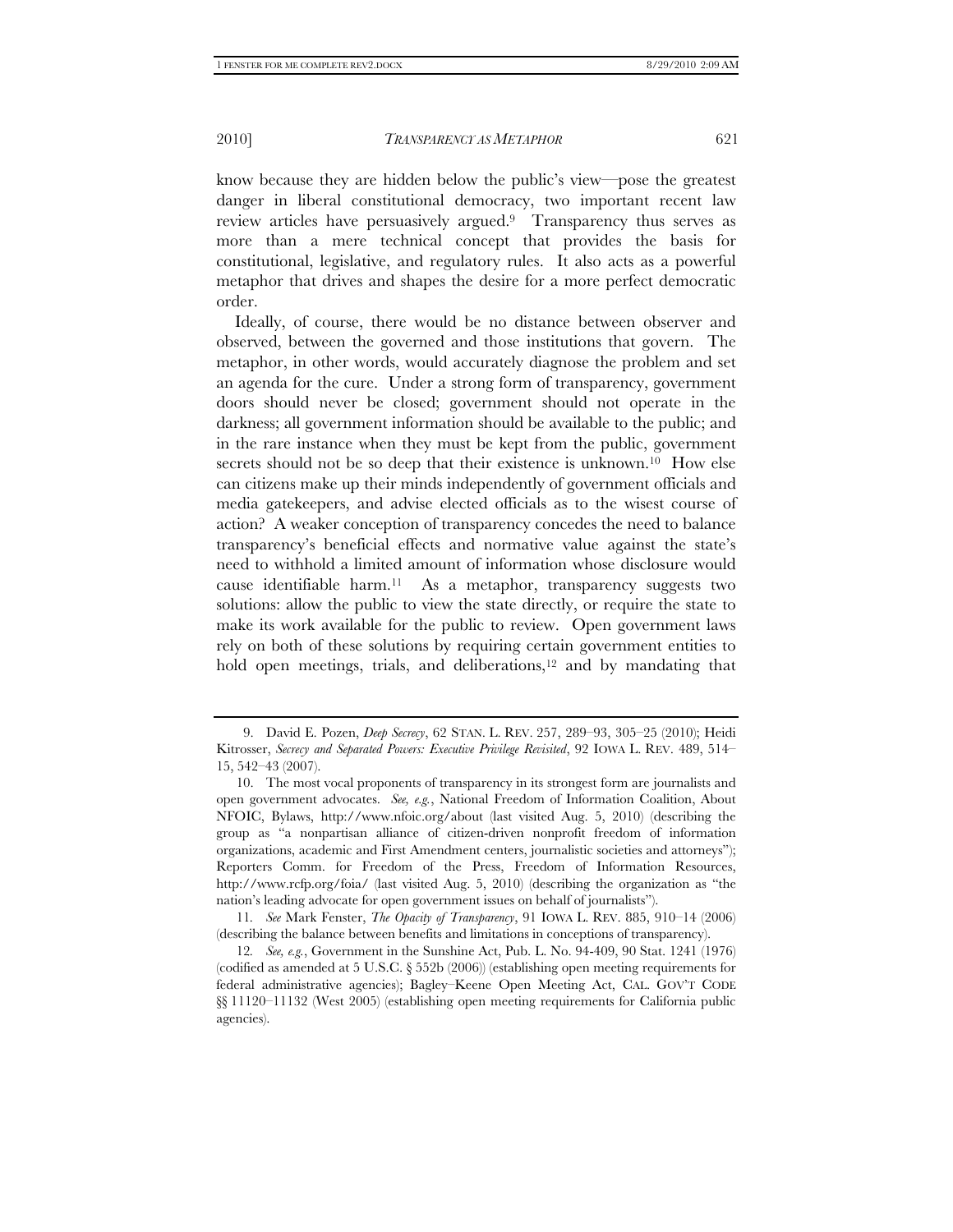government records be made public routinely or in response to a public request.13 Both the strong and weak conceptions of transparency assert that the legal order imposed by such laws—and other efforts by the state, urged on by the public, to impose openness—can unveil the state, eradicating or at least mitigating its distance from its citizens through mandates and obligations placed on government institutions and officials.

And yet, the regular, ritualistic outpouring of public complaints about the weakness of such laws and the power and dangers of a secretive government suggests that transparency's metaphorical ideal in fact does not prevail.14 The state remains distant and unseen, perhaps even concealed. In an earlier article, I explored the conceptual reasons why this disappointment seems endemic to transparency.15 In this article, I explain how transparency's metaphoric dimensions—the problem it identifies and the goal it sets—impede our ability to understand and address the complexities of the modern administrative state.

The public prefers a proximate, comprehensible, responsive bureaucracy, one that fulfills the "democratic wish" of a directly accountable government.16 Populist and progressive reforms and political campaigns endeavor to take the nation back from the present crisis caused by an autocratic, secretive "other" ensconced in Washington and state capitols.17 They promise that by revealing the state's operations, transparency's metaphoric understanding can enable the public to control the state. The transparency movement, which came of age as part of what Richard Stewart called the "reformation" of American administrative law in the 1970s and after, suggests that the state must and can be made visible.18

Administrative reform cannot, however, deliver on transparency's metaphoric promise. The state's large, organizationally and physically dispersed public bureaucracies perform a variety of functions and make a staggering number of decisions of varying importance, not all of which can

<sup>13</sup>*. See, e.g.*, FOIA, 5 U.S.C. § 552 (establishing disclosure requirements for federal administrative agencies); California Public Records Act, CAL. GOV'T CODE §§ 6250– 6276.48 (West 2008) (establishing disclosure requirements for California public agencies).

<sup>14</sup>*. See* Seth F. Kreimer, *The Freedom of Information Act and the Ecology of Transparency*, 10 U. PA. J. CONST. L. 1011, 1014–15 & nn.9–12 (2008) (summarizing and collecting recent commentaries decrying the current state of open government laws).

<sup>15</sup>*. See generally* Fenster, *supra* note 11.

 <sup>16.</sup> JAMES A. MORONE, THE DEMOCRATIC WISH: POPULAR PARTICIPATION AND THE LIMITS OF AMERICAN GOVERNMENT (rev. ed., Yale University Press 1998).

<sup>17</sup>*. See infra* text accompanying notes 36–47.

 <sup>18.</sup> Richard B. Stewart, *The Reformation of American Administrative Law*, 88 HARV. L. REV. 1667, 1669–71 (1975).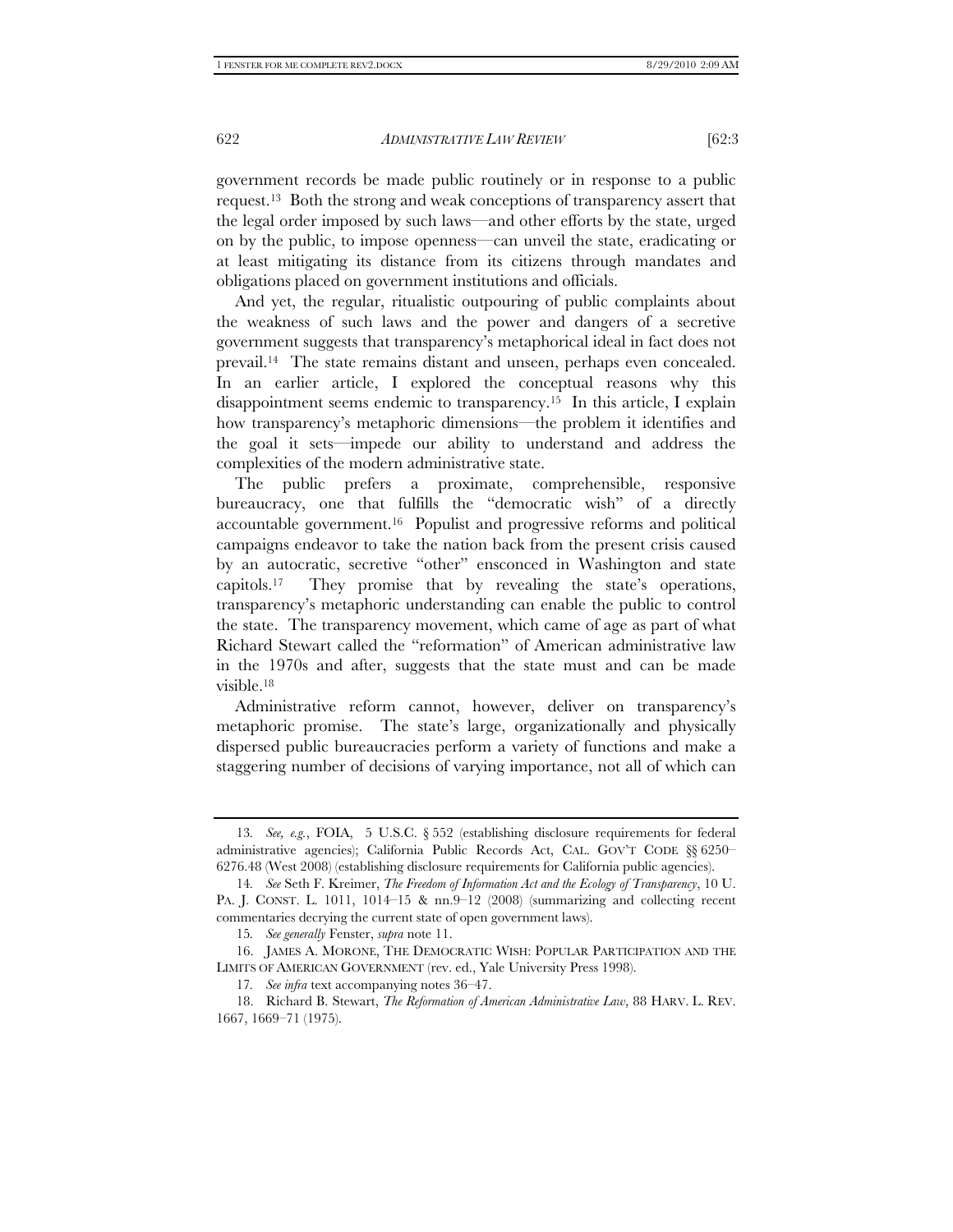be viewed before the fact or even easily reviewed later. The state is too big, too remote, and too enclosed to be completely visible. The very nature of the state, in other words, creates the conditions of its obscurity. It can never be fully transparent, at least not in the sense that the term and its populist suspicions of the state require. Overinvestment in transparency as a metaphor leads open government advocates to lament insufficiently effective administrative laws, while the debate over how best to make the government open too often focuses on how to make the state permanently and entirely visible rather than on devising means to improve public oversight and education.19 Transparency's fear of a secret, remote government—like its promise of a visible, accessible one—heightens the concept's salience even as it obscures the limits of its enforceability as an administrative norm.

Transparency is a means to achieve the end of a more responsive state that more effectively achieves democratically agreed-upon ends. Transparency's symbolic pull, its ability to grab the public's imagination, leads us to fetishize means at the cost of ends.20 My underlying assumption is that bureaucracy is necessary to carry out the tasks required in a complex society and economy. As the public administration scholar Donald Kettl has argued, "society has yet to discover anything that works better in coordinating complex action" than public bureaucracies.21 The public must certainly know about the government's operations, but obtaining that knowledge is not a costless transaction. Simplistic understandings of the state's operations and the potential of imposing equally simplistic

<sup>19</sup>*. Cf.* Cary Coglianese, *The Transparency President? The Obama Administration and Open Government*, 22 GOVERNANCE 529, 537 (2009) (distinguishing between "fishbowl" transparency, which focuses on the maximal release of government data, and "reasoned" transparency, which more effectively requires government officials to provide "sound reasons for their decisions"); Mark Schmitt, *Transparency for What?*, AM. PROSPECT, Mar. 2010, at A10 (criticizing efforts to require the release of government data and praising legislative enactments that instead focus on increasing public understanding).

<sup>20</sup>*. See* Fenster, *supra* note 11, at 941; *see also* Lawrence Lessig, *Against Transparency: The Perils of Openness in Government*, NEW REPUBLIC, Oct. 21, 2009, at 37 (questioning the likely consequences of what he describes as the "naked transparency movement"); William J. Stuntz, *Secret Service: The Liberal Case Against Individual Privacy and Government Transparency*, NEW REPUBLIC, Apr. 17, 2006, at 12, 14 ("Transparency makes politics a running argument about decision-making, not about decisions.").

 <sup>21.</sup> Donald F. Kettl, *Public Bureaucracies*, *in* THE OXFORD HANDBOOK OF POLITICAL INSTITUTIONS 366, 373 (R.A.W. Rhodes et al. eds., 2006); *see also* Kenneth J. Meier & Gregory C. Hill, *Bureaucracy in the Twenty-First Century*, *in* THE OXFORD HANDBOOK OF PUBLIC MANAGEMENT 51, 51 (Ewan Ferlie et al. eds., 2005) ("[L]arge-scale tasks that government must perform . . . will remain key functions of governments in the twenty-first century and . . . bureaucracies, likely public but possibly private, will continue to be the most effective way to do these tasks.").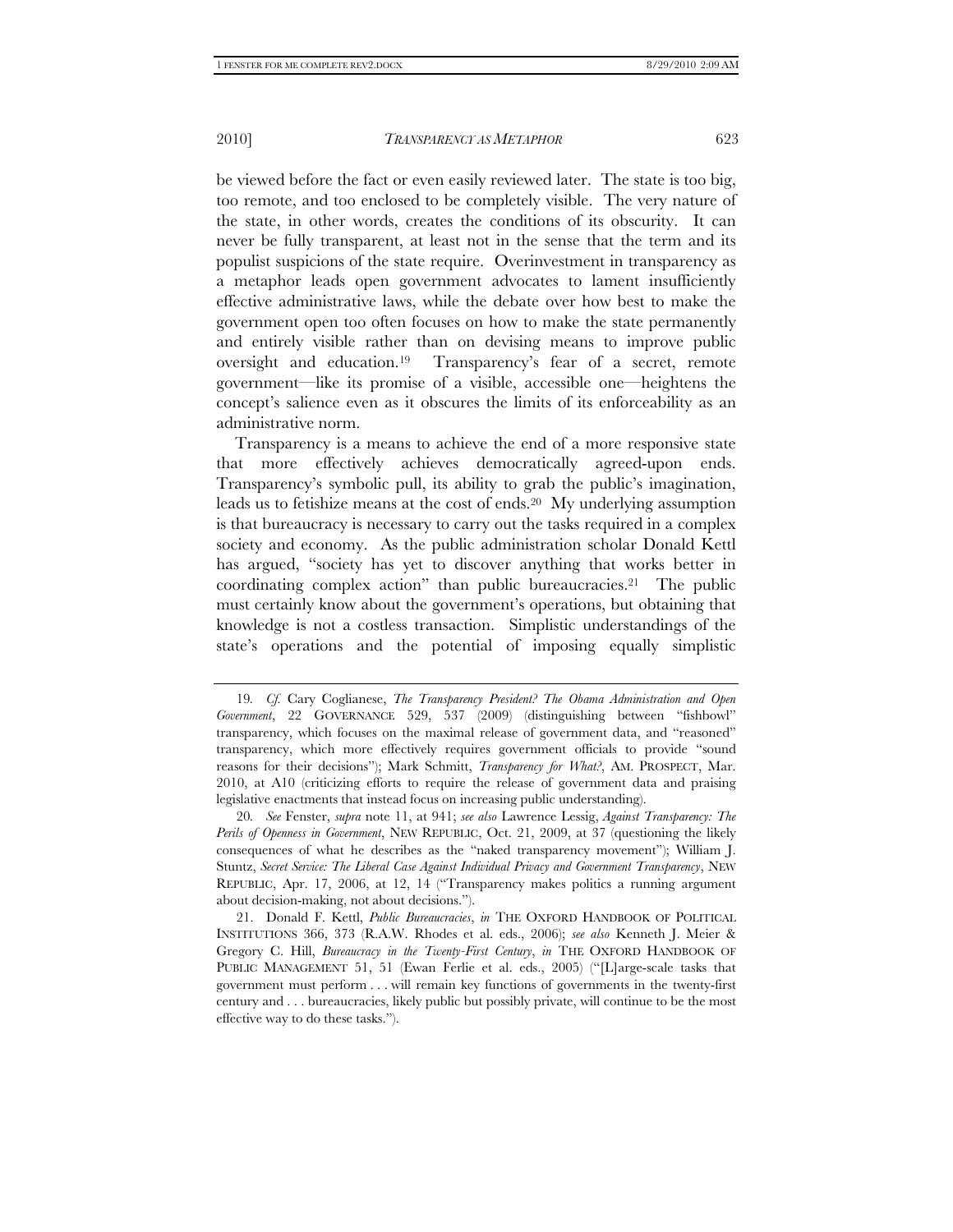understandings of transparency can lead to imperfect, costly measures to disclose information and less effective governance.

This Article proceeds as follows: Part I explores transparency's metaphoric work within American law, politics, and culture, and identifies its dual role as both a powerful, populist metaphor and a set of imperfect technocratic tools. It introduces the argument that Parts II and III then develop: transparency's obsessive concern with visibility and the effort that this concern inspires to contain the state ultimately fail and disappoint because of the state's inevitable organizational and geographic distance from the public. The technocratic tools of open government cannot in fact meet the demands that transparency's force as a political and administrative symbol animates. Part II focuses on the state's organizational complexity, both as a matter of form and function, and describes the various constitutional and statutory mechanisms that simultaneously establish an intricate institutional network and impose a limited, variable set of transparency commands. Part III describes the physical impediments to transparency caused by the vast territory of the American state, the complexity of its jurisdictional units, and the physical structures that house government offices. Both Parts II and III explain the impediments to the state's visibility and the imperfect means that have been developed to overcome them.

A final, concluding part posits that the ultimate technocratic tool that could successfully contain the state and make it visible would reverse Jeremy Bentham's Panopticon, rendering the state a prisoner of the public's gaze. The impossibility of this solution demonstrates the limits of transparency as a symbol and suggests that the way forward is to understand transparency's limited usefulness as a term for achieving both an effective and accessible state. Nevertheless, this Article concludes, transparency's prevalence as a political concept requires reform efforts to balance delicately technocratic efficacy with populist demands.

# I. TRANSPARENCY AS POPULIST METAPHOR

#### *A. Transparency as Metaphor*

Among other things, Barack Obama's 2008 presidential campaign pledged to reverse the Bush administration's penchant for secrecy and its general opposition to transparency norms, proclaiming on its campaign website that if elected Obama would "Shine the Light on Washington Lobbying" as well as on federal contracts, tax breaks, and earmarks, and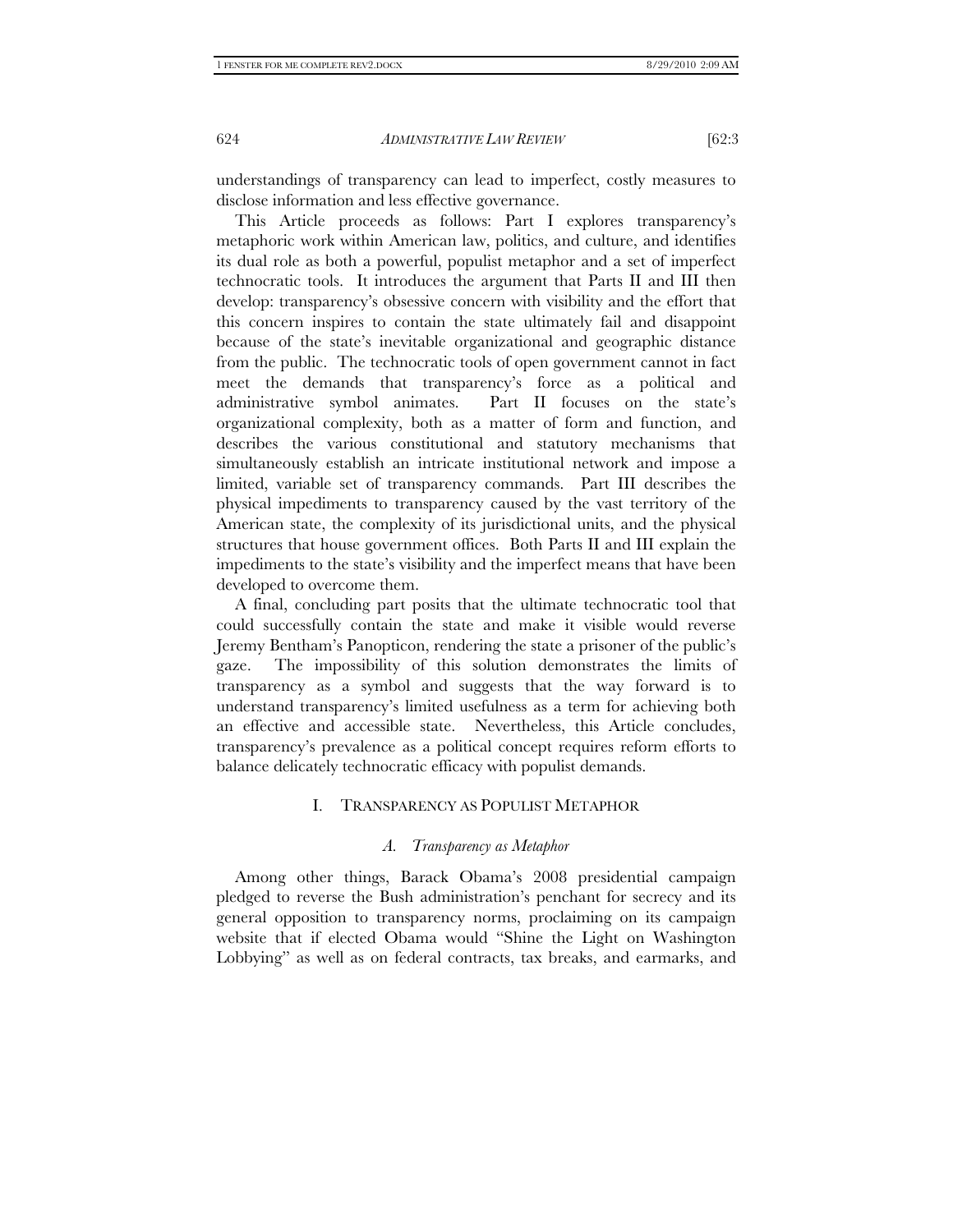"Bring Americans Back into their Government."22 Although it is difficult to ascertain what role Obama's transparency pledge played in his victory, it was one among many issues that constituted his campaign's narrative of Obama as an agent of change.23 Obama's message was not an idiosyncratic one. The Democratic Party's 1976 campaign platform, when Jimmy Carter defeated Gerald Ford in the first post-Watergate presidential election, offered quite similar calls for "responsive" and "competent" government that would end the "remote government" whose "secretive and unresponsive" approach the Nixon–Ford presidency had established.24

Both campaigns featured self-proclaimed outsiders who touted their promises to reform a corrupt and secretive Washington and to make government accessible and visible to the public. Elect me and you will have your government back, their campaigns vowed. Underlying this partisan political discourse are the notions that the government you fear operates behind a veil of secrecy while the government you want operates in the open, and that no amount of secrecy is warranted while no amount of transparency is too great. These campaigns described a fallen world in which the state is remote and apart from its citizenry, operating corruptly and out of the public's view. At the same time, they promised a government that would be close, visible, trustworthy, and transparent.

Such rhetoric is in fact quite common when an organization or writer advocates on behalf of transparency. "America is a nation of secrets," one

 <sup>22.</sup> BarackObama.com, Ethics, http://www.barackobama.com/issues/ethics/ index\_campaign.php (last visited Aug. 5, 2010). *See* Coglianese, *supra* note 19, at 533 (describing how, "[a]s a candidate, Obama had clearly signaled his support of open government reforms").

 <sup>23.</sup> Indeed, soon after taking office, President Obama declared in an official memorandum published in the *Federal Register* that his "Administration is committed to creating an unprecedented level of openness in Government." Memorandum from President Barack Obama on Transparency and Open Government to the Heads of Executive Departments and Agencies (Jan. 21, 2009), 74 Fed. Reg. 4685 (Jan. 26, 2009), *available at* http://www.whitehouse.gov/the-press-office/transparency-and-opengovernment.

 <sup>24.</sup> DEMOCRATIC PARTY PLATFORM OF 1976, http://www.presidency.ucsb.edu/ws/ index.php?pid=29606 (last visited Aug. 5, 2010). John McCain's 2008 campaign and the Republican Party's 2008 platform also promised transparency, but the former focused more on campaign finance and the latter focused on the budget process and earmarks. *See* Klaus Marre, *McCain Vows Unprecedented Transparency*, THE HILL, May 15, 2008, http://thehill.com/homenews/campaign/1356-mccain-vows-unprecedented-transparency-2008-05-15.html; Posting of Laura Meckler to Washington Wire, *McCain Promises Transparency, Accountability*, http://blogs.wsj.com/washwire/2008/ 05/15/mccain-promises-transparency-accountability/ (May 15, 2008, 06:00 EST); 2008 REPUBLICAN PARTY PLATFORM, http://www.presidency.ucsb.edu/ws/ index.php?pid=78545 (last visited Aug. 5, 2010).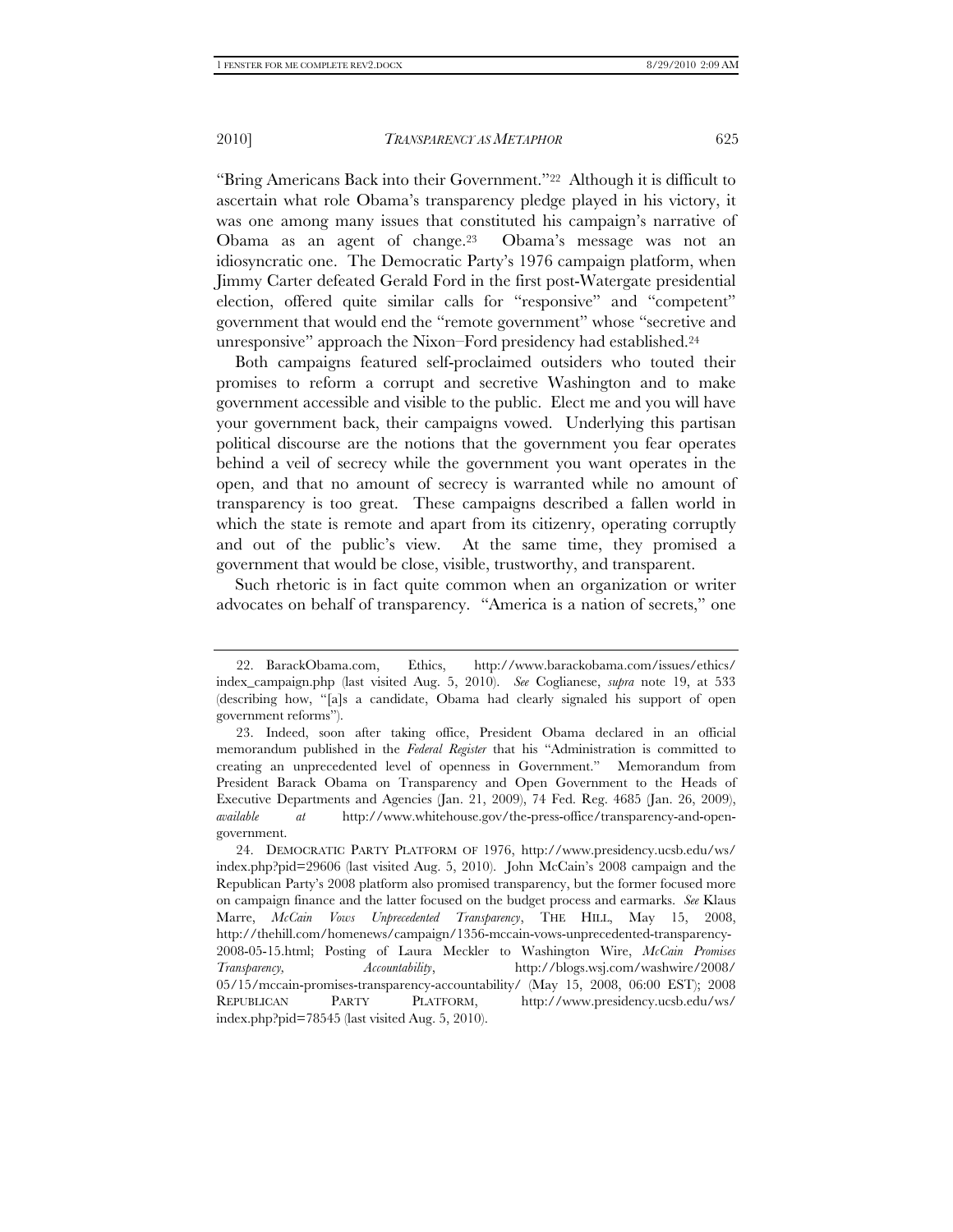recent popular book warns, "an increasingly furtive land where closed doors outnumber open ones  $\dots$ ."<sup>25</sup> A large, international network of nongovernmental organizations that seek to expand public rights to information attempt to aid journalists and members of the public by pressuring governments to "free" information, operate in the open and in the sunshine, and make government data constantly and immediately available on an on-demand, real-time basis.26 The image pervades the academic literature on transparency as well, with definitions and introductory sections that imaginatively and provocatively present the government as a closed, isolated entity with shuttered windows and locked doors. One academic definition of transparency states that the term "refers to the degree to which information is available to outsiders that enables them to have informed voice in decisions and/or to assess the decisions made by insiders."27 Following Brandeis's dictum, hundreds of law review articles assert that "sunlight" offers a solution that can "disinfect" bad government and corruption.28 Some authors cast information as a substance that in a proper democracy must flow freely out of the government's clutches and into the waiting arms of the public.29

 <sup>25.</sup> TED GUP, NATION OF SECRETS 9 (2007).

<sup>26</sup>*. See* Judicial Watch, Our Programs, http://www.judicialwatch.org/programs (last visited Aug. 5, 2010); OpenTheGovernment.org, Statement of Values, http://www.openthegovernment.org/article/subarchive/63 (last visited Aug. 5, 2010); Reporters Comm. for Freedom of the Press, *supra* note 10; Soc'y of Professional Journalists, Project Sunshine, http://www.spj.org/sunshine.asp (last visited Aug. 5, 2010); Sunlight Foundation, About the Sunlight Foundation, http://sunlightfoundation.com/about/ (last visited Aug. 5, 2010).

 <sup>27.</sup> Ann Florini, *Introduction: The Battle Over Transparency*, *in* THE RIGHT TO KNOW: TRANSPARENCY FOR AN OPEN WORLD 1, 5 (Ann Florini ed., 2007).

<sup>28</sup>*. See, e.g.*, Steven Aftergood, *Reducing Government Secrecy: Finding What Works*, 27 YALE L. & POL'Y REV. 399, 399 (2009) ("[S]unlight in the form of robust public access to government information is essential to the vitality of democratic governance."); Rebecca M. Bratspies, *Regulatory Trust*, 51 ARIZ. L. REV. 575, 622–23 (2009) (quoting Brandeis to begin a section arguing in favor of a strong conception of transparency as a means to create greater trust in regulators); Cynthia A. Williams, *The Securities and Exchange Commission and Corporate Social Transparency*, 112 HARV. L. REV. 1197, 1212–13 (1999) (using the Brandeis quote, noting his importance in the development of securities laws, and arguing the SEC should require expanded disclosures); Note, *Disclosure as a Legislative Device*, 76 HARV. L. REV. 1273, 1273 (1963) (deploying the Brandeis quote as epigraph). A Westlaw search on April 19, 2010, in the Journals and Law Reviews database for articles that include the terms "sunlight" and "disinfectant" in the same sentence found 552 documents.

<sup>29</sup>*. See, e.g.*, Aftergood, *supra* note 28, at 399 ("[T]he free flow of information to interested members of the public is a prerequisite to their participation in the deliberative process and to their ability to hold elected officials accountable."); Michael Herz, *Law Lags Behind: FOIA and Affirmative Disclosure of Information*, 7 CARDOZO PUB. L. POL'Y & ETHICS J. 577 (2009) (arguing for the relevance of understanding information as needing to be free as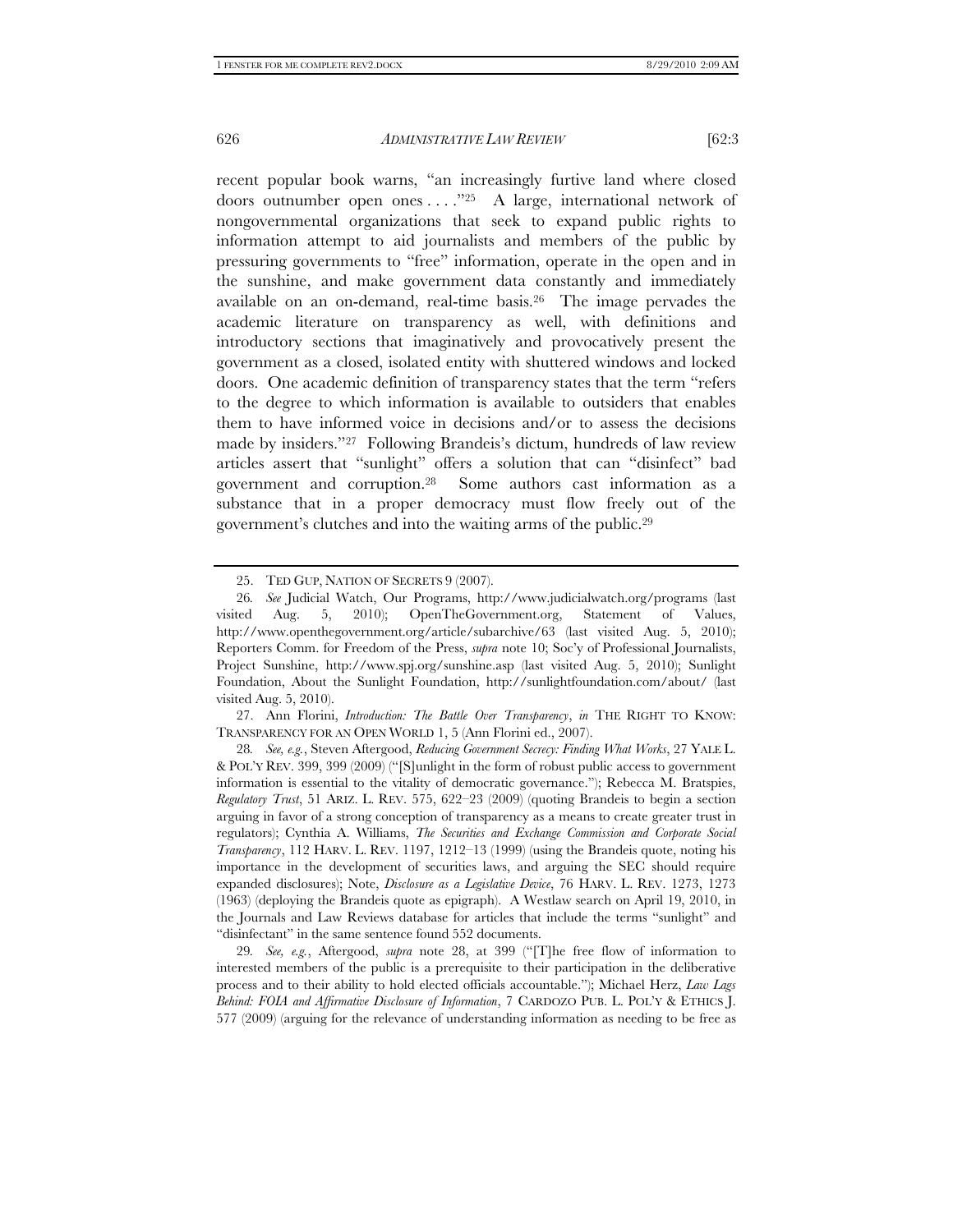Compare this rhetoric to the far more fanciful depictions of a corrupt, secretive state in popular culture, which vividly and imaginatively harness the same imagery for dramatic effect. The *dénouement* of the first season of *The X-Files* reveals the locked Pentagon repository where the government sequesters the most prized, awful secrets from an ignorant public—the files that contain evidence of alien life and government conspiracy and that sit locked in a secured vault, accessible only to the few perfidious bureaucrats that know of the vault's existence.30 The film adaptation of *All the President's Men* memorably depicts the only place where the intrepid Woodward and Bernstein can obtain crucial government information about the illegal activities of the Nixon White House: the dark, obscure garage where they meet their anonymous source, Deep Throat. In one famous scene, the reporters sift through a huge stack of paper slips in order to find evidence of the administration's malfeasance. The camera tracks steadily upward towards the library's very high ceiling in a shot that captures the plight of two private citizens who attempt, against all odds, to pierce the informational haze that a complex but coordinated state can create. They are small and insignificant, forced to piece together a crucial story from obscure bits of evidence made only partially available, if at all, within the state's cavernous, intimidating architecture.31

The series of paired terms upon which transparency proponents and filmmakers rely—open and closed, transparent and secret, sunshine and darkness, inside and outside, and the like—works powerfully and metaphorically to give some normative, symbolic bite to an administrative norm. Films and television shows, political campaigns, and popular political discourse generally present secrecy and conspiracy as political commonplace, and suggest that the lone individual—as in Daniel Ellsberg's leak of the Pentagon Papers and Woodward and Bernstein's reporting on what became known as the Watergate scandal<sup>32—</sup>must save us from official corruption and perfidy.33 Indeed, the political reforms that followed the Vietnam War and Watergate depended in part on popular disgust with government secrets,34 as well as on Ellsberg's and Woodward and

part of open government obligations); Heidi Kitrosser, *Secrecy in the Immigration Courts and Beyond: Considering the Right to Know in the Administrative State*, 39 HARV. C.R.-C.L. L. REV. 95, 167 (2004) (decrying government's tendency to "seal off information at its source").

<sup>30</sup>*. The X-Files: The Erlenmeyer Flask* (Fox Television broadcast May 13, 1994).

 <sup>31.</sup> ALL THE PRESIDENT'S MEN (Warner Bros. 1976).

 <sup>32.</sup> CARL BERNSTEIN & BOB WOODWARD, ALL THE PRESIDENT'S MEN (1974).

 <sup>33.</sup> ELLSBERG, *supra* note 1; DAVID RUDENSTINE, THE DAY THE PRESSES STOPPED: A HISTORY OF THE PENTAGON PAPERS CASE 33–47 (1996).

<sup>34</sup>*. See* HERBERT N. FOERSTEL, FREEDOM OF INFORMATION AND THE RIGHT TO KNOW: THE ORIGINS AND APPLICATIONS OF THE FREEDOM OF INFORMATION ACT 46–48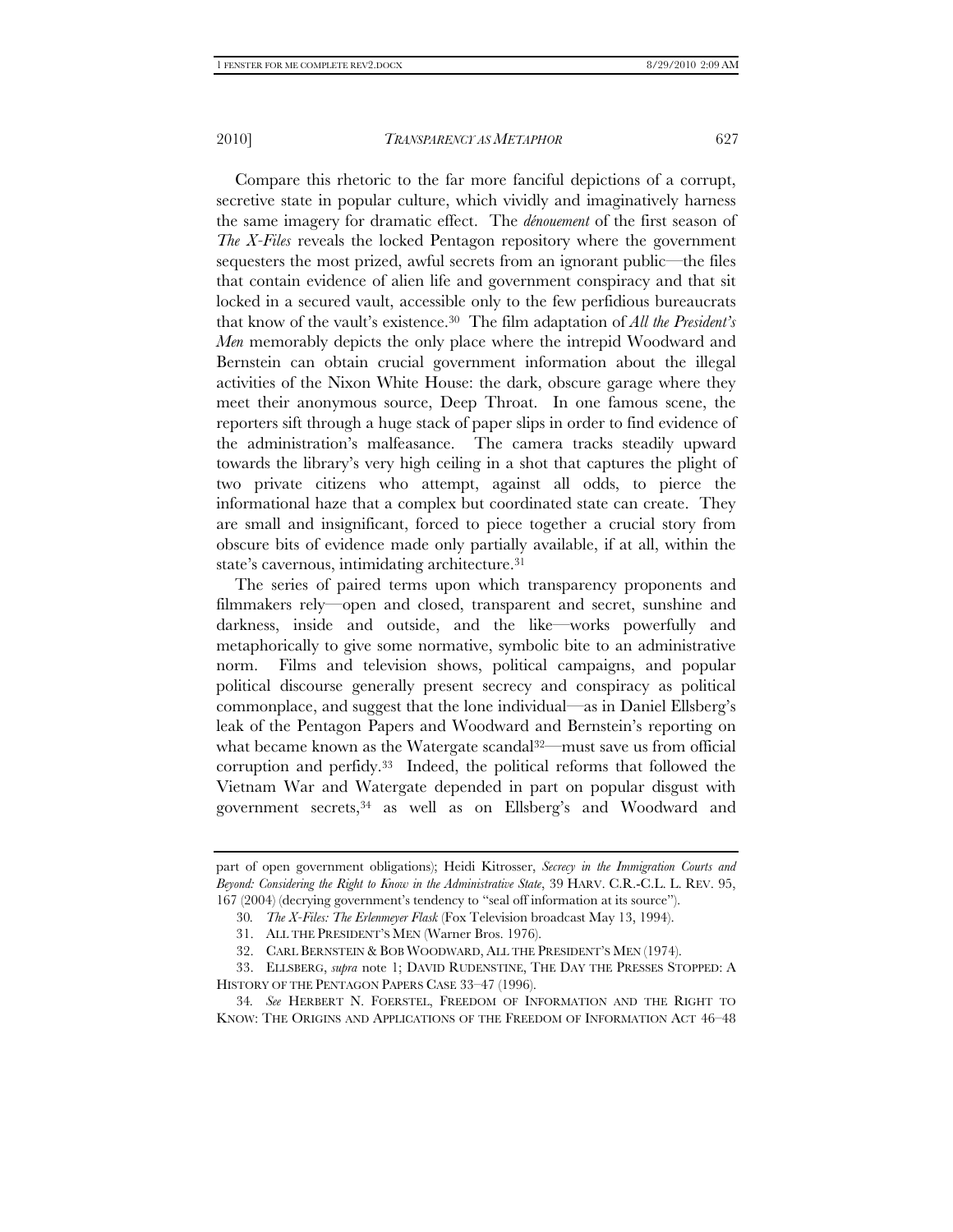Bernstein's deification as heroic actors exposing government deceitfulness and treachery.35

Transparency thus operates simultaneously in two ways. It constitutes a technical concept that, when properly implemented in law and regulation, produces goods deemed essential for a democratic society: an effective administrative state; a knowledgeable citizenry that can hold the government accountable; and an active, deliberative polis.36 In implementing this understanding of the concept, constitutions and legislatures impose transparency through legal and administrative commands and institutional design, all of which require the intricate drafting of provisions and the delicate balancing of interests. At the same time, transparency also offers a highly charged metaphor of a corrupt, secretive state that must be made visible. The metaphoric understanding of transparency animates deeply held beliefs about the state's legitimacy, escalating to the level of a preeminent democratic imperative the technocratic legal issue of how best to make the official administrative bureaucracy accessible.

#### *B. Transparency and the Democratic Wish*

Transparency's two understandings, the technical or technocratic and the metaphorical, can work to mutual advantage. The Obama administration, for example, is attempting to meet the vivid rhetorical promises made in the Obama campaign with bureaucratic and technological reforms—small bore, technocratic efforts to change the bureaucratic culture of the federal government and to make government data more easily accessible.37 But they can also conflict. Each time the Obama administration has failed to take the most pro-transparency positions—on state secrets, photos of prisoners taken at the Abu Ghraib prison, and congressional negotiations over health care reform legislation, for example—critics from various points on the political spectrum have

<sup>(1999).</sup> 

<sup>35</sup>*. See* Senator Edward M. Kennedy, *Foreword: Is the Pendulum Swinging Away from Freedom of Information?*, 16 HARV. C.R.-C.L. L. REV. 311, 311–12 (1981); Note, *Keeping Secrets: Congress, the Courts, and National Security Information*, 103 HARV. L. REV. 906, 908–09 (1990).

<sup>36</sup>*. See* Fenster, *supra* note 11, at 895–902.

<sup>37</sup>*. See* Memorandum from Peter Orszag, Director, Office of Mgmt. and Budget, on Open Government Directive to the Heads of Executive Departments and Agencies, (Dec. 8, 2009) http://www.whitehouse.gov/omb/assets/memoranda\_2010/m10-06.pdf (announcing the directive to federal agencies to increase government information available online, improve the quality of government information, and "create and institutionalize a culture of open government"); *see also* Coglianese, *supra* note 19, at 533–35 (describing the Obama administration's early efforts to expand transparency).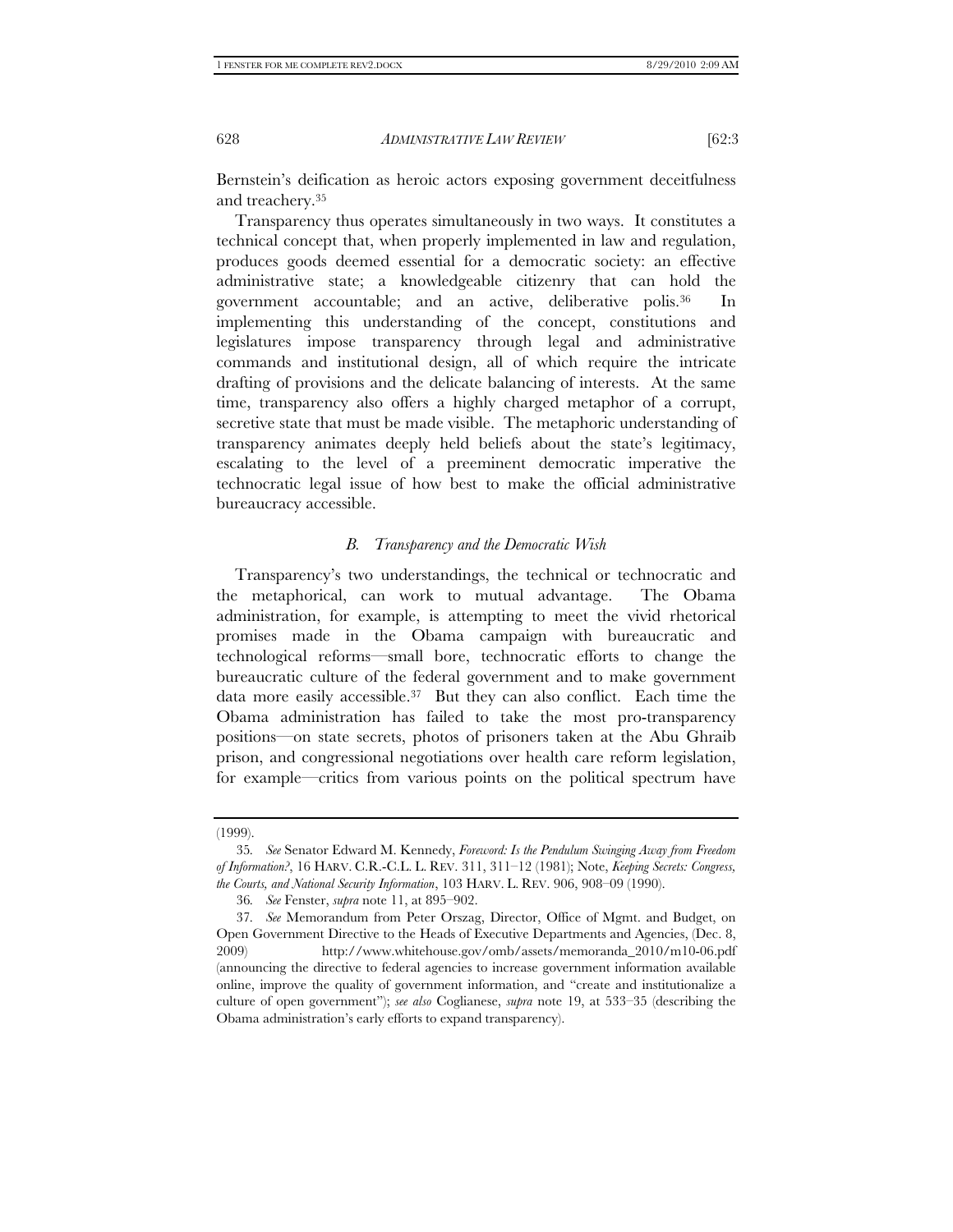asserted that the President has failed to meet his campaign promises.38 In such instances, the metaphorical understanding of transparency overwhelms its technocratic understanding by creating a set of expectations that legal and regulatory reforms cannot fulfill. By invoking transparency's symbolic meanings, a candidate or political movement may fire a drive for comprehensive solutions that rejects or minimizes the importance of technical, incremental efforts and that will accept nothing less than a perfectly accessible and visible state. Even as it reforms executive branch compliance with open government laws and norms, the Obama administration will continually frustrate transparency advocates, leftist reformers skeptical of the administration's centrism, and conservative political opponents who characterize every refusal to disclose information or open government as another victory by a closed, secretive bureaucracy over the people's will.

The paired terms upon which transparency relies thus establish openness as a metonym for democracy—an element of a representative government that appears to stand for its entirety. An engaged, informed populace can control a transparent state, but a distant, secretive bureaucracy rules the nontransparent state. In this sense, transparency offers a deeply populist account of politics and the administrative state in which an unresponsive state can and ultimately will obstruct and oppose inquisitive private individuals.39 By "populist," I mean both the historical populist movements in the United States and, more particularly, the populist rhetoric and logic that suffuse American politics.40 Populism simplifies complex political

<sup>38</sup>*. See, e.g.*, Glenn Greenwald, *Obama and Transparency: Judge for Yourself*, SALON.COM, June 17, 2009, http://www.salon.com/news/opinion/glenn\_greenwald/2009/06/ 17/transparency/ (collecting and endorsing criticisms from the left); Michael Isikoff, *Obama Closes Doors on Openness*, NEWSWEEK, June 29, 2009, *available at* http://www.newsweek.com/id/202875 (criticisms from a mainstream periodical); Editorial, *Health-Care Secrets*, WALL ST. J., Aug. 29–30, 2009, at A12 (editorial criticism from the right).

 <sup>39.</sup> I leave aside for purposes of this Article the precise nature of the historical relationship between populism and transparency's metaphoric understanding and whether, for example, it represents an aspect of what historian Richard Hofstadter described as the "paranoid style" in American politics, or whether it is a more recent and more rational response to the expansion of the executive branch since the Great Depression and especially following World War II. *See* RICHARD HOFSTADTER, THE PARANOID STYLE IN AMERICAN POLITICS (2d prtg., Alfred A. Knopf 1966). My purpose here is merely to note the relationship and to assert that the rhetoric of strong-form transparency advocacy and that implied by the term's underlying metaphor clearly align with the rhetoric of American populism.

 <sup>40.</sup> On populism as a flexible, rhetorical mode of persuasion in politics as well as an historical survey of populist movements, see generally MICHAEL KAZIN, THE POPULIST PERSUASION (1995). On the populist logic in American political culture, see MARK FENSTER, CONSPIRACY THEORIES: SECRECY AND POWER IN AMERICAN CULTURE 84–89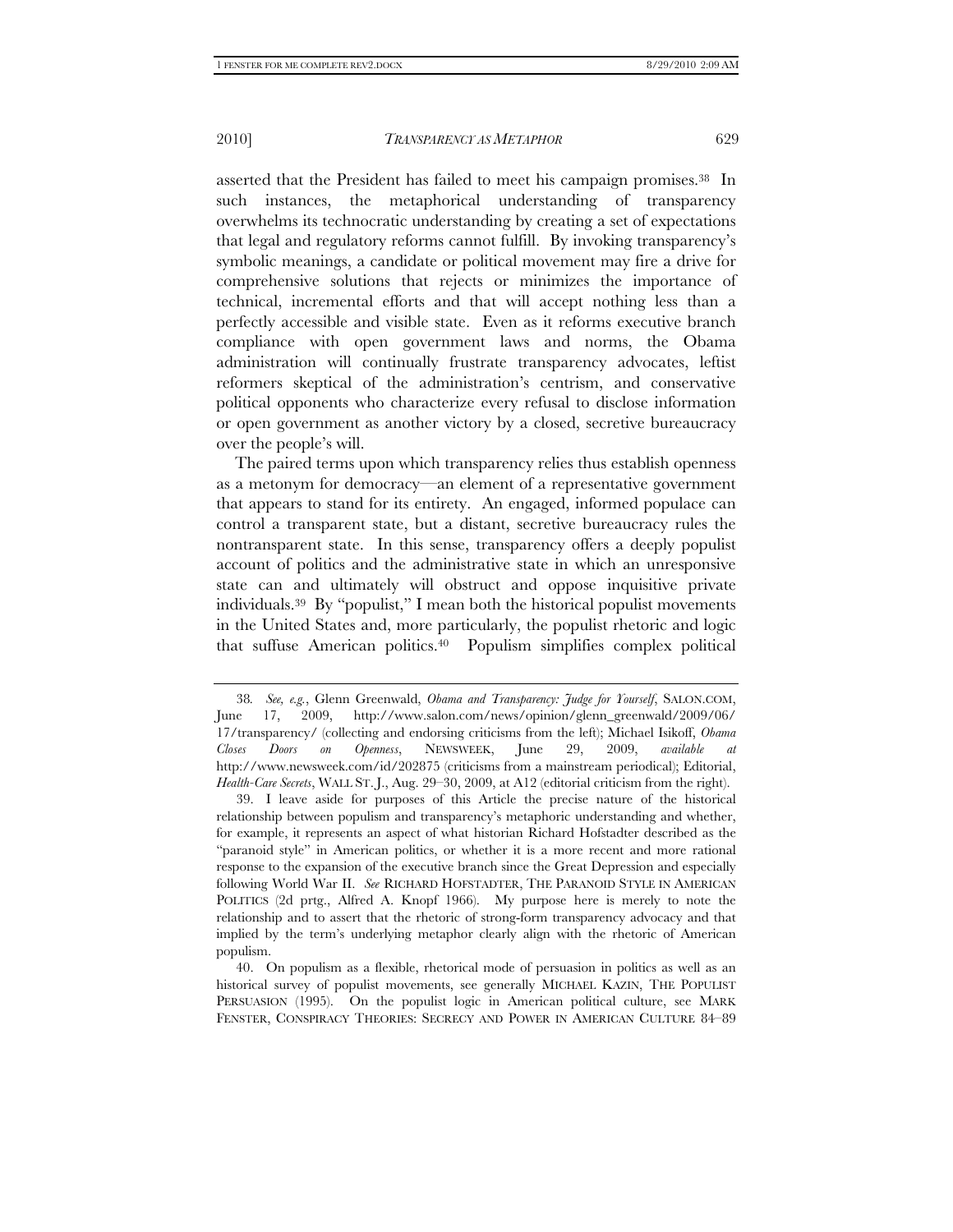alignments and issues within a stark, symbolic dichotomy between "the people" at one pole and "the other"—the power bloc in charge—at the absolute opposite.41 Populist appeals identify threats to the national identity and claim to speak on behalf of an identifiable collective "we," a people who are rising up to challenge and resist the concentrated interests that hold power and the seemingly dangerous ideas and values those interests represent.42 Populism drifts left and right, with no necessary connection either to an institutional party or ideology. It can appear conservative (in the anticommunism of the 1950s and early 1960s), liberal (in the New Deal of the 1930s), or thoroughly independent (in the Populist campaigns of the late nineteenth century)—in each instance it identifies some concentration and combination of state and private power that threatens the people.43

Populism plays a recurring role in the inevitable fight over the institutional processes of democratic political and social order.<sup>44</sup> Because democratic representational politics relies on a gap between the public and its elected representatives that is mediated by established political institutions, populist rhetoric claims to offer some more direct or authentic means of representation in the name of the people when those institutions appear illegitimate, whether as a result of substantive or procedural irregularities.45 As Jack Balkin has explained, populist approaches to law and government commit to two basic preferences: popular participation and regular rotations of authority and power.<sup>46</sup> Each preference envisions a state that is proximate and thoroughly visible to the citizens that control it. Thus, self-proclaimed populist or popular constitutional theorists in the legal academy embrace a vision of the constitutional order that they claim would prove more responsive to the popular will and less capable of elite manipulation.47

<sup>(</sup>rev. and updated ed. 2008).

 <sup>41.</sup> *See* ERNESTO LACLAU, ON POPULIST REASON 18 (2005).

 <sup>42.</sup> Margaret Canovan, *Trust the People! Populism and the Two Faces of Democracy*, 47 POL. STUD. 2, 4–5 (1999).

 <sup>43.</sup> KAZIN, *supra* note 40, at 192–93.

<sup>44</sup>*. Cf.* BONNIE HONIG, POLITICAL THEORY AND THE DISPLACEMENT OF POLITICS 3, 15 (1993) (describing the "perpetual contest" and unending resistance that mark politics).

 <sup>45.</sup> Francisco Panizza, *Introduction*, *in* POPULISM AND THE MIRROR OF DEMOCRACY 1, 14 (Francisco Panizza ed., 2005).

<sup>46</sup>*. See* J.M. Balkin, *Populism and Progressivism as Constitutional Categories*, 104 YALE L.J. 1935, 1945 (1995) (reviewing CASS R. SUNSTEIN, DEMOCRACY AND THE PROBLEM OF FREE SPEECH (1993)).

<sup>47</sup>*. See, e.g.*, LARRY D. KRAMER, THE PEOPLE THEMSELVES: POPULAR CONSTITUTIONALISM AND JUDICIAL REVIEW (2004); MARK TUSHNET, TAKING THE CONSTITUTION AWAY FROM THE COURTS (1999). For a summary and critique of popular constitutionalism, see Doni Gewirtzman, *Glory Days: Popular Constitutionalism, Nostalgia, and the*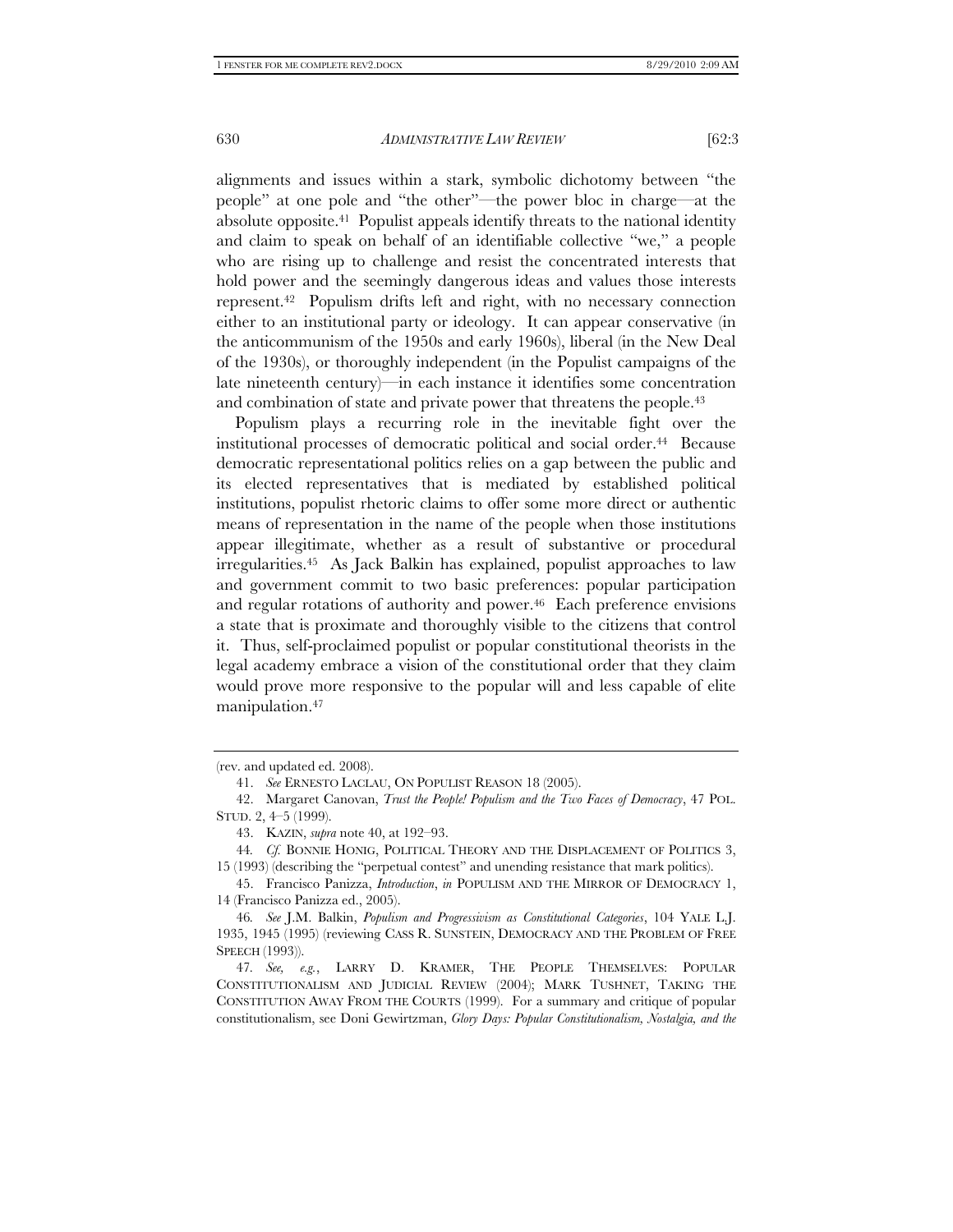Critics or skeptics of populism, especially those tied to what Balkin has called the progressive category or strain of public law, decry the retrograde and conservative implications of understanding the complex contemporary state in such simplistic terms.48 For progressives committed to the regulatory intervention into market activity provided by the administrative state, the government cannot rely on direct democratic rule, but must instead utilize expert, public agencies that deliberate rationally and are protected from direct political control and popular sentiment.49 Populist ideals can thus constitute a barrier to good, progressive governance. In Edward Rubin's terms, they rely on an inherited set of symbols and metaphors that "produce a sense of dissonance or incongruity, a grinding of intellectual gears, when applied to a modern administrative state."50 The progressivism of the regulatory state supports open government, but as a tool for improved governance rather than as a democratic end in itself.51

Transparency thus operates somewhat uneasily and ironically at the conjunction of legal and political populism and progressivism. Its populism pursues what James Morone has called the "democratic wish" for direct democracy, consensus, and localism that generates and assembles a popular will to create a more perfectly accessible and instrumental state.<sup>52</sup> Its mobilization around the ideal of the visible state proceeds restlessly and endlessly, driven by the unsatisfactory nature of the corrupt present. At the

*True Nature of Constitutional Culture*, 93 GEO. L.J. 897 (2005).

 <sup>48.</sup> Balkin, *supra* note 46, at 1946–47.

<sup>49</sup>*. See* Edward Rubin, *It's Time to Make the Administrative Procedure Act Administrative*, 89 CORNELL L. REV. 95, 96–98 (2003). This debate is merely another instance of the longstanding struggle over the administrative state's legitimacy, one that began in the United States in earnest during the New Deal era, when progressive academics engaged in battle with conservatives fearful of an unaccountable and unconstitutional executive branch. *See* Mark Fenster, *The Birth of a "Logical System": Thurman Arnold and the Making of Modern Administrative Law*, 84 OR. L. REV. 69, 80–91 (2005).

 <sup>50.</sup> EDWARD L. RUBIN, BEYOND CAMELOT: RETHINKING POLITICS AND LAW FOR THE MODERN STATE 13 (2005).

<sup>51</sup>*. See id.* at 140 (noting criticisms of various federal open government laws, but ultimately approving of them as means by which administrative agencies interact with the public); *see also infra* notes 142–45 (discussing ambivalence of "new public governance" scholars towards transparency). Political leftists and progressives may espouse a strong commitment to transparency. *See, e.g.*, Ellen Miller, *Obama at One*, NATION, Feb. 1, 2010, at 21 (contribution by the Sunlight Foundation Executive Director to a progressive magazine's forum both praising and criticizing Obama's record on transparency in his first year in office); Greenwald, *supra* note 38 (leftist writer condemning Obama's poor commitment to transparency). In doing so, they espouse a left populism analogous to that of the popular constitutional theorists identified above, many of whom would also identify themselves as progressives or leftists. *See supra* note 48 and accompanying text.

 <sup>52.</sup> MORONE, *supra* note 16, at 5–9.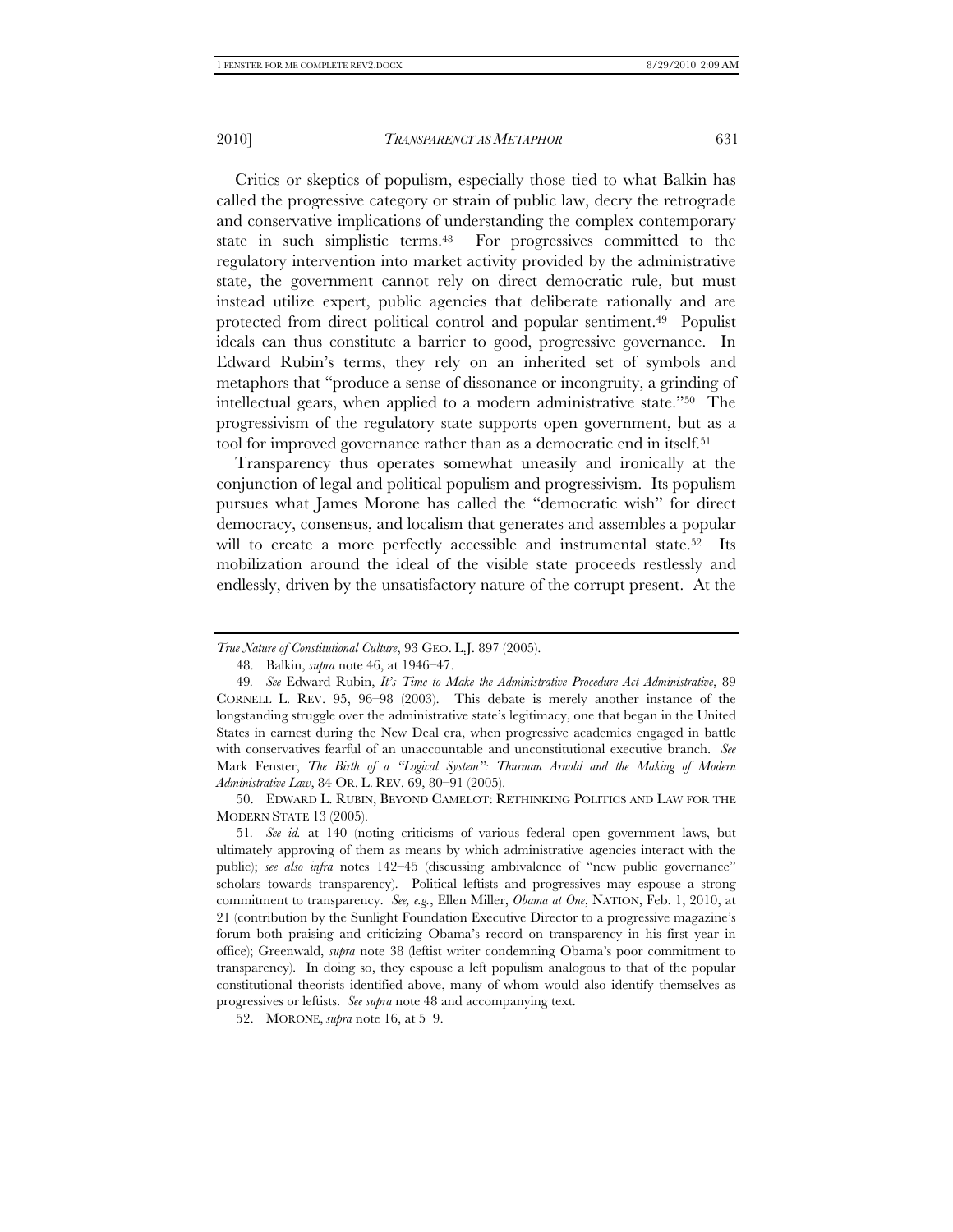same time, its progressive cast—its commitment to legal rules and institutions that can constrain the state and make it visible—attempts to address and manage popular discontent through a bureaucratic apparatus, one that has grown steadily at the federal, state, and local levels since the nation's founding. The state's bureaucratic apparatus executes legal rules and regulations and is itself controlled by an evolving and expanding set of laws.

This produces a cyclical, ironic dynamic: the populist demand for popular control of the state in turn leads to a more expansive state that in turn creates a larger bureaucratic organization that in turn leads to calls for more popular control. The Jacksonian era illustrates this dynamic quite well. Swept into power on a wave of populist sentiment that sought to wrest power away from what they characterized as a ruling Federalist elite and replace it with egalitarian, popular control of the state,<sup>53</sup> Andrew Jackson and Jacksonian Democrats remade and expanded the federal bureaucracy, recasting the emerging American bureaucracy as one based on offices and rules rather than individuals and privilege.54 In this instance and others throughout American political and administrative history, the effort to make the state more accessible and accountable to the people also has led to an expanded administrative state.<sup>55</sup> The narrower contemporary populist call to create a more visible state creates a similar dynamic. Forced to impose its will on a complex, decentralized set of governmental institutions created to meet its citizens' substantive demands for public goods, benefits, and regulatory programs, efforts to create a more open government must rely on complex combinations of procedural laws, regulations, and institutions. The democratic wish for transparency may (or may not) lead to a more visible state, but it will certainly produce more of the state to make visible.

#### *C. The Impossibility of Transparency*

As a result of the populist dynamic that at once fears and expands the state, transparency has proven and will continue to prove impossible to achieve as an administrative norm in its strongest, metaphorical form.

<sup>53</sup>*. See* MORTON KELLER, AMERICA'S THREE REGIMES: A NEW POLITICAL HISTORY 67–200 (2007); SEAN WILENTZ, ANDREW JACKSON 6 (2005).

<sup>54</sup>*. See* MORONE, *supra* note 16, at 92–94; Jerry L. Mashaw, *Administration and "The Democracy": Administrative Law from Jackson to Lincoln, 1829–1861*, 117 YALE L.J. 1568, 1583– 84 (2008).

<sup>55</sup>*. See* MORONE, *supra* note 16, at 11–13; Jerry L. Mashaw, *Reluctant Nationalists: Federal Administration and Administrative Law in the Republican Era, 1801–1829,* 116 YALE L.J. 1636, 1734–35 (2007).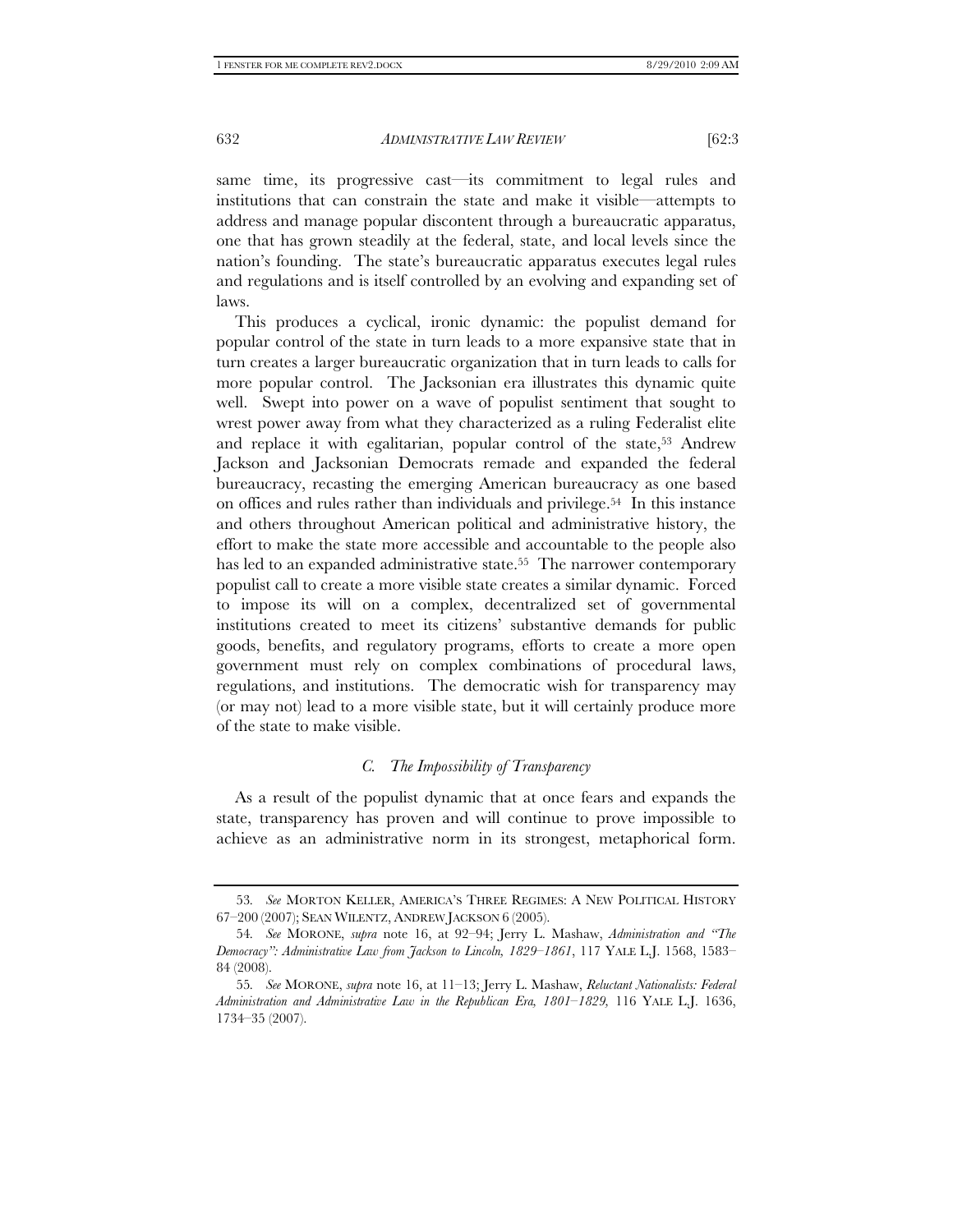From its beginnings, the new United States faced a dire organizational problem: how and whether to create a federal government out of a disparate set of colonies spread over a large territory while still addressing the popular demand for a direct, accessible government. The effort to do so spawned anxious commentary from proponents of the new constitution and angry condemnations by their critics. In *The Federalist Number 37*, James Madison worried about the "arduous" task facing the constitutional convention in "marking the proper line of partition between the authority of the general and that of the State governments," and suggested that the issue was so complex, and its solution so difficult to derive, that the resulting lines drawn in the constitutional convention were the necessary result of human estimation and political compromise.<sup>56</sup> The Anti-Federalists, meanwhile, characterized the task as impossible rather than merely arduous, and dismissed the resulting constitution as fatally flawed. Writing as Cato in *The New-York Journal* in 1787 (in a letter later collected as part of *The Antifederalist Papers*), New York Governor George Clinton warned against the "consolidation or union" of states that comprise an "immense extent of territory" "into one great whole":

[W]hat can you promise yourselves, on the score of consolidation of the United States into one government? Impracticability in the just exercise of it, your freedom insecure, even this form of government limited in its continuance, the employments of your country disposed of to the opulent, to whose contumely you will continually be an object. You must risk much, by indispensably placing trusts of the greatest magnitude, into the hands of individuals whose ambition for power, and aggrandizement, will oppress and grind you. Where, from the vast extent of your territory, and the complication of interests, the science of government will become intricate and perplexed, and too mysterious for you to understand and observe; and by which you are to be conducted into a monarchy, either limited or despotic; the latter, Mr. Locke remarks, *is a government derived from neither nature nor compact*. 57

In response to such arguments, Alexander Hamilton conceded that those who lived closer to the seat of power would enjoy greater access to the state than those who lived far away, but he argued that the proper institutional design of government, combined with the development of an active civil society and independent press, would produce a functional, accountable state.58 The Hamiltonian belief that organization can correct the structural

 <sup>56.</sup> THE FEDERALIST NO. 37, at 227–31 (James Madison) (Clinton Rossiter ed., 1961).

 <sup>57.</sup> THE ANTIFEDERALIST PAPERS No. 14, at 36–38 (George Clinton) (Morton Borden ed., 1965).

 <sup>58.</sup> THE FEDERALIST NO. 84, *supra* note 56, at 516–17 (Alexander Hamilton); *cf.* THE FEDERALIST NO. 10, *supra* note 56, at 83 (James Madison) (arguing that a republic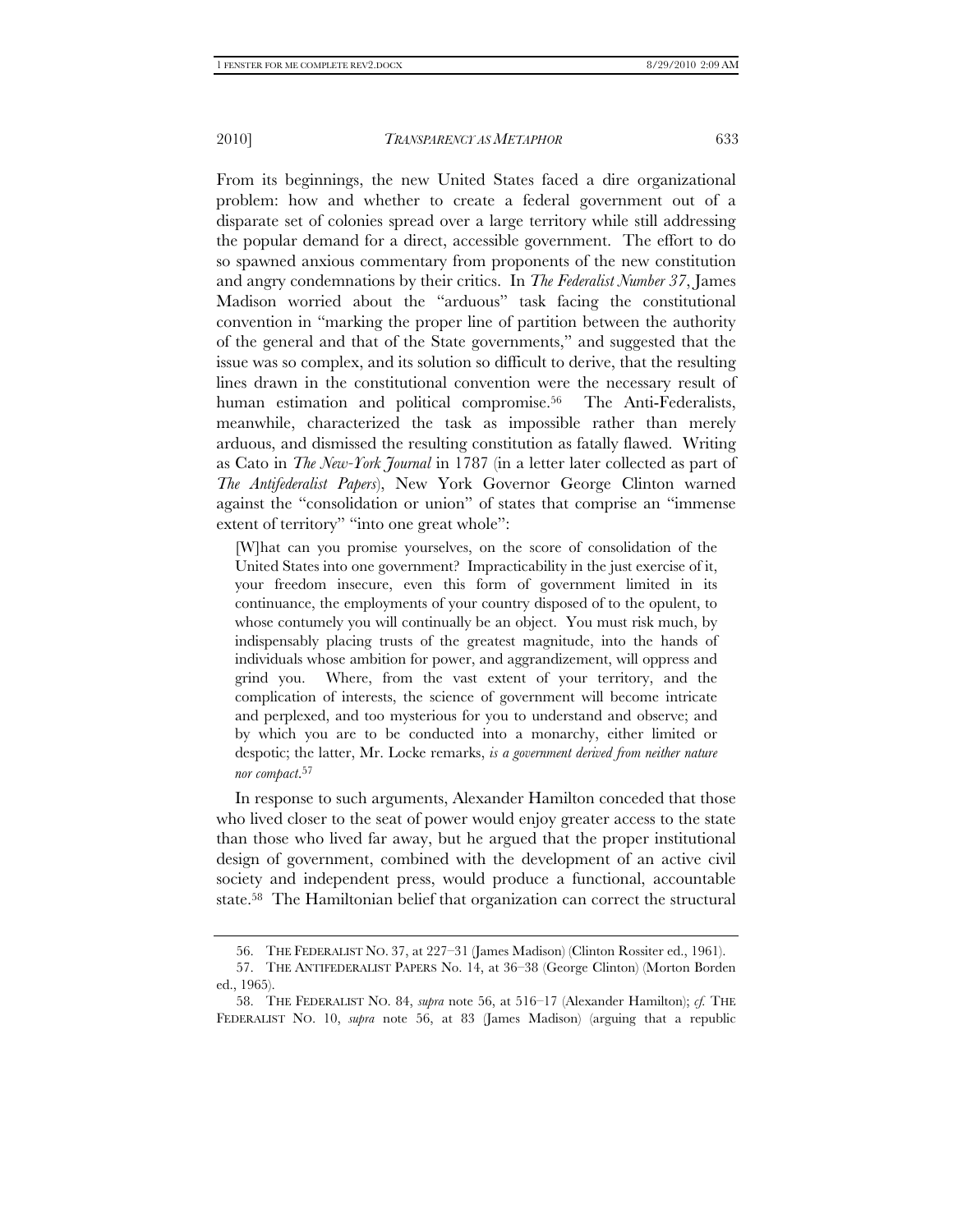problems caused by a large territory and complex federal system has remained prevalent throughout the twentieth century, most notably in repeated efforts to reorganize and tame what are seen as fragmented, haphazardly structured executive branches of both the federal and state governments.59 Bureaucratic organization has its "ups and downs" in modern democracies, in organizational theorist Johan Olsen's terms, but its hold remains "tenacious" and its history marked by theoretical and political arguments over how best to design institutions and rules that might improve or perfect governmental operations.<sup>60</sup>

These anxieties and arguments about the state originate in two distinct obstructions to the public's ability to view it. The first barrier is organizational. If, in Madison's terms, it has proven difficult to draw lines among the various levels and agents of government that wield state authority, then, in the Anti-Federalists' terms, the state will appear "intricate and perplexed, and too mysterious" to monitor.61 Visibility requires simplicity because complexity creates opacity. The second barrier is spatial. Hamilton argued that the state could manage its offices and officers across vast distances through the formal and informal relationships among federal, state, and local governments, and by the diligent work of an alert press and public. He assumed that a complex organization of governmental institutions and civil society would develop, built in large part on the public's agents in the press and federal and state capitals that would promote the national and public interest. The Anti-Federalists, by contrast, predicted that the vast post-colonial territory—itself having a small footprint compared to the current United States—would frustrate the

encompassing a larger territory, and therefore a larger population, would include more distinct parties and interests that would result in more factions that would check each other's tendency to dominate).

<sup>59</sup>*. See* PRESIDENT'S COMMITTEE ON ADMINISTRATIVE MANAGEMENT, REPORT OF THE COMMITTEE 40–41 (1937); *see also* Thomas H. Stanton, *Executive Organization and Management After September 11, 2001*, *in* MAKING GOVERNMENT MANAGEABLE, at xvii, xviiixix (Thomas H. Stanton & Benjamin Ginsberg eds., 2004) (more recent complaint about the executive branch's disorganization). On the cyclical, seemingly endless efforts to reorganize the federal government, see PAUL C. LIGHT, THE TIDES OF REFORM: MAKING GOVERNMENT WORK, 1945–1995 (1997); JAMES L. SUNDQUIST, THE DECLINE AND RESURGENCE OF CONGRESS 52–55 (1981); and Jerry L. Mashaw, *Reinventing Government and Regulatory Reform: Studies in the Neglect and Abuse of Administrative Law*, 57 U. PITT. L. REV. 405, 406–08 (1996). On the long history of state government reform, see JAMES L. GARNETT, REORGANIZING STATE GOVERNMENT: THE EXECUTIVE BRANCH (1980); and Jeffrey L. Brudney et al., *Reinventing Government in the American States: Measuring and Explaining Administrative Reform*, 59 PUB. ADMIN. REV. 19 (1999).

 <sup>60.</sup> Johan P. Olsen, *The Ups and Downs of Bureaucratic Organization*, 11 ANN. REV. POL. SCI. 13, 27 (2008).

 <sup>61.</sup> THE ANTIFEDERALIST PAPERS No. 14, *supra* note 57, at 37 (George Clinton).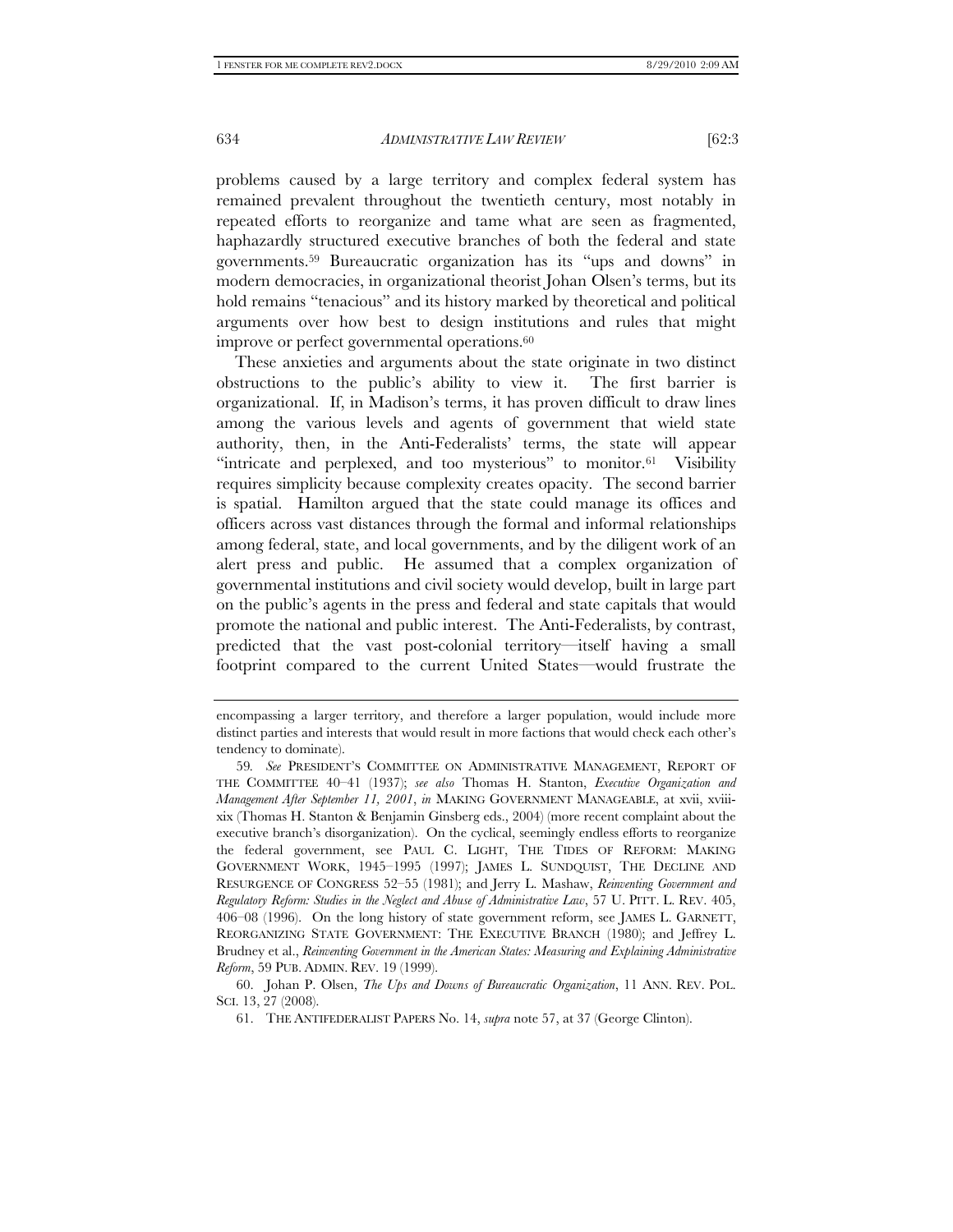development of a functional national government and cohesive civil society.

If transparency abhors the distance between the state and public and requires immediacy, then efforts to make the government's operations fully visible must overcome the organizational and spatial distances that arise naturally from the size and complexity of the American state. Writing in the early twentieth century, Max Weber predicted the development of this conflict between an expanding territory and state on the one hand and the populist American desire for an accessible government on the other. "It is obvious," Weber declared, "that technically the large modern state is absolutely dependent upon a bureaucratic basis. The larger the state, and the more it is a great power, the more unconditionally is this the case."62 He foresaw that the United States, which was then "not fully bureaucratized," would likely become so as the nation faced "greater . . . zones of friction with the outside and . . . more urgent . . . needs for administrative unity at home."63 The relatively young nation's expanding size—both in population and space—would propel the American state from a relatively small, directly accountable democracy toward becoming the administrative state required to perform the functions citizens demand.64

Thus would the government bureaucracy, a key element of what Weber famously characterized as the antidemocratic, authoritarian, and instrumental rationality of modernity's "iron cage," enmesh the United States.<sup>65</sup> Its vastly expanded administrative apparatus, which collects and preserves vast quantities of data in its everyday operation, would take advantage of the informational asymmetry that bureaucracies typically enjoy over the public.66 "Bureaucratic administration," Weber wrote, "means fundamentally domination through knowledge"—domination made possible by the bureaucracy's ability to hoard knowledge and keep its intentions secret.67 To the extent that a state's large territory dictates a larger and more powerful administrative apparatus, then, a state the size of the United States, with its necessary bureaucratic rule, would inevitably attempt to protect itself from the public's view. It would, in sum, make

 <sup>62. 3</sup> MAX WEBER, ECONOMY AND SOCIETY 971 (Guenther Roth & Claus Wittich eds., 1968).

<sup>63</sup>*. Id*.

<sup>64</sup>*. Id*. at 949–52 (discussing the limits of direct democracy).

<sup>65</sup>*. See* MAX WEBER, THE PROTESTANT ETHIC AND THE SPIRIT OF CAPITALISM 178–81 (Talcott Parsons trans., 1958); Duncan Kennedy, *The Disenchantment of Logically Formal Legal Rationality, or Max Weber's Sociology in the Genealogy of the Contemporary Mode of Western Legal Thought*, 55 HASTINGS L.J. 1031, 1056–58 (2004); Rubin, *supra* note 49, at 149–50.

<sup>66</sup>*. See* 1 WEBER, *supra* note 62, at 218–23.

<sup>67</sup>*. Id*. at 225; 3 WEBER, *supra* note 62, at 992.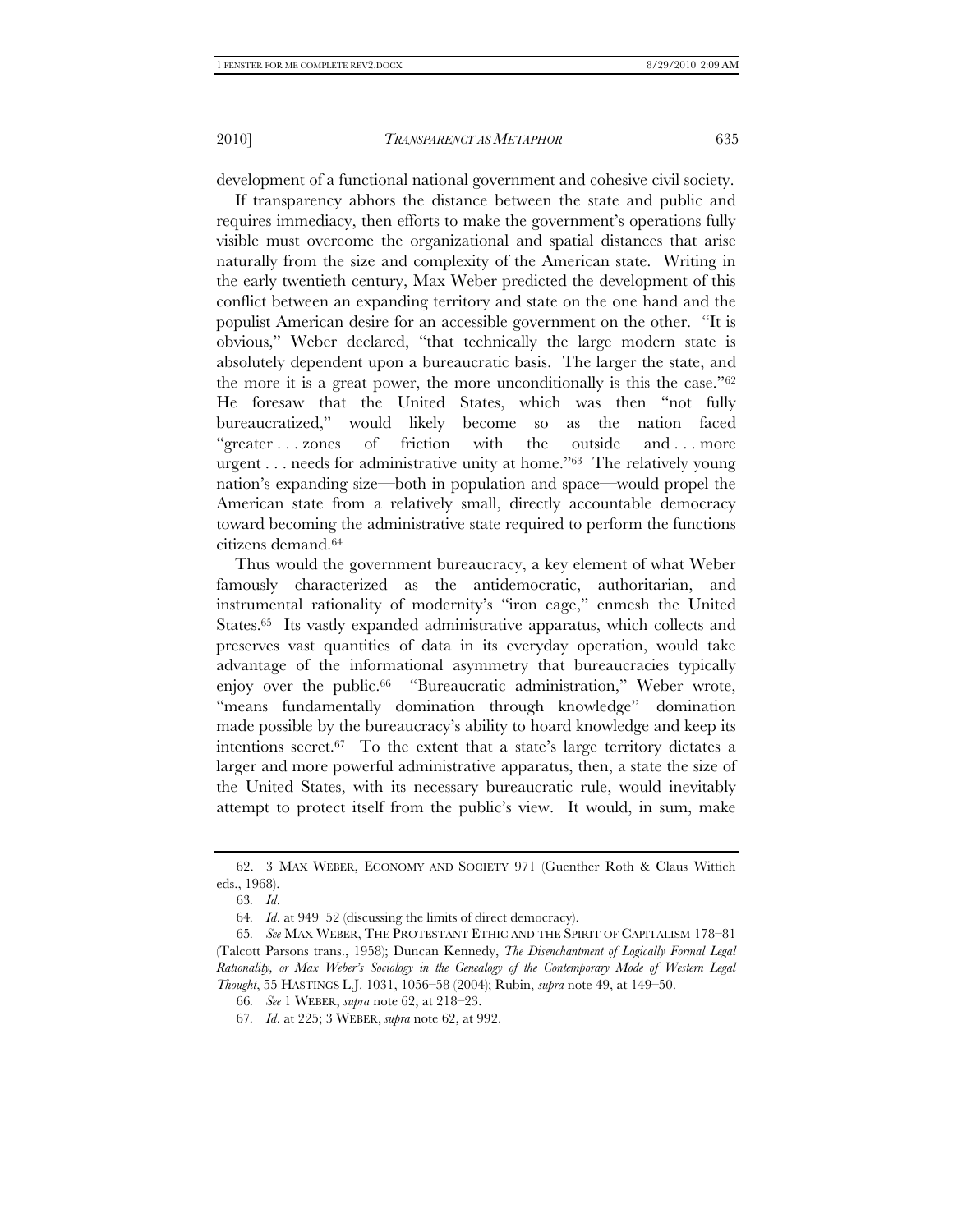transparency an impossible goal to attain.

Parts II and III explore these organizational and territorial issues in greater detail and identify the variable, imperfect measures developed in an effort to make the state visible. They assert that the vast territory of the United States, along with its citizenry's expectations of both an expansive but also accessible and accountable government, have increased the demand for transparency even as they have made it more difficult to meet.

#### II. EXPOSING THE ORGANIZATIONAL STATE

As a result of its framers' quite conscious intent, the United States Constitution inaugurated a prototypically modern, complex organization. It sets forth in its articles a range of roles (legislator, executive, administrator, judge) and institutions that would shape the behaviors of those who would assume official positions, simply by virtue of the organizational scheme.68 Contemporary government agencies, many of them subject to additional organizational mandates by their state constitutions,69 carry on this tradition. Their official organizational charts graphically represent how they delegate their institutional authority and tasks,70 again under the assumption that the correct organization and hierarchy will produce the correct official behavior, which will in turn result in the optimal kind and extent of governance.<sup>71</sup> If linked together, all such governmental charts—those of the co-equal branches of the federal government and their agencies, committees, and respective hierarchies, as well as of state governments and their multitudinous municipal governments and administrative agencies—constitute a formal atlas of American government, a great chain of the state's being.

Such maps seem to inscribe a spatial logic that plots the division of labor and allocates authority within units and positions. As the maps expand and proliferate—down within branches of a particular level of government, and across federal, state, and local levels—they seem to form a never-ending, bewildering series of Leviathans rather than a comprehensible single state. Under a strong conception of transparency that would require a continually

<sup>68</sup>*. See* SHELDON S. WOLIN, POLITICS AND VISION 348–52 (expanded ed., 2004). On the significance of roles for modern bureaucracies, see 3 WEBER, *supra* note 62, at 956.

<sup>69</sup>*. See* Jim Rossi, *Overcoming Parochialism: State Administrative Procedure and Institutional Design*, 53 ADMIN. L. REV. 551 (2001).

<sup>70</sup>*. See, e.g.*, FCC Organizational Chart, http://www.fcc.gov/fccorgchart.html (last visited Aug. 5, 2010); Texas Department of State Health Services Organizational Chart, http://www.dshs.state.tx.us/orgchart/default.shtm (last visited Aug. 5, 2010); City of Houston, 2010 Organization Chart, http://www.houstontx.gov/budget/10budadopt/ orgchrt.pdf (last visited Aug. 5, 2010).

<sup>71</sup>*. See* WOLIN, *supra* note 68, at 351–52.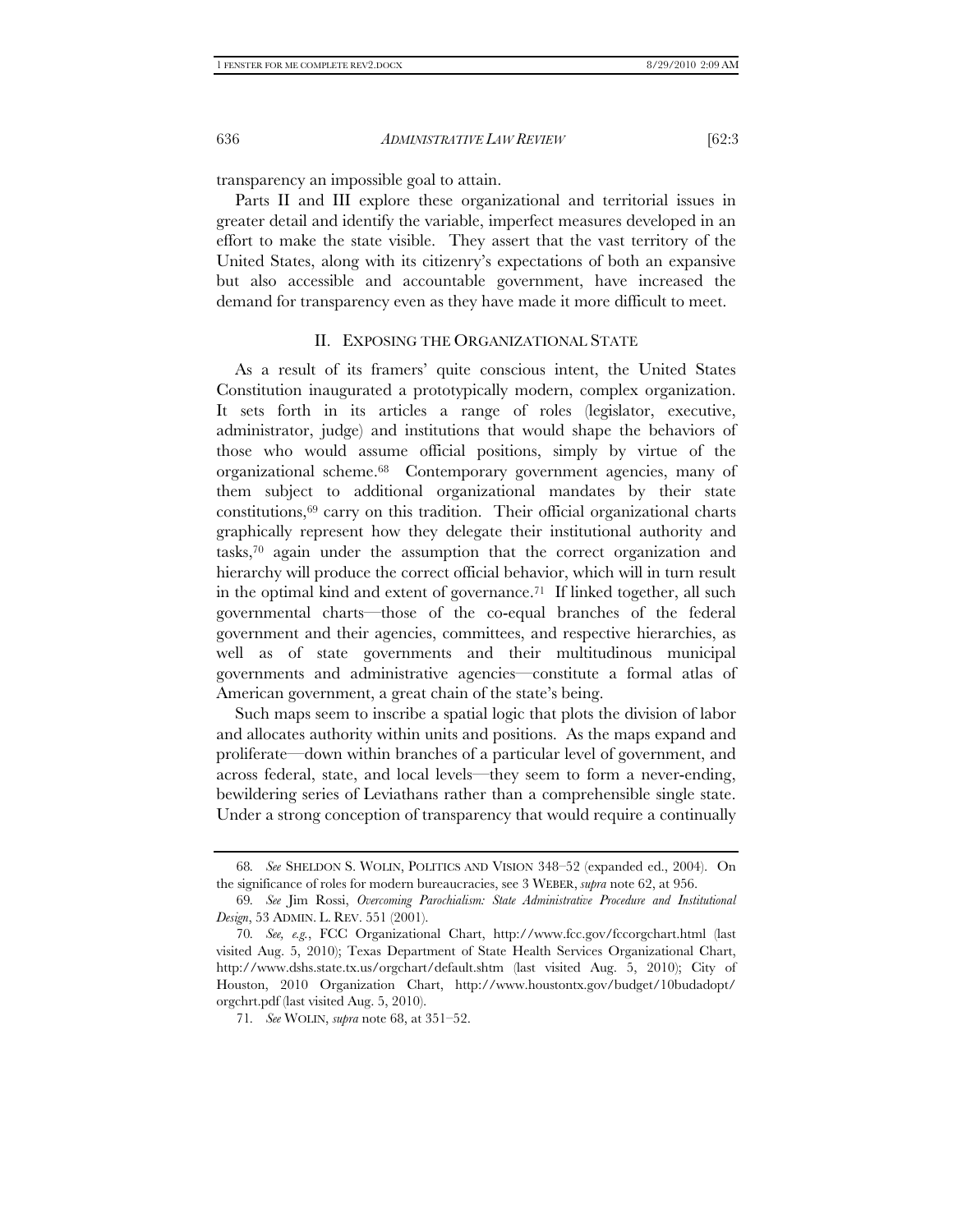visible state, such complexity constitutes a significant problem. If the state is to be visible and perceptible, it ought to be visible in its entirety as a whole *and* as constituent parts—from the federal top of the President, the Congress, and the Supreme Court, down to the lowest-level service provider of the local government. To implement transparency's inherent promise, public access laws must thus attempt to bridge or collapse the vast organizational distance the state creates so that the public, as citizens, subjects, and clients, can know the government that ultimately, and at least theoretically, serves it. Perhaps a Nozickian "night-watchman state" could be so flat and simple that it proves thoroughly and perfectly visible.72 But even the relatively simple modern government envisioned by the United States Constitution allocates tasks and authorities in a complex system that strains the public's capability to view and comprehend the state<sup>73—</sup> especially once the regulatory state, nascent from the colonial period through the early twentieth century, began to grow.

Below I consider three distinct legal authorities that either create or reflect this complexity: a constitutional order that imposes only minimal and quite variable openness requirements on the various branches and levels of government; an executive branch whose evolving size and complexity limit Congress's efforts to impose statutory openness obligations on it; and the blurred lines between the government and the private entities with whom it collaborates and to whom it outsources operations that challenge the reach of open government laws.

#### *A. Constitutional Transparencies*

The Constitution's initial distribution of authority between the federal and state governments and among the federal government's branches blocks the creation of a uniform, comprehensive approach to public access. Consider the first four Articles in turn. Although the framers engaged in spirited debates about the need for the proposed legislative branch to be open to the public,74 the Constitution imposes no structural, uniform openness requirement upon Congress. Instead, it requires certain and

<sup>72</sup>*. See* ROBERT NOZICK, ANARCHY, STATE, AND UTOPIA 26–27 (1974). A proponent of a minimal state would view transparency as merely a practical problem of institutional design and would rely more heavily on markets than on the regulation of governmental behavior. *See* Malcolm Thorburn, *Rethinking the Night-Watchman State?*, 60 U. TORONTO L.J. (forthcoming June 2010).

<sup>73</sup>*. See infra* Part II.A.

<sup>74</sup>*. See* Adrian Vermeule, *The Constitutional Law of Congressional Procedure*, 71 U. CHI. L. REV. 361, 410–22 (2004).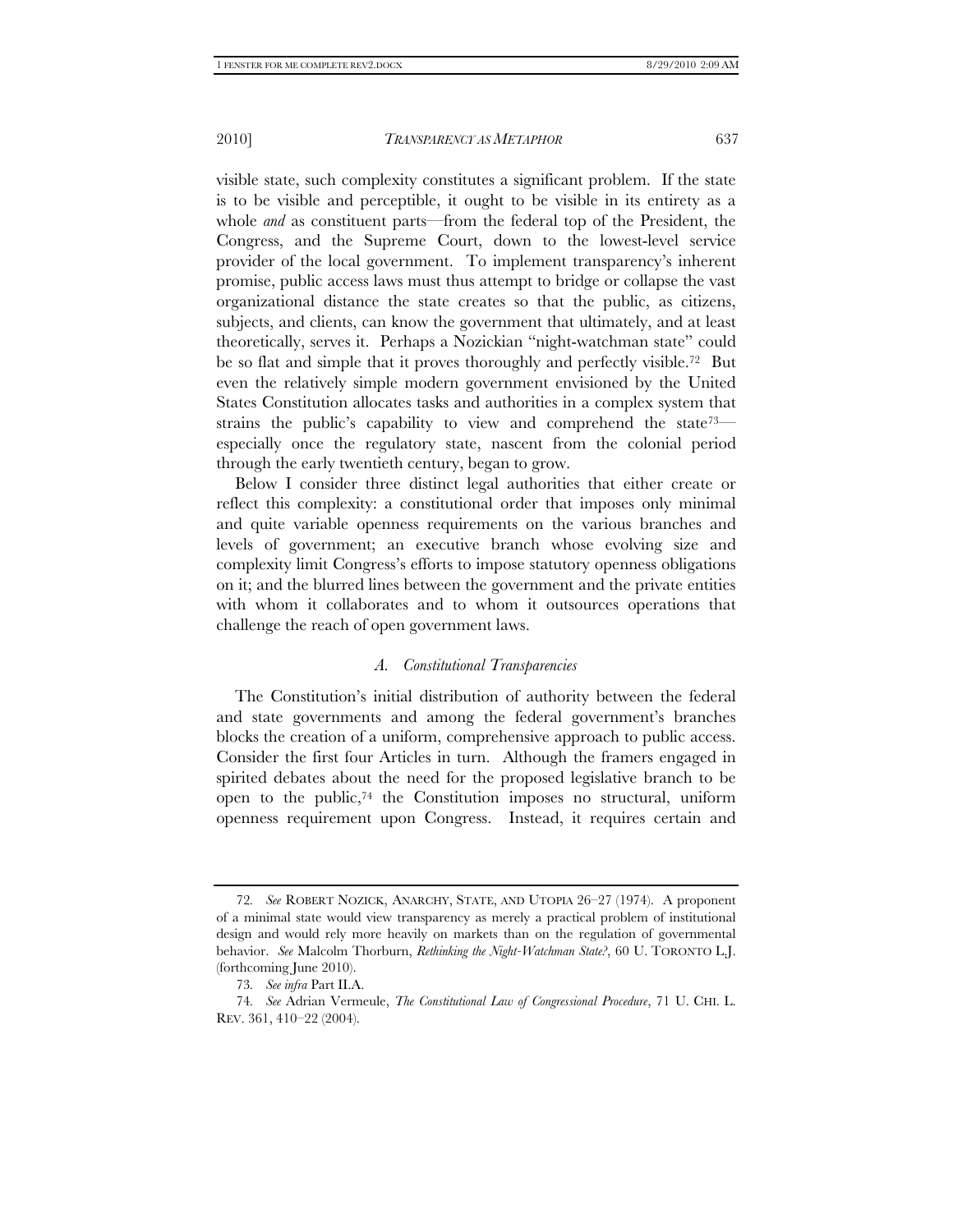limited disclosure practices,75 and allows only Congress to impose procedural rules upon itself.76 Notably, when Congress saw fit to place disclosure and other procedural requirements on executive branch agencies through the Freedom of Information Act (FOIA), it imposed no such requirements on itself.77

The Constitution makes even fewer openness demands of the executive, requiring only that the President "from time to time give to the Congress Information of the State of the Union,"78 a minimal command that has resulted in an annual speech that ritualistically offers self-selected information deemed politically important to the President's agenda and

78. U.S. CONST. art. II, § 3, cl. 1.

 <sup>75.</sup> U.S. CONST. art. I, § 5, cl. 3 (requiring Congress to keep and publish "from time to time" a journal of its proceedings and its members' votes, while also allowing Congress to except "such Parts as may in [its members'] Judgment require Secrecy"); *id.* § 9, cl. 7 (requiring Congress to publish "a regular Statement and Account of the Receipts and Expenditures of all public Money"); *id.* § 7, cl. 2 ("[T]he Names of the Persons voting for and against the Bill shall be entered on the Journal of each House respectively.").

<sup>76</sup>*. See* U.S. CONST. art. I, § 5, cl. 2 ("Each House may determine the Rules of its Proceedings . . . ."). Congress does so through rules established either by each house or by statute. *See* Elizabeth Garrett, *Conditions for Framework Legislation*, *in* THE LEAST EXAMINED BRANCH: THE ROLE OF LEGISLATURES IN THE CONSTITUTIONAL STATE 294 (Richard W. Bauman & Tsvi Kahana eds., 2006); Aaron-Andrew P. Bruhl, *Using Statutes to Set Legislative Rules: Entrenchment, Separation of Powers, and the Rules of the Proceedings Clause*, 19 J.L. & POL. 345, 346 (2003). Each house of Congress enjoys the exclusive authority to establish its own procedural and administrative rules, while courts may review challenges only to a rule's construction or application, not to its rationality, and even then only very deferentially. Yellin v. United States, 374 U.S. 109, 143–44 (1963) (White, J., dissenting) (applying and quoting United States v. Ballin, 144 U.S. 1, 5 (1892)). *See generally* John C. Roberts, *Are Congressional Committees Constitutional?: Radical Textualism, Separation of Powers, and the Enactment Process*, 52 CASE W. RES. L. REV. 489, 530–33 (2001) (summarizing Rulemaking Clause decisions in the Supreme Court and D.C. Circuit). A recent example of a congressional selfdisclosure rule came about as part of Congress's response to scandals in which lobbyists seemed to wield undue influence on the legislative process. *See* Anita S. Krishnakumar, *Towards a Madisonian, Interest-Group-Based, Approach to Lobbying Regulation*, 58 ALA. L. REV. 513, 515–17 (2007); Rebecca M. Kysar, *Listening to Congress: Earmark Rules and Statutory Interpretation*, 94 CORNELL L. REV. 519, 529–33 (2009).

 <sup>77.</sup> Indeed, the Administrative Procedure Act's (APA's) definition of "agency" explicitly excludes Congress. APA, 5 U.S.C. § 551(1)(A) (2006). The APA's definition is in turn incorporated in many open government statutes, such as the Privacy Act, 5 U.S.C.  $\S$  552a(a)(1) (2006), the FOIA, 5 U.S.C.  $\S$  552(f) (2006), the Government in the Sunshine Act, 5 U.S.C. § 552b(a)(1) (2006), and the Federal Advisory Committee Act (FACA), 5 U.S.C. app. § 3(3) (2006). *See generally* James T. O'Reilly, *Applying Federal Open Government Laws to Congress: An Explorative Analysis and Proposal*, 31 HARV. J. ON LEGIS. 415 (1994) (explaining Congress's limited self-imposed disclosure requirements and proposing means to impose more).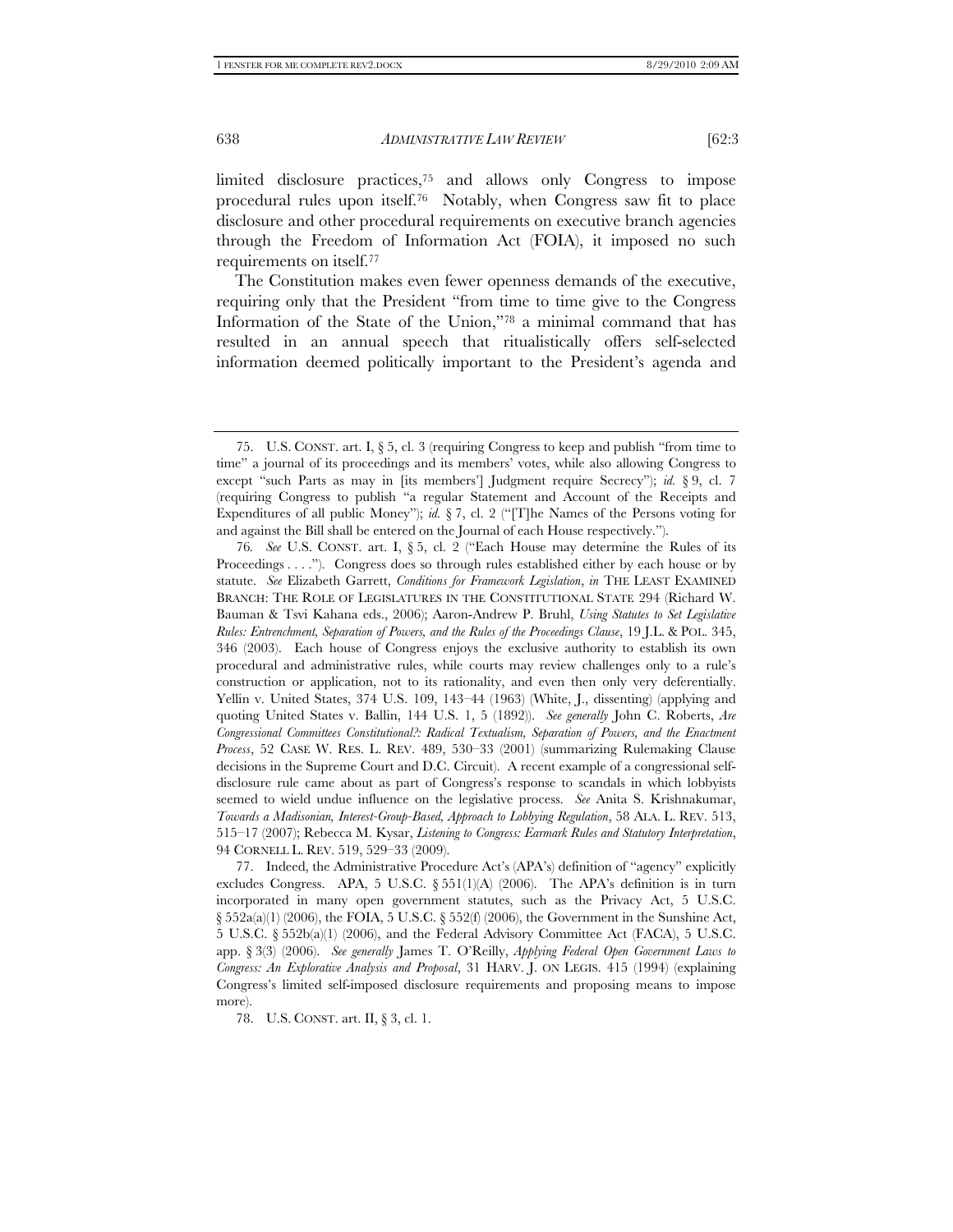popularity.79 The only additional transparency requirements made of the presidency and executive branch are those that Congress mandates or that are self-imposed. The most prominent general statutory mandates placed upon executive branch agencies are largely uncontroversial in the abstract.80 The Freedom of Information Act requires the disclosure by executive branch agencies of certain documents,<sup>81</sup> the Government in the Sunshine Act requires executive branch agencies to hold open meetings, <sup>82</sup> the Federal Advisory Committee Act places open government requirements on certain types of committees created by the executive branch,83 and the Presidential Records Act requires the President to retain records and make them available to the public after he or she leaves office.<sup>84</sup> Each statute imposes a particular openness requirement on a limited universe of entities, most typically those defined by the respective statutes as agencies and advisory committees.

But as the history of these statutes demonstrates—especially the history of the FOIA—both the extent of their applicability and the specific

 <sup>79.</sup> For opposing accounts of the what the State of the Union Clause requires of the President, compare Vasan Kesavan & J. Gregory Sidak, *The Legislator-in-Chief*, 44 WM. & MARY L. REV. 1, 7–34 (2002) (arguing that the clause places a duty on the President to provide extensive information to Congress and assist in deliberative efforts to formulate legislation and coordinate enforcement), with Steven G. Calabresi & Kevin H. Rhodes, *The Structural Constitution: Unitary Executive, Plural Judiciary*, 105 HARV. L. REV. 1153, 1207 n.262 (1992) (stating that the clause requires no more than occasional presidential reports to Congress on general matters). Current expectations of the State of the Union speech and presidential behavior demonstrate that the latter argument has clearly won out. *See* Richard Primus, *Limits of Interpretivism*, 32 HARV. J.L. & PUB. POL'Y 159, 173–74 (2009) (describing current understanding and interpretive tradition of the State of the Union Clause).

 <sup>80.</sup> This was not always the case. President Johnson did not support the original statute, and President Ford vetoed the 1974 amendments to the FOIA that strengthened its disclosure obligations. *See* FOERSTEL, *supra* note 34, at 39–48. Prior to his confirmation as a judge on the D.C. Circuit, Antonin Scalia wrote a blistering critique of the statute in the American Enterprise Institute's journal in 1982. *See* Antonin Scalia, *The Freedom of Information Act Has No Clothes*, REGULATION, Mar./Apr. 1982, at 14. Today, however, no elected official would propose repealing any of the existing open government laws, and efforts to strengthen them frequently have bipartisan support. *See, e.g.*, Daniel J. Metcalfe, *The Cycle Continues: Congress Amends the FOIA in 2007*, ADMIN. & REG. L. NEWS, Spring 2008, at 11 (noting the bipartisan effort to enact amendments to the FOIA in 2007). In addition, nongovernmental organizations (NGOs) supporting the FOIA are either nonpartisan or range across the political system. Of the NGOs cited *supra* note 26, Judicial Watch is avowedly conservative, while others are nonpartisan. *See* Judicial Watch, About Us, http://www.judicialwatch.org/about-us (last visited Aug. 5, 2010).

 <sup>81. 5</sup> U.S.C. § 552 (2006).

 <sup>82.</sup> Government in the Sunshine Act, 5 U.S.C. § 552b (2006).

 <sup>83.</sup> FACA, 5 U.S.C. app. §§ 1–16 (2006).

 <sup>84.</sup> Presidential Records Act of 1978, 44 U.S.C. §§ 2201–2207 (2006).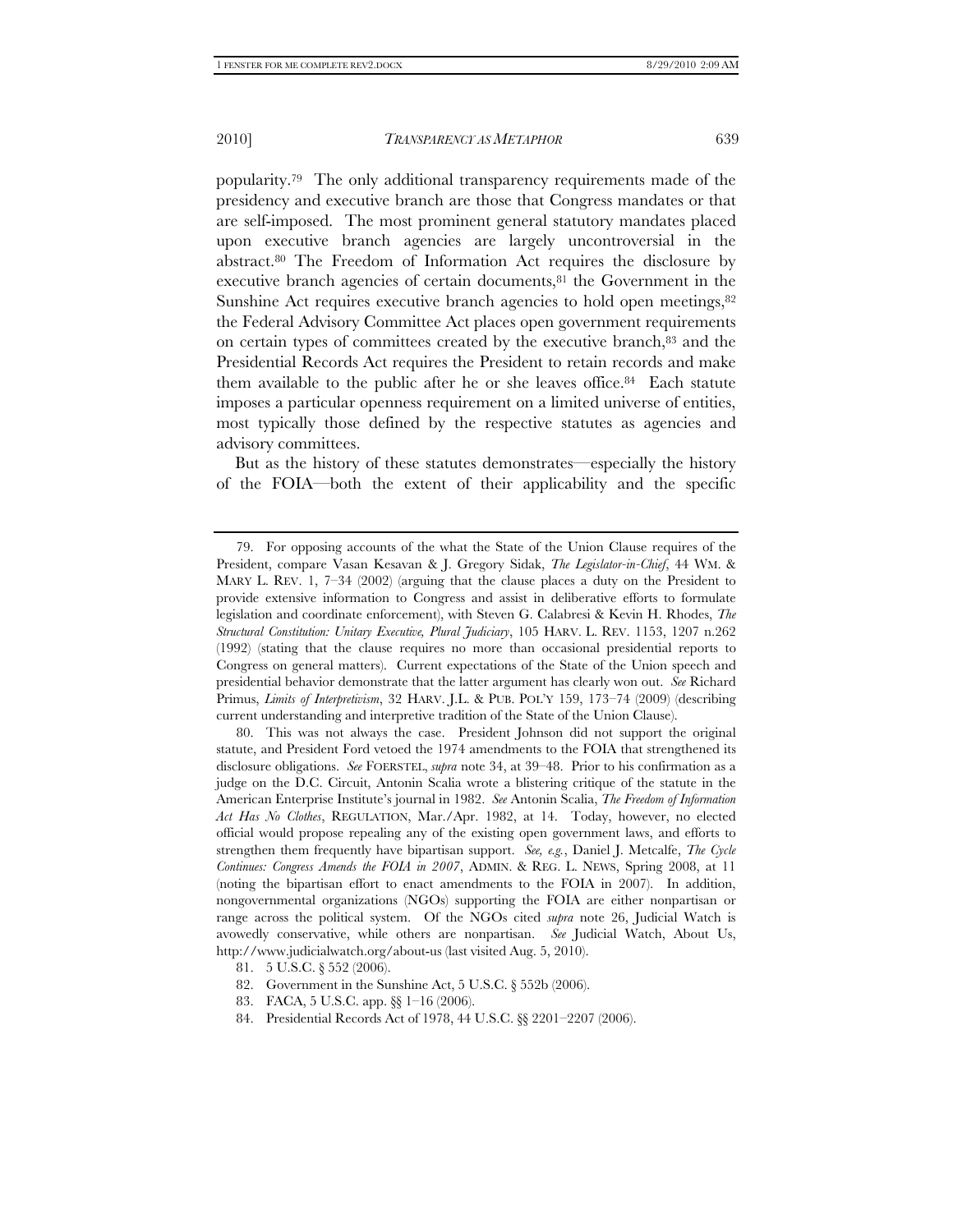requirements they impose have proven hotly contested.85 As they have grown more vigorous and coercive, congressional mandates on the executive branch's openness have approached constitutional common law limits on inter-branch interference, most notably through the tangled doctrine of executive privilege and the more generalized concept that the President should be free from constraint in seeking advice and counsel from close advisors.86 At the same time, presidential administrations have varied in their commitment to transparency in general and in their willingness to interpret these statutes broadly or narrowly,87 while agency compliance

<sup>85</sup>*. See* FOERSTEL, *supra* note 34 (history of the FOIA); SUZANNE J. PIOTROWSKI, GOVERNMENTAL TRANSPARENCY IN THE PATH OF ADMINISTRATIVE REFORM 21–24 (2007) (history of the FOIA, focusing on discontent with its shortcomings); PETER L. STRAUSS, TODD D. RAKOFF & CYNTHIA R. FARINA, GELLHORN & BYSE'S ADMINISTRATIVE LAW 762– 66 (rev. 10th ed. 2003) (history of the Government in the Sunshine Act and discussion of criticisms of its effects on agency deliberations); Mark Fenster, *Designing Transparency: The 9/11 Commission and Institutional Form*, 65 WASH. & LEE L. REV. 1239, 1253–58 (2008) (history of the FACA, focusing on discontent with its shortcomings and controversies over its constitutionality); Jonathan Turley, *Presidential Papers and Popular Government: The Convergence of Constitutional and Property Theory in Claims of Ownership and Control of Presidential Records*, 88 CORNELL L. REV. 651, 666–77 (2003) (history and controversies surrounding the Presidential Records Act of 1978).

 <sup>86.</sup> On the current general state of the doctrines of executive privilege, state secrets, and presidential prerogatives over information bearing on national security and foreign affairs, see Pozen, *supra* note 9, at 321–22. On the constitutional issues surrounding FACA's limitations on the President's ability to seek advice, see Fenster, *supra* note 85, at 1254–56.

 <sup>87.</sup> The Attorney General typically issues a memorandum to the federal branch agencies declaring its interpretation of the FOIA and how the Department of Justice plans to litigate contested cases. They tend to vary with each change of party control of the White House—with a Democratic president, the memo tends to favor disclosure, and with a Republican president, it tends to favor nondisclosure. *Compare* Memorandum from Eric Holder, Attorney General, on the Freedom of Information Act to the Heads of Executive Departments and Agencies (Mar. 19, 2009), http://www.justice.gov/ag/foia-memomarch2009.pdf (withdrawing memorandum from Attorney General Ashcroft and announcing "'a clear presumption: In the face of doubt, openness prevails.'" (quoting Memorandum from President Barack Obama on the Freedom of Information Act to the Heads of Executive Departments and Agencies (Jan. 21, 2009), http://www.whitehouse.gov/the-press-office/freedom-information-act)), *and* Memorandum from Janet Reno, Attorney General, on the Freedom of Information Act to the Heads of Departments and Agencies (Oct. 4, 1993), http://www.usdoj.gov/oip/foia\_updates/ Vol\_XIV\_3/page3.htm ("The Department [of Justice] will no longer defend an agency's withholding of information merely because there is a 'substantial legal basis' for doing so. Rather, in determining whether or not to defend a nondisclosure decision, we will apply a presumption of disclosure."), *with* Memorandum from John Ashcroft, Attorney General, on the Freedom of Information Act to the Heads of all Federal Departments and Agencies (Oct. 12, 2001), http://www.doi.gov/foia/foia.pdf ("When you carefully consider FOIA requests and decide to withhold records, in whole or in part, you can be assured that the Department of Justice will defend your decisions unless they lack a sound legal basis . . . .").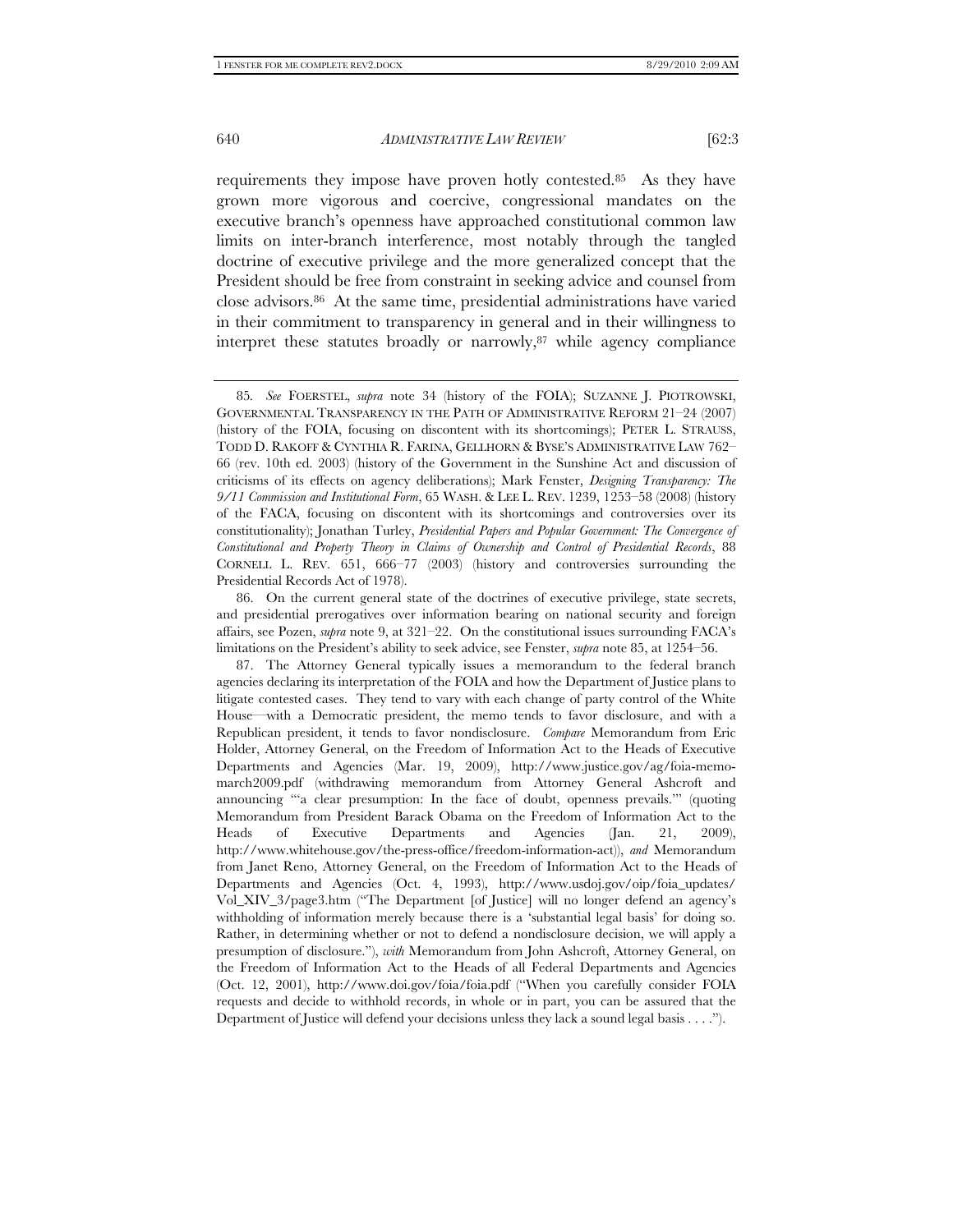with the FOIA mandates varies considerably.<sup>88</sup> Significantly, the Constitution's lack of any general openness requirement permits such variance among administrations.

Some constitutional doctrines force a degree of openness on the federal and state judiciary. The Sixth Amendment rights to "a speedy and public trial, by an impartial jury of the State and district wherein the crime shall have been committed" require that at least a proportion of the work performed by courts must be public and include a degree of public participation,89 while the First Amendment also requires public access to criminal trials.90 But there is no constitutional requirement for open judicial deliberation and conferences, and the tradition of published judicial opinions is just that—a tradition, rather than a constitutional requirement.91 Some federal district courts and circuit courts of appeal allow cameras in the courtroom, as do some state courts, but no federal constitutional requirement or right binds courts, and no systematic approach prevails.92 At the same time, modern criminal and civil procedural rules place significant emphases on pretrial procedures and alternative dispute resolutions that undercut the relatively simple and abstract constitutional provisions regarding an open judicial process.93 The

89. U.S. CONST. amend. VI.

 90. Richmond Newspapers, Inc. v. Virginia, 448 U.S. 555, 575–76, 581 (1980) (plurality opinion); *see also* Kitrosser, *supra* note 29, at 106–11 (summarizing *Richmond Newspapers* and discussing its progeny).

 91. Marci A. Hamilton & Clemens G. Kohnen, *The Jurisprudence of Information Flow: How the Constitution Constructs the Pathways of Information*, 25 CARDOZO L. REV. 267, 289–93 (2003). Moreover, despite their status as government documents free from the restraints of copyright protection, many judicial documents in the federal system are difficult for the public to view without paying expensive electronic access fees. *See* Stephen Schultze, *Electronic Public Access Fees and the United States Federal Courts' Budget: An Overview* (Harvard Univ. Berkman Ctr. for Internet & Soc'y, Working Paper) http://cyber.law.harvard.edu/~sjschultze/Schultze\_ PACER\_Budget\_Working\_Paper.pdf (last visited Aug. 5, 2010).

<sup>88</sup>*. See* COALITION OF JOURNALISTS FOR OPEN GOV'T, THE WAITING GAME: FOIA PERFORMANCE HITS NEW LOWS (2007), http://www.cjog.net/documents/ CX\_\_FOIA\_report\_Part\_1.pdf (comparing agency request backlog across 1998, 2002, 2005, and 2006 and finding variability over time and among agencies).

<sup>92</sup>*. See* Courtroom Television Network, LLC v. State, 769 N.Y.S.2d 70, 96–97 (Sup. Ct. 2003) (giving an overview of federal and state approaches to cameras in the courtroom).

<sup>93</sup>*. See* Stephanos Bibas, *Transparency and Participation in Criminal Procedure*, 81 N.Y.U. L. REV. 911 (2006) (decrying lack of public access to discretionary governmental decisions in the criminal process, especially in the plea bargain process); Kenneth Feinberg, *Transparency and Civil Justice: The Internal and External Value of Sunlight*, 58 DEPAUL L. REV. 473 (2009) (former Special Master of the September 11th Victim Compensation Fund of 2001 discussing the incomplete progress of and prospects for greater transparency in civil litigation); Hamilton & Kohnen, *supra* note 91, at 293–97 (noting the existence of general rules of judicial and court access, as well as the various exceptions and limiting principles to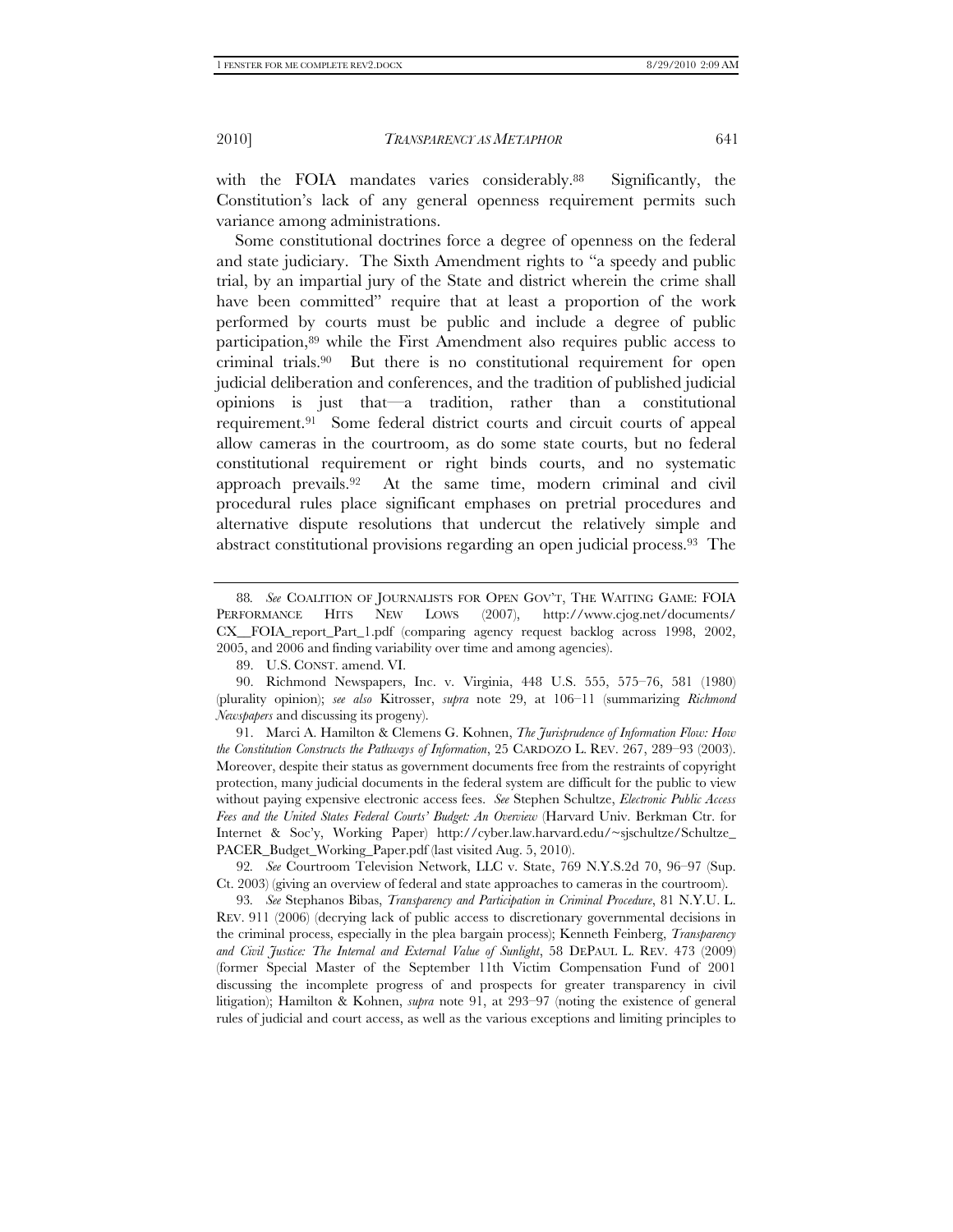Constitution's lack of a general, expansive right or requirement for judicial transparency allows federal and state courts significant leeway in opening or closing their operations to public view.

Because the United States Constitution fails both to command states to be transparent and to provide individual rights that would allow individuals to impose administrative openness, individual state constitutions and governments have been free to devise their own open government mandates. Shaped by idiosyncratic institutional designs, states take relatively diverse approaches that mix statutory and constitutional requirements and impose different degrees of openness.94 Transparency advocates frequently express frustration at the variability and relative rigor of state laws. A 1993 survey, for example, found wide variation in the form and substance of state open meeting laws.<sup>95</sup> A 2007 report issued by two nongovernmental organizations used a variety of criteria to evaluate state constitutional and statutory provisions and declared that thirty-eight states had failing laws.<sup>96</sup> Compounding the problem, state officials and judges exhibit varying degrees of commitment to and compliance with their respective open government laws; nongovernmental organizations and media groups in many states that have performed audits of state and municipal government agencies' response to open record requests variably decry and hesitantly applaud agencies' performances.97 A decentralized

those rules); Alexandra Natapoff, *Deregulating Guilt: The Information Culture of the Criminal System*, 30 CARDOZO L. REV. 965, 982–85 (2008) (discussing public access to the criminal justice system in general); Judith Resnik, *Uncovering, Disclosing, and Discovering How the Public Dimensions of Court-Based Processes Are at Risk*, 81 CHI.-KENT L. REV. 521, 542–60 (2006) (describing the delegation of formal civil adjudication to relatively inaccessible administrative courts, arbitrators, and settlement agreements).

<sup>94</sup>*. See* Rossi, *supra* note 69, at 554–55. Numerous websites offer links to or texts of the fifty states' laws. *See, e.g.*, Nat'l Freedom of Information Coal., State FOI Laws, http://www.nfoic.org/state-foi-laws (last visited Aug. 5, 2010); Reporters Comm. For Freedom of the Press, Open Government Guide, http://www.rcfp.org/ogg/index.php (last visited Aug. 5, 2010).

 <sup>95.</sup> Teresa Dale Pupillo, Note, *The Changing Weather Forecast: Government in the Sunshine in the 1990s—An Analysis of State Sunshine Laws*, 71 WASH. U. L.Q. 1165 (1993).

 <sup>96.</sup> Nat'l Freedom of Information Coal. & Better Gov't Ass'n, States Failing FOI Responsiveness, http://www.nfoic.org/bga (last visited Aug. 5, 2010). A 2002 version of the study gave failing grades to eight states, but a  $D+$  or lower to twenty-four states, and the remaining states received no higher than a B. Better Gov't Ass'n & Investigative Reporters and Editors, Freedom of Information in the USA: Part 1 (2002), http://www.ire.org/foi/bga/; *see also* BETTER GOV'T ASS'N & INVESTIGATIVE REPORTS AND EDITORS, FREEDOM OF INFORMATION IN THE USA SURVEY RESULTS (2002), http://www.ire.org/foi/bga/ranking.pdf (grading and ranking states in 2002 study).

<sup>97</sup>*. See* Nat'l Freedom of Information Coal., Audits and Open Records Surveys, http://www.nfoic.org/audits-and-open-records-surveys (last visited Aug. 5, 2010) (collecting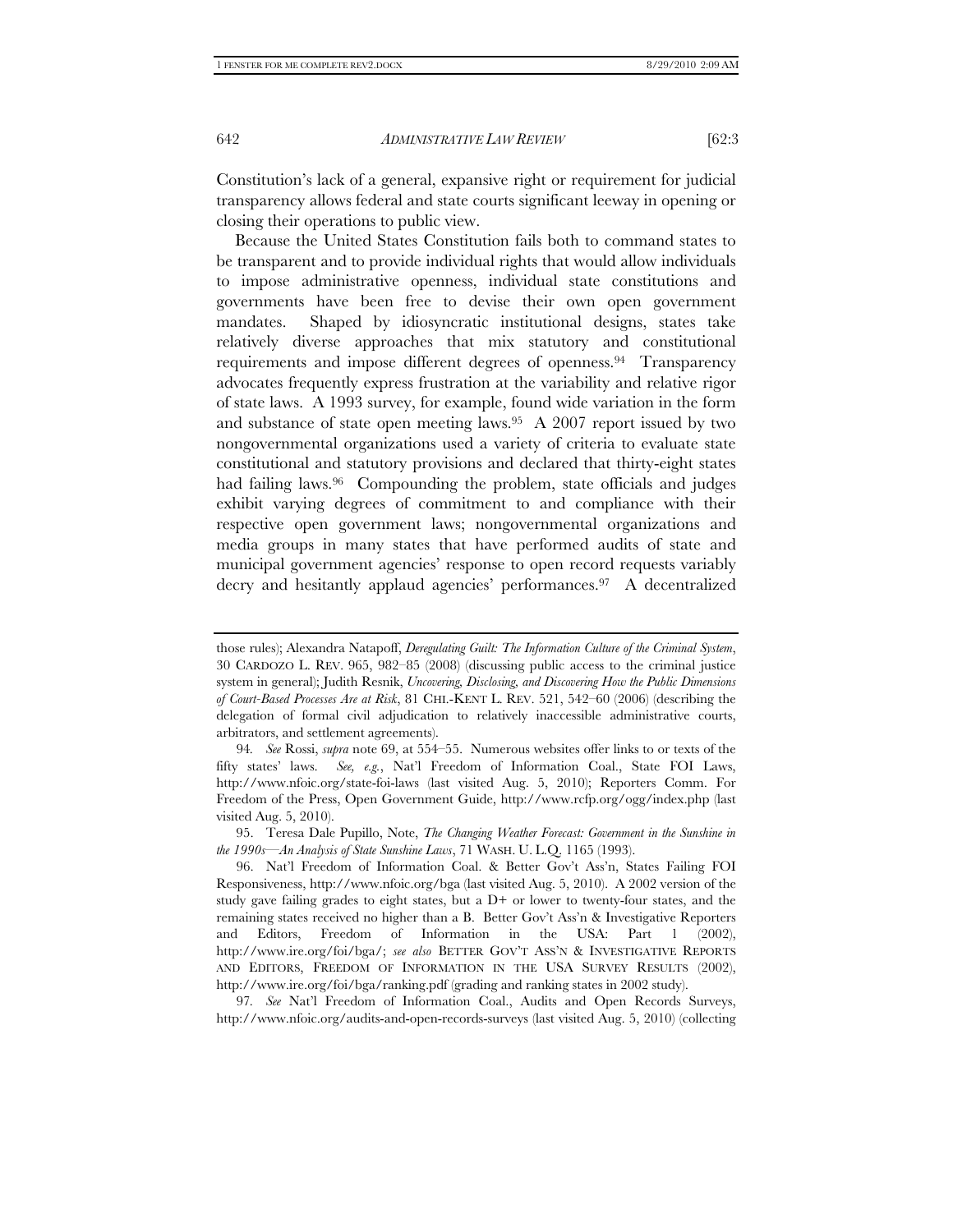federalist system in an area unregulated by federal constitutional rights and commands thus results in a wide-ranging degree of transparency across states and municipalities.

Rather than imposing transparency's ideal of a constantly and thoroughly visible state, the constitutional scheme sets forth some limited, variable transparency requirements to individual federal branches, while it restrains the ability of any branch to impose further requirements on another.98 The Constitution created a decentralized complex of government institutions without a uniform standard or set of commands that would make the state as a whole and in its parts fully visible to its public. It also leaves to individual states the authority to establish their own governmental structure and administrative norms (within constitutional constraints) and limits the federal government from interfering with state governance. The idiosyncratic nature of each branch and level—its different tasks, its distinct history, and the conditions under which each of its bureaucracies works—renders an organizational map that resists transparency as an abstract and absolute norm, especially as each branch and level expands to engage more complex and demanding tasks. The Constitution's organizational plan, then, not only fails to create a transparent state—it affirmatively stands in the way of creating one.

#### *B. Statutory Transparencies*

Like the Constitution, congressional efforts to impose openness obligations on the executive branch have also failed to establish a general, uniform legal norm, again in part because of the complex organization of government institutions. Congress's intent in enacting the FOIA, the most prominent of Congress's open government enactments, as well as language within the statute itself suggested that it would sweep broadly across the federal government.99 Those entities subject to its mandates are required to make certain information available as a matter of course,<sup>100</sup> and must also

and linking to audits performed in different states).

<sup>98</sup>*. Cf.* Samaha, *supra* note 5, at 948–49 (describing the constitutional regime for public access to information as "Unsatisfying").

<sup>99</sup>*. See, e.g.*, 5 U.S.C. § 552(a) (2006) ("Each agency shall make available to the public information as follows . . . ."); 112 CONG. REC. 13641 (1966) (statement of Rep. Moss in floor debate prior to the House of Representatives' vote to pass S. 1160, which would become the Freedom of Information Act) (The FOIA will "remove every barrier to information about—and understanding of—Government activities . . . ."); EDWARD KENNEDY, AMENDING THE FREEDOM OF INFORMATION ACT, S. REP. NO. 93-854, at 3 (1974) (declaring that the FOIA amendments would draw back the "curtains of secrecy . . . around the business of government").

<sup>100. 5</sup> U.S.C.  $\S 552(a)(1)$  (2006).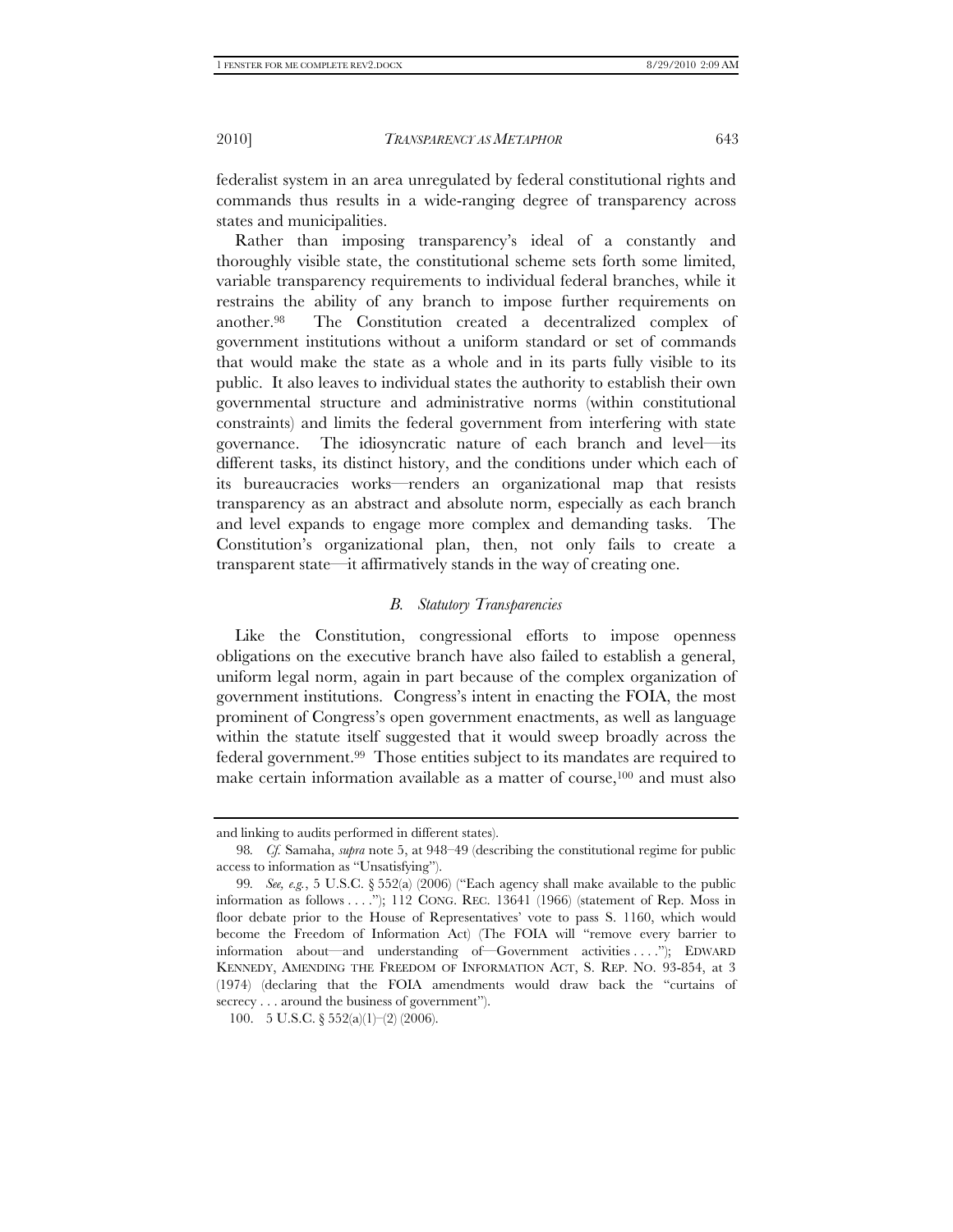respond to public requests for documents not subject to those requirements.101

The FOIA does not, however, apply uniformly across the federal government, as it explicitly does not apply to the judiciary or to Congress itself.102 Indeed, it does not even apply to all entities within the executive branch. It only affirmatively applies to "[e]ach agency,"103 a term that the FOIA defines in an enumerated list.<sup>104</sup> Congress has granted certain agencies, most notably the CIA, broad exemptions from disclosure.105 The Supreme Court has held that the FOIA's legislative history makes clear that Congress intended to exclude the Office of the President, the President's immediate personal staff, and units in the Executive Office of the President whose sole function is to advise and assist the President.<sup>106</sup> It remains unclear how broadly that exception sweeps. The Court has yet to provide an authoritative interpretation of it, $107$  while lower federal courts have developed an indeterminate multifactor test to ascertain whether the FOIA

<sup>101</sup>*. Id.* § 552(a)(3). Some documents are exempted based either on their content, their status as inter- or intra-office memoranda, or specific exemptions created by other statutes. *Id.* § 552(b)(1)–(9).

<sup>102</sup>*. Id.* § 551(1)(A), (B) (exempting the Congress and federal courts from the definition of "agency").

<sup>103</sup>*. Id.* § 552(a).

<sup>104</sup>*. Id.* § 552(f)(1) (defining "agency" as "any executive department, military department, Government corporation, Government controlled corporation, or other establishment in the executive branch of the Government (including the Executive Office of the President), or any independent regulatory agency").

<sup>105</sup>*. See, e.g.*, 50 U.S.C. § 403-1(i)(1) (2006) (directing the CIA to "protect intelligence sources and methods from unauthorized disclosure"); *id.* § 403g (exempting the CIA from any law requiring "disclosure of the organization, functions, names official titles, salaries, or numbers of personnel employed by the Agency"). *See generally* CIA v. Sims, 471 U.S. 159, 167–68 (1985) (applying statutory exemption to CIA). The third exemption of the FOIA, 5 U.S.C.  $\S 552(b)(3)$  (2006), provides that the FOIA does not apply to matters that are "specifically exempted from disclosure by statute," so long as the statute meets certain requirements.

 <sup>106.</sup> Kissinger v. Reporters Comm. for Freedom of the Press, 445 U.S. 136, 156 (1980) (quoting H.R. REP. NO. 93-1380, at 15 (1974) (Conf. Rep.)). More recent congressional enactments that incorporate the FOIA's definition of *agency* similarly make plain the distinction between "Executive Office" and "Office of the President." *See* Wilson v. Libby, 535 F.3d 697, 708 (D.C. Cir. 2008) (explaining that the Privacy Act, 5 U.S.C. § 552a, which followed and incorporated the FOIA's definition of *agency*, similarly excludes the President, Vice President, and their close advisors from liability).

 <sup>107.</sup> The Court considered this issue briefly in *Kissinger*, but did no more than resolve the issue that Kissinger was acting in his capacity as National Security Adviser when the documents in controversy were created, and therefore, the documents were not considered the records of an agency under the FOIA. *See* 445 U.S. at 156. The Court made no effort to develop a test for lower courts to apply in more difficult cases.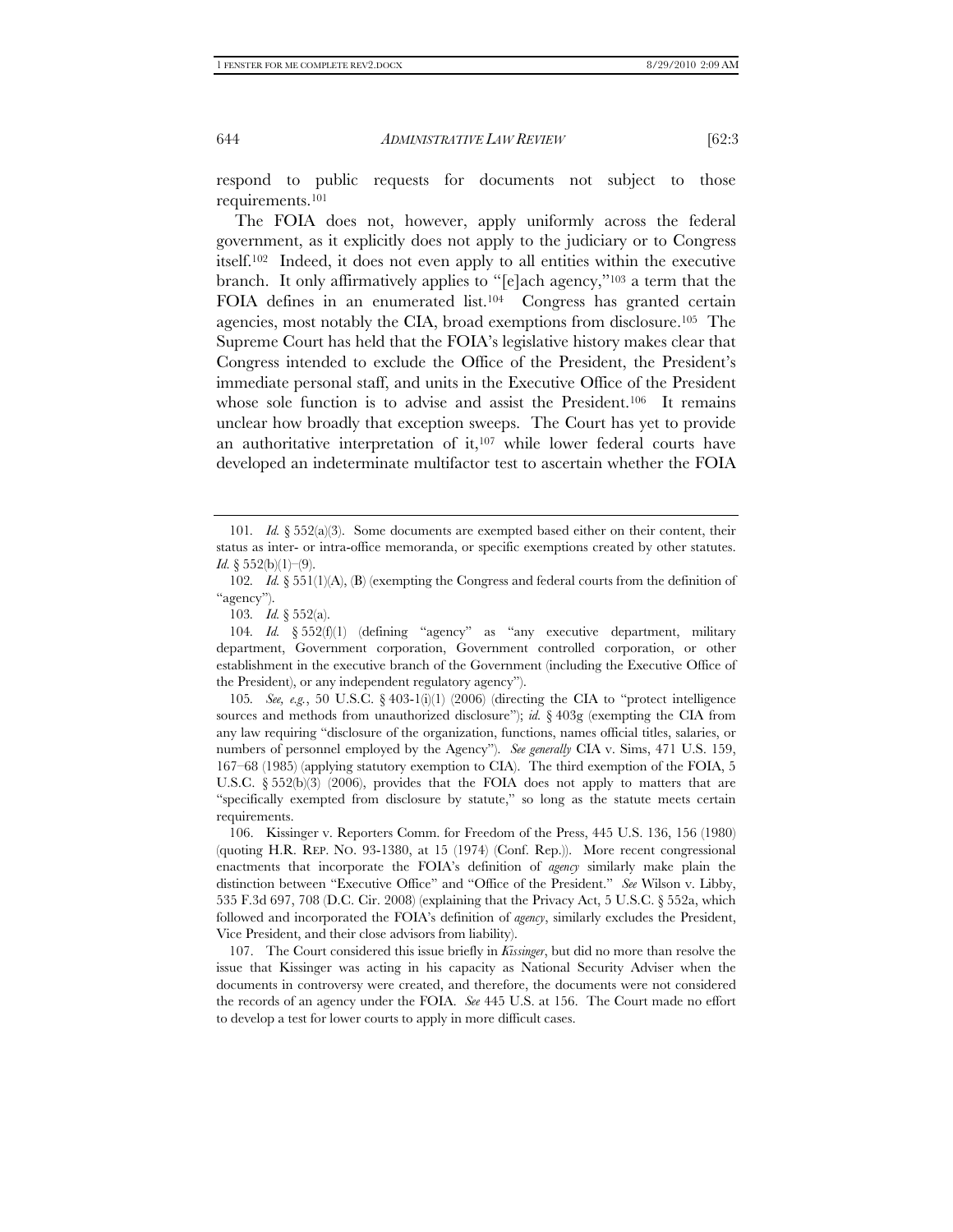applies to nontraditional and advisory entities that the President or executive branch agencies created within the Executive Office of the President.108 The factors include whether the entity exercises "substantial independent authority"109 and has been granted sufficiently broad delegated power such that it has "less continuing interaction with the President";<sup>110</sup> whether the entity's "sole function [is] to advise and assist the President,"<sup>111</sup> and it is "close operationally" to the President;<sup>112</sup> and "whether it has a self-contained structure."113 The more independent the entity seems, the more likely a court will deem it an agency and subject it to the FOIA's disclosure regime; while the closer the entity is to the President, the less likely the FOIA will apply.114

This standard leads to seemingly random results. Among the entities found to be agencies under the FOIA that were sufficiently removed from the President and that possessed sufficient independent authority are the Office of Science and Technology (1971),115 the Office of Management and Budget  $(1978),^{116}$  and the Council on Environmental Quality  $(1980).^{117}$ Among those found not to be agencies because they are too close to the President, have insufficient independent authority, or both, are the Council of Economic Advisers (1985),<sup>118</sup> White House Counsel (1990),<sup>119</sup> the

115*. Soucie*, 448 F.2d at 1078–79.

 116. Sierra Club v. Andrus, 581 F.2d 895, 902 (D.C. Cir. 1978), *overruled on other grounds*, 442 U.S. 347 (1979).

 117. Pac. Legal Found. v. Council on Envtl. Quality, 636 F.2d 1259, 1263, 1265–66 (D.C. Cir. 1980).

<sup>108</sup>*. See* Citizens for Responsibility & Ethics in Wash. v. Office of Admin., 566 F.3d 219, 222–23 (D.C. Cir. 2009) (reiterating the series of tests). On the complexity of the Executive Office of the President (EOP) and the fact that presidential decisionmaking exempt from the FOIA is in fact decisions made by executive branch bureaucrats, not by the President himor herself, see Peter L. Strauss, *Overseer, or "The Decider"? The President in Administrative Law*, 75 GEO. WASH. L. REV. 696, 753 (2007).

 <sup>109.</sup> Soucie v. David, 448 F.2d 1067, 1073 (D.C. Cir. 1971).

 <sup>110.</sup> If so, then it is an "agency" subject to the FOIA. Meyer v. Bush, 981 F.2d 1288, 1293–94 (D.C. Cir. 1993).

<sup>111</sup>*. Soucie*, 448 F.2d at 1075.

<sup>112</sup>*. Meyer*, 981 F.2d at 1293.

<sup>113</sup>*. Id.* at 1293.

 <sup>114.</sup> In this way, the FOIA's definition of *agency* implicitly recognizes constitutional limits on Congress's authority to regulate the presidential deliberative process, which also turns in part on the relative position of the advisor. As the D.C. Circuit has held, communications made between presidential advisers, but not directly to the President, can be protected under the privilege for presidential communications only if the advisers are not too "remote and removed from the President," and at minimum must be within the staff of a White House adviser rather than an executive branch agency. *See In re* Sealed Case, 121 F.3d 729, 751–52 (D.C. Cir. 1997).

 <sup>118.</sup> Rushforth v. Council of Econ. Advisers, 762 F.2d 1038, 1043 (D.C. Cir. 1985).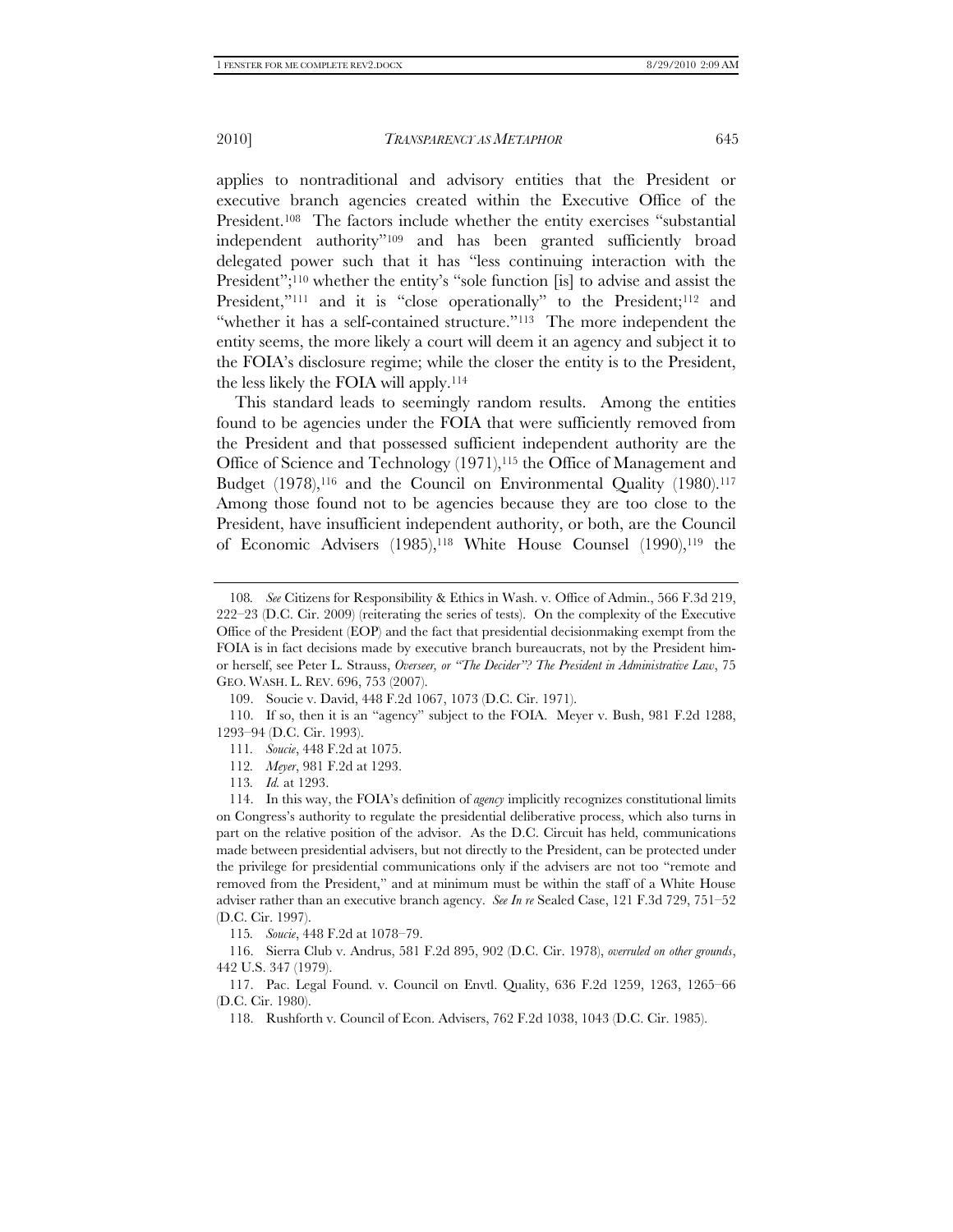President's Task Force on Regulatory Relief (1993),<sup>120</sup> the Executive Residence of the White House  $(1995)$ ,<sup>121</sup> the National Security Council  $(1996)$ ,<sup>122</sup> the Smithsonian Institution  $(1997)$ ,<sup>123</sup> and the Office of Administration within the Executive Office of the President (2009).<sup>124</sup>

*Meyer v. Bush*, a 2–1 decision in one of the D.C. Circuit's most influential efforts to parse the definition of *agency*, illustrates this confusing indeterminacy.125 The issue before the court was whether the FOIA applied to the President's Task Force on Regulatory Relief, a cabinet-level entity created by President Ronald Reagan to lead his administration's efforts to reduce federal regulation. For Judge Lawrence Silberman, joined by fellow Reagan appointee Judge David Sentelle in the majority, the Task Force served as an advisory body that offered nothing more than guidance to the Office of Management and Budget (OMB) regarding regulatory rules and programs. It "was positioned between the OMB" and the President, and thus "only a hair's breadth from the President," and its members, many of whom (including the Vice President) were also agency heads or cabinet members in their own right, were also "the functional equivalents of assistants to the President."126 Therefore, it was not an agency under the FOIA. For Judge Patricia Wald, a Carter appointee writing in dissent, the Task Force was a "separate functional establishment within the Executive Office of the President to which the President delegated some of his executive powers," and therefore a powerful cohesive unit with direct supervisory control over agencies below it in the hierarchical chain of executive branch authority.127

Both arguments seem plausible under the D.C. Circuit's test, and no essential, consistent logic emerges from the test's application in *Meyer v. Bush* or in the related case law. The executive branch has proven too amorphous and confusing for a thorough and uniform legislative transparency regime. When the President or Congress creates a new entity within the executive branch that does not clearly constitute an agency, we will not know its obligations under the FOIA without an extensive, factspecific survey on the messy organizational map of the federal government,

 <sup>119.</sup> Nat'l Sec. Archive v. Archivist of the U.S., 909 F.2d 541, 545 (D.C. Cir. 1990).

 <sup>120.</sup> Meyer v. Bush, 981 F.2d 1288, 1298 (D.C. Cir. 1993).

 <sup>121.</sup> Sweetland v. Walters, 60 F.3d 852, 855 (D.C. Cir. 1995).

 <sup>122.</sup> Armstrong v. Executive Office of the President, 90 F.3d 553, 565 (D.C. Cir. 1996).

 <sup>123.</sup> Dong v. Smithsonian Inst., 125 F.3d 877, 883 (D.C. Cir. 1997).

 <sup>124.</sup> Citizens for Responsibility and Ethics in Wash. v. Office of Admin., 566 F.3d 219, 224 (D.C. Cir. 2009).

 <sup>125.</sup> *Meyer,* 981 F.2d 1288.

<sup>126</sup>*. Id.* at 1294.

<sup>127</sup>*. Id.* at 1298, 1307, 1313 (Wald, J., dissenting).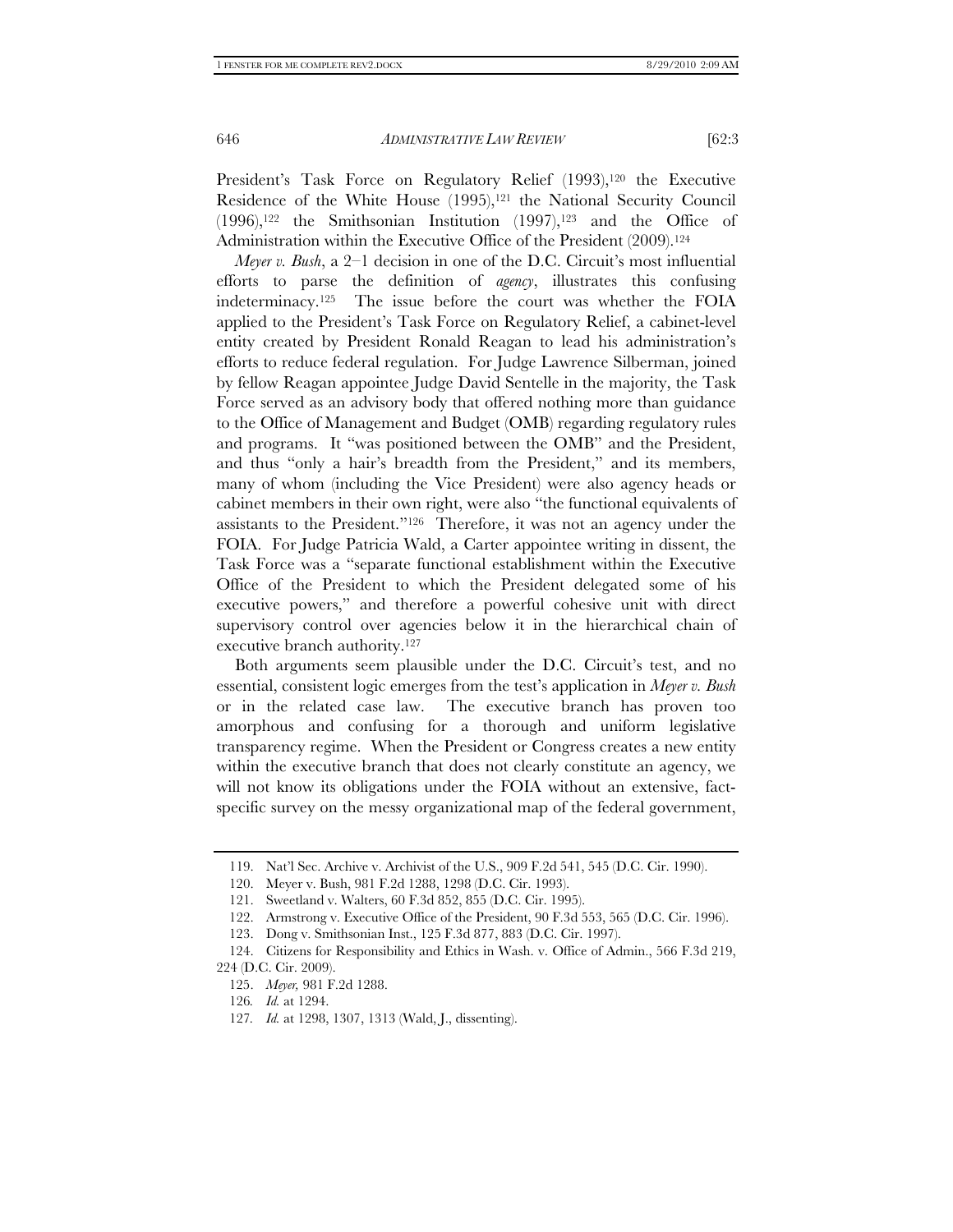unless Congress clearly exempts it from or clearly subjects it to the FOIA in its organic statute.<sup>128</sup> Indeed, presidential administrations create such entities regularly, especially to oversee or advise politically significant and controversial programs. Examples include the taskforce created to oversee deregulatory efforts during the Reagan administration, as seen in *Meyer v. Bush*;129 the Task Force on National Health Care Reform on health care reform during the Clinton administration, headed by first lady Hillary Clinton, to which the Federal Advisory Committee Act was held not to apply;130 and the National Energy Policy Development Group in the George W. Bush administration, headed by Vice President Cheney, to which the Federal Advisory Committee Act was also held not to apply.<sup>131</sup> These entities played key roles in devising and implementing policy for the presidents who created them, and their creators designed and placed them within the executive branch in a way that limits public access to their proceedings and records.

### *C. Private Transparencies*

The American state has long used private entities to perform seemingly public functions,132 and it has long delegated to or worked closely with private actors when it has engaged in law- and regulation-making.<sup>133</sup> Indeed, these relationships are so longstanding and embedded in public governance that no clear boundary separates the state from the private entities with which it works to regulate and deliver services.134 Should seemingly public information produced or possessed by private entities be made public? Similarly, should information produced by or concerning

 <sup>128.</sup> Congress occasionally exempts new, innovative agency-like entities from FOIA obligations. *See, e.g.*, 15 U.S.C. § 7215(b)(5)(A) (2006) (exempting the Public Company Accounting Oversight Board, created as part of the Sarbanes–Oxley Act, from the FOIA).

<sup>129</sup>*. See supra* text accompanying notes 125–27.

<sup>130</sup>*. See* Ass'n of Am. Physicians & Surgeons, Inc. v. Clinton, 997 F.2d 898, 916 (D.C. Cir. 1993).

<sup>131</sup>*. In re* Cheney, 406 F.3d 723, 731 (D.C. Cir. 2005) (en banc). *See also* Judicial Watch, Inc. v. Dep't of Energy, 412 F.3d 125, 131–32 (D.C. Cir. 2005) (holding that employees of the Department of Energy, whose work for that agency would be subject to the FOIA, produced work that was not "agency records" subject to the FOIA when they were detailed to the National Energy Policy Development Group, which was not subject to the FOIA).

<sup>132</sup>*. See* DONALD F. KETTL, SHARING POWER: PUBLIC GOVERNANCE AND PRIVATE MARKETS 6–8 (1993); Dan Guttman, *Governance by Contract: Constitutional Visions; Time for Reflection and Choice*, 33 PUB. CONT. L.J. 321, 322–23 (2004).

<sup>133</sup>*. See* Louis L. Jaffe, *Law Making by Private Groups*, 51 HARV. L. REV. 201 (1937).

 <sup>134.</sup> PAUL C. LIGHT, THE TRUE SIZE OF GOVERNMENT 5 (1999). The best conceptual treatment of this issue in the legal academic literature is Chris Sagers, *The Myth of "Privatization*,*"* 59 ADMIN. L. REV. 37 (2007).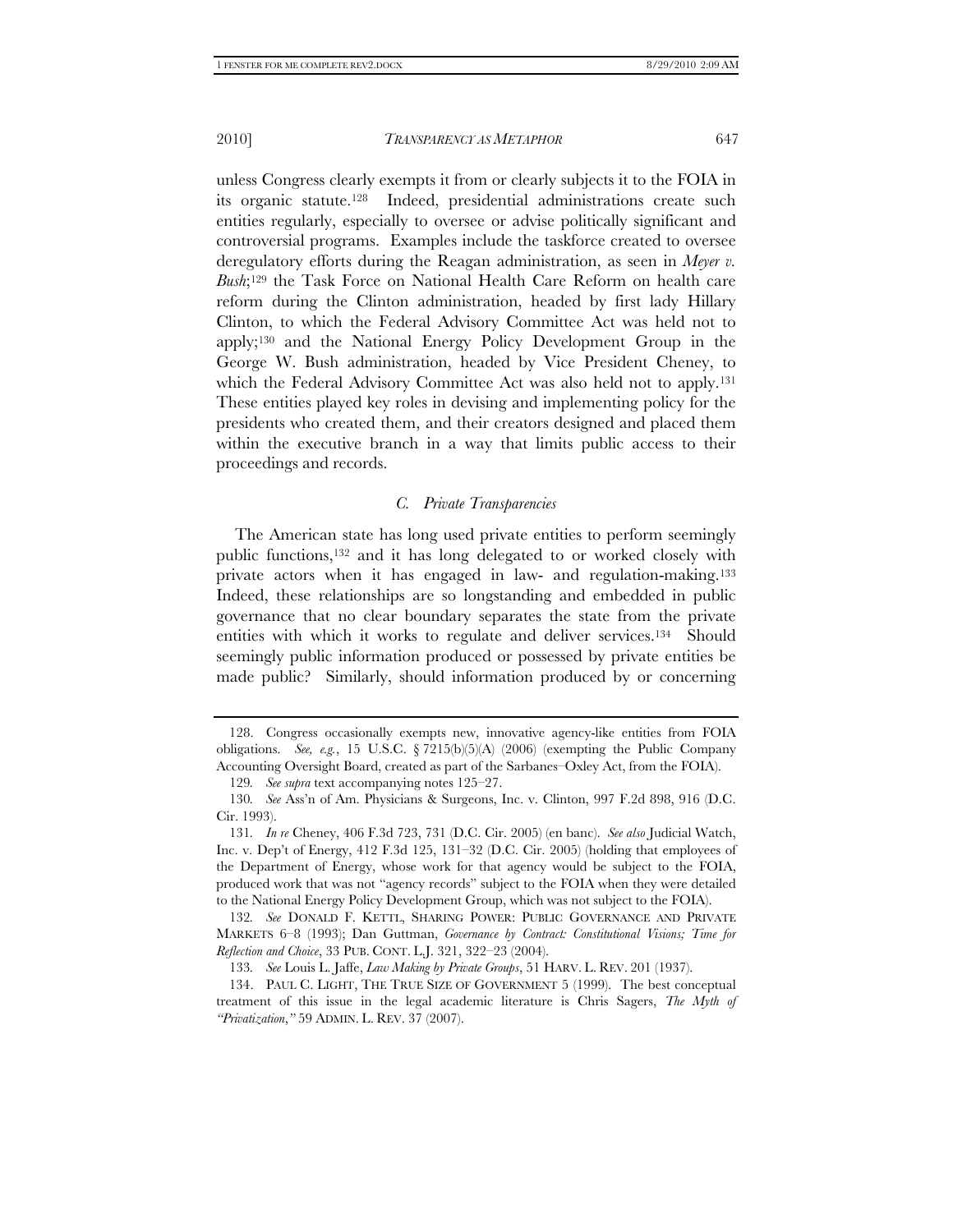as adjuncts to the state, should be visible.

648 *ADMINISTRATIVE LAW REVIEW* [62:3

private entities with which the state collaborates or transacts be made public? Under the populist understanding of transparency, the private information that the government possesses or could or should possess, or that private actors produce or disclose while participating in or negotiating with government, becomes public information and therefore should be made available to the public. If the state is to be visible, then all of its parts, including private individuals and entities that actively interact with or serve

This proposition has not, however, prevailed. Consider first the dynamics at play over the disclosure of information the government gathers about private individuals and entities through its lawmaking, rulemaking, and law enforcement activities. Federal law requires the federal government to protect the privacy of private individuals from and about whom it collects information in some contexts,<sup>135</sup> while the FOIA excepts from disclosure the privileged or confidential commercial data the government collects in order to encourage those it regulates to continue to share information.136 Federal law also protects some information submitted by owners and operators of "critical infrastructure" from disclosure on the grounds that the release of such information might threaten national security.<sup>137</sup> The state's intimate and ongoing relationship with individuals and those it regulates limits the extent to which current law allows it to

 <sup>135.</sup> The Privacy Act prohibits disclosure of routine personal information except to the person to whom the record pertains, or with that person's permission. 5 U.S.C. § 552a(b), (d) (2006). In addition, the FOIA's exemptions include privacy protection. *See id.*  $\S 52(b)(6)$ (exempting files on individuals for which disclosure "would constitute a clearly unwarranted invasion of personal privacy"); *id.* § 552(b)(7)(C) (exempting records or information compiled for law enforcement only to the extent that their disclosure "could reasonably be expected to constitute an unwarranted invasion of personal privacy").

<sup>136</sup>*. Id.* § 552(b)(4). Indeed, corporations engage in extensive "reverse-FOIA" litigation in order to preempt efforts by their competitors to use FOIA requests to obtain their trade secrets and other valuable information. *See, e.g.*, Chrysler Corp. v. Brown, 441 U.S. 281, 293–94, 317–18 (1979) (approving of reverse-FOIA litigation by finding a private right of action under the APA to seek injunctive relief prohibiting the disclosure of information submitted to the government that plaintiffs claim to be commercially sensitive). For agencies, the reverse-FOIA process has proven costly, as regulated corporate entities use litigation to secure their information from competitors. *See* David C. Vladeck, *Information Access—Surveying the Current Legal Landscape of Federal Right-to-Know Laws*, 86 TEX. L. REV. 1787, 1817 n.197 (2008). Nevertheless, for industry representatives, the reverse-FOIA process proves relatively indeterminate and not a guarantee to protect against disclosure. *See* James W. Conrad, *Protecting Private Security-Related Information from Disclosure by Government Agencies*, 57 ADMIN. L. REV. 715, 729–32 (2005).

<sup>137</sup>*. See* Critical Infrastructure Information Act of 2002, Pub. L. No. 107-296, §§ 211– 215, 116 Stat. 2135, 2150–55 (codified at 6 U.S.C. §§ 131–134 (Supp. II 2000)); Steinzor, *supra* note 6.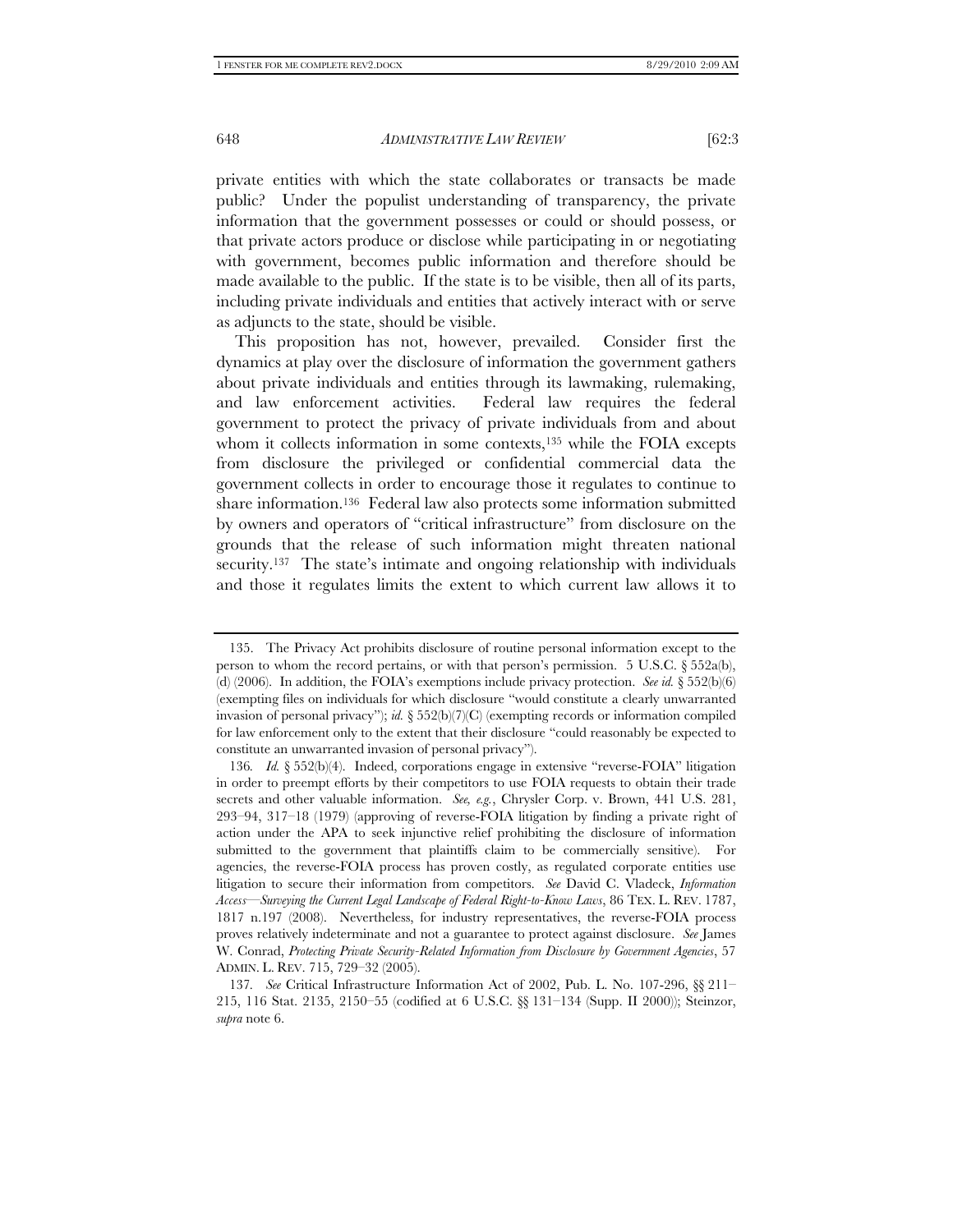disclose private information that it controls. Whether as a matter of personal privacy, corporate function and commercial property, or national security, private entities are not treated simply as part of the state, even if the state collects information about them or uses them to perform important state or state-like functions.

At times the government does more than merely collect information about private entities and individuals; it also collaborates or negotiates with them in regulatory programs sometimes referred to as "new" or "new public" governance.138 Departing from a traditional top-down commandand-control approach, in which an identifiable state agency requires an identifiable private entity to comply with mandatory practices or regulatory targets or face punishment, a state entity adopting a new governance approach to achieve a particular outcome works closely with private actors to develop and implement a program or programs that can best achieve its goal. The federal Negotiated Rulemaking Act139 has created the most formalized and congressionally authorized model for new governance processes, allowing an administrative agency to negotiate openly with regulated entities and interested parties through a chartered committee that observes the openness requirements of the Federal Advisory Committee Act.140 Additional "tools" developed by new governance advocates offer a much wider spectrum of public–private coordination than the formal negotiation process, including some that are significantly less formalized.141

The blurring of government authority in new governance efforts raises significant concerns about a resulting program's accountability and visibility to the public.142 Government delegation of some degree of regulatory authority to private or hybrid public–private entities may increase the state's organizational complexity and may thereby decrease the state's visibility to the public. Some degree of privacy may be essential to

 <sup>138.</sup> For a recent summary of the field, see Jason M. Solomon, *Law and Governance in the 21st Century Regulatory State*, 86 TEX. L. REV. 819, 823–37 (2008) (reviewing LAW AND NEW GOVERNANCE IN THE EU AND THE US (Gráinne de Búrca & Joanne Scott eds., 2006) and LISA HEINZERLING & MARK V. TUSHNET, THE REGULATORY AND ADMINISTRATIVE STATE (2006)).

 <sup>139. 5</sup> U.S.C. §§ 561–570a (2006).

<sup>140</sup>*. See id.* § 564(a) (requiring notice of regulatory negotiations in the Federal Register); *id.* § 565(a) (requiring formal chartering of committees); *id.* § 566(d), (g) (requiring that committees keep meeting minutes and records consistent with the FACA).

<sup>141</sup>*. See* Lester M. Salamon, *The New Governance and the Tools of Public Action: An Introduction*, *in* THE TOOLS OF GOVERNMENT: A GUIDE TO THE NEW GOVERNANCE 1, 9–22 (Lester M. Salamon ed., 2002) [hereinafter TOOLS OF GOVERNMENT] (defining the new governance paradigm and listing various tools that fall within it).

<sup>142</sup>*. See* Paul L. Posner, *Accountability Challenges of Third-Party Government*, *in* TOOLS OF GOVERNMENT, *supra* note 141, at 523, 524–28.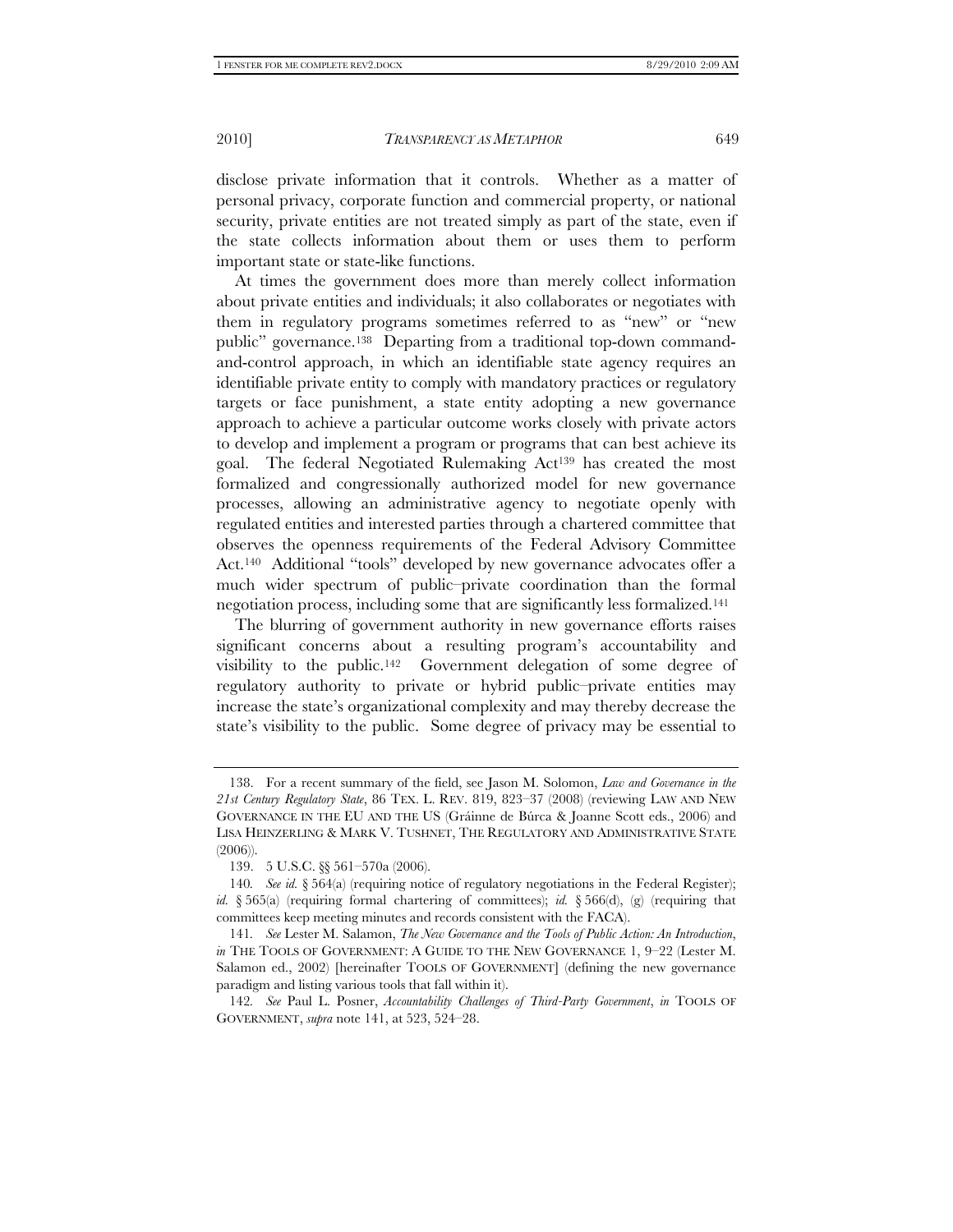the process, however. If private entities that collaborate with the government would thereby become subject to open government laws, they may be less willing to engage directly with the government. Their reluctance would in turn undermine the collaborative approach that new governance seeks to promote. At the same time, to the extent that current law limits the FOIA's applicability to new governance efforts, then the new governance approach appears significantly less than perfectly transparent.

Proponents argue, however, that collaborative governance offers a more "dynamic accountability" than conventional top-down regulatory programs; new governance, they argue, imposes measures like peer review and reporting requirements that provide as much if not more government oversight than traditional public governance.143 In addition, some new governance programs themselves enhance information disclosure, targeting particular kinds of data whose release to the public can inform individuals and positively shape their behavior.<sup>144</sup> Thus, proponents argue, new governance results in better, more effective regulation, although perhaps it allows less openness according to traditional conceptions of public disclosure and transparency.145 Again, a vigorous populist approach to transparency would protest against those aspects of new governance programs that offer less than full disclosure—protests that, if made into law, might conflict with and undermine whatever gains this less traditional form

 <sup>143.</sup> Charles F. Sabel & William H. Simon, *Epilogue: Accountability Without Sovereignty*, *in* LAW AND NEW GOVERNANCE IN THE EU AND THE US 395, 400–01 (Gráinne de Búrca & Joanne Scott eds., 2006); *see also* Kenneth A. Bamberger, *Regulation as Delegation: Private Firms, Decisionmaking, and Accountability in the Administrative State*, 56 DUKE L.J. 377, 438–39 (2006) (arguing that proper design of new governance programs can provide sufficient public accountability).

<sup>144</sup>*. See* ARCHON FUNG, MARY GRAHAM & DAVID WEIL, FULL DISCLOSURE: THE PERILS AND PROMISE OF TRANSPARENCY 1–7 (2007); Janet A. Weiss, *Public Information*, *in* TOOLS OF GOVERNMENT, *supra* note 141, at 227–33.

<sup>145</sup>*. See* Orly Lobel, *The Renew Deal: The Fall of Regulation and the Rise of Governance in Contemporary Legal Thought*, 89 MINN. L. REV. 342, 455–57 (2004) (arguing that transparency and increased access to information do not themselves improve regulation, and that the state may need to be less than perfectly transparent in order to develop more effective regulatory programs). In a volume of essays intended to serve as a guide to new governance, the only essay that mentions and seems to embrace open-ended public transparency appears as the twentieth of twenty-three chapters and includes the topic as one among many "policy tools" that further democratic ends. Steven Rathgeb Smith & Helen Ingram, *Policy Tools and Democracy*, *in* TOOLS OF GOVERNMENT, *supra* note 141, at 565, 579. Furthermore, the same volume's introduction concedes that for new governance to succeed in producing a more effective regulatory state, "classical notions of democratic accountability may need to be loosened and more pluralistic conceptions developed," while the introduction fails to include transparency as one of its criteria for evaluating particular new governance tools. Salamon, *supra* note 141, at 23–24, 38.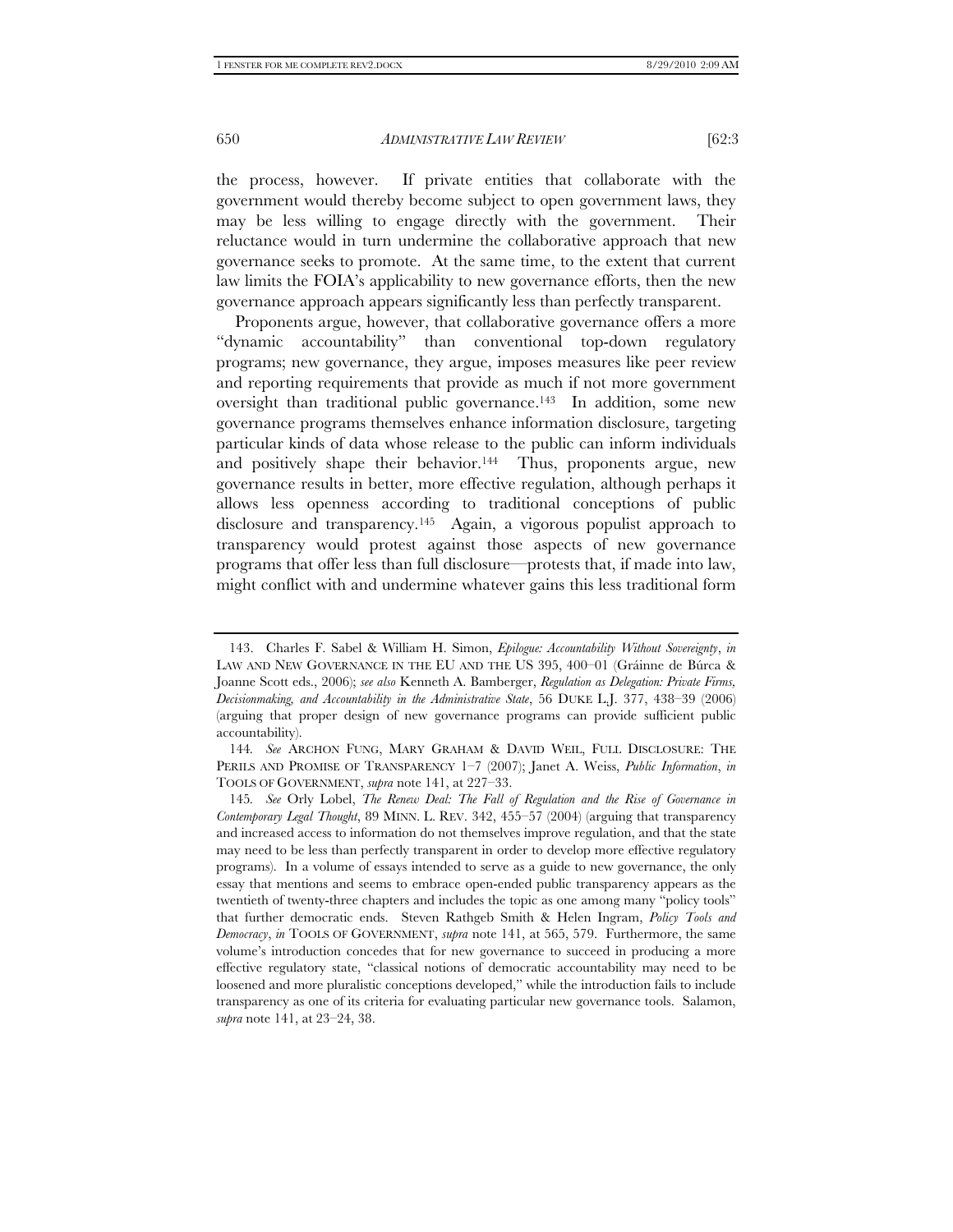of governance offers.

The state frequently does more than collaborate with private entities—it often and explicitly contracts out or privatizes government services.146 This longstanding tradition of American governance offers, so its proponents say, a more efficient and effective means to deliver services that the government has performed in the past or can perform.147 In an especially poignant example, the federal government has begun outsourcing to private firms not only the digital storage of its information,148 but also its handling of FOIA requests, for the stated reason that private information management companies can provide better, more reliable, and less expensive service in these activities than the federal civil service.149 Proponents argue that outsourcing not only improves government services, but it makes the resulting smaller government leaner, more efficient and flexible, and more responsive—a type of reform that enjoys bipartisan support.<sup>150</sup> For transparency proponents and critics of privatization alike, the public's need to view the state's operations does not disappear merely by virtue of a contractual agreement with a private entity.151 When the law extends open government obligations to private entities, however, it threatens to undercut the instrumental and political advantages of privatization and new forms of governance.152 Unsurprisingly, given this

<sup>146</sup>*. See* Gillian E. Metzger, *Privatization as Delegation*, 103 COLUM. L. REV. 1367, 1369– 71 (2003). The academic literature on the privatization of public services is vast; a useful citation to it is in Sagers, *supra* note 134, at 43–48 & nn.14–38.

<sup>147</sup>*. See* David M. Lawrence, *Private Exercise of Governmental Power*, 61 IND. L.J. 647, 651– 57 (1986).

<sup>148</sup>*. See* Office of Information & Privacy, U.S. Dep't of Justice, *Treatment of Agency Records Maintained for an Agency by a Government Contractor for Purposes of Records Management*, FOIA POST, July 2008, http://www.justice.gov/oip/foiapost/agencyrecords.htm (stating that the FOIA, as amended by  $\S 9$  of the OPEN Government Act of 2007, Pub. L. No. 110-175,  $\S 9$ , 121 Stat. 2524, 2528–29 (to be codified as amended at 5 U.S.C. § 552(f)(2)), applies to agency records maintained by private contractors).

 <sup>149.</sup> Christopher Lee, *On FOIA Front, More Agencies Contract Out*, WASH. POST, June 8, 2004, at A21; J. Nicholas Hoover, *Microsoft Taps into Open Government Market*, INFORMATIONWEEK, Dec. 15, 2009, http://www.informationweek.com/news/ government/info-management/showArticle.jhtml?articleID=222002100.

<sup>150</sup>*. See* DAVID G. FREDERICKSON & H. GEORGE FREDERICKSON, MEASURING THE PERFORMANCE OF THE HOLLOW STATE 21 (2006); LIGHT, *supra* note 134, at 6. This claim is widely contested, particularly in terms of the actual size of government and the limits placed on government control and management of contractors' work. *See* FREDERICKSON & FREDERICKSON, *supra*, at 20–21; LIGHT, *supra* note 134, at 176–79.

 <sup>151.</sup> PAUL VERKUIL, OUTSOURCING SOVEREIGNTY 90, 105–06 (2007). *But see* Jody Freeman, *Extending Public Law Norms Through Privatization*, 116 HARV. L. REV. 1285 (2003) (arguing that privatization can extend public norms into the private sector by encouraging and sometimes forcing private entities to incorporate public goals in their activities).

 <sup>152.</sup> Jody Freeman, *The Private Role in Public Governance*, 75 N.Y.U. L. REV. 543, 586–87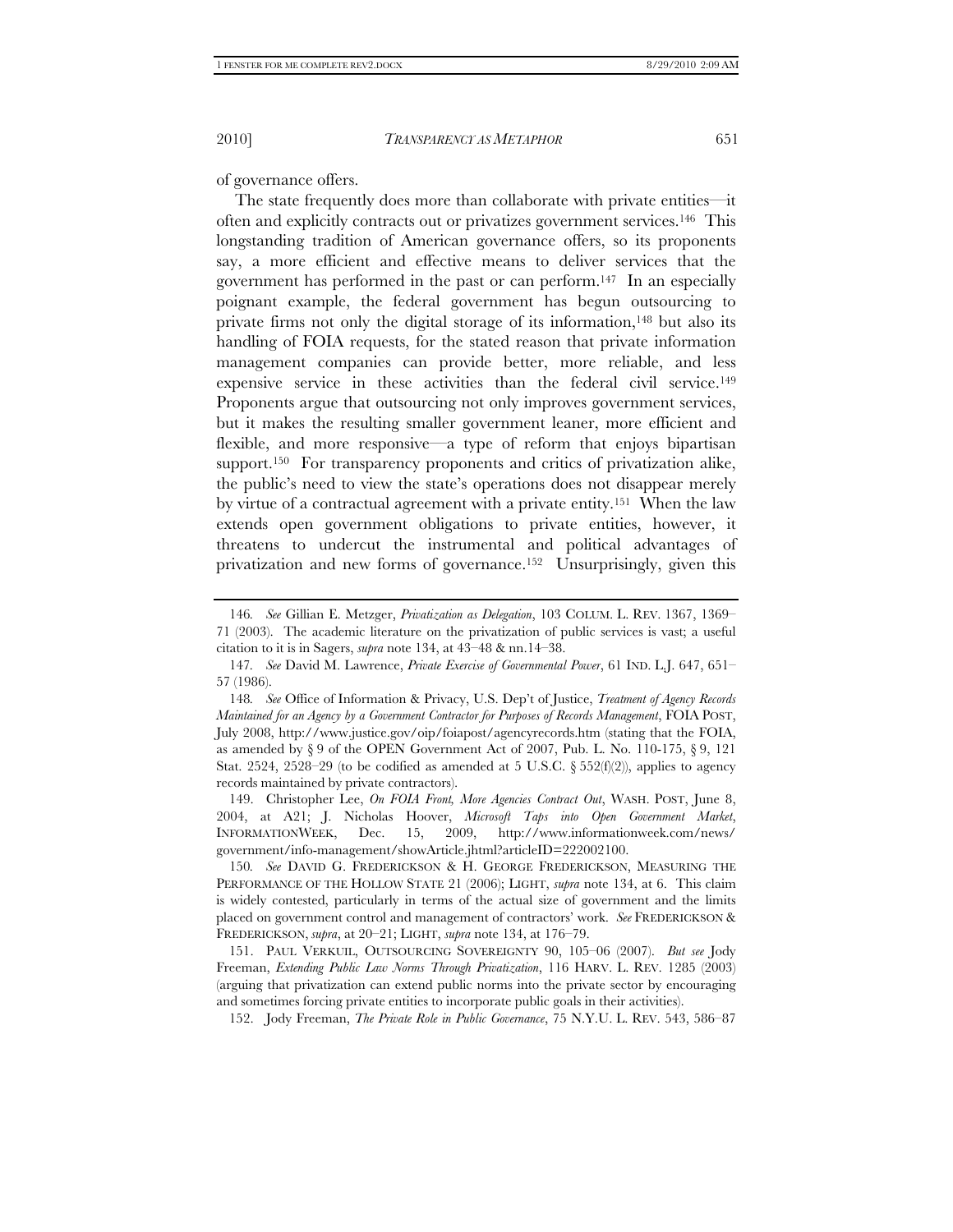conflict, federal and state laws have taken halting, uncertain steps to impose transparency norms on private entities with whom the state is contracting or governing.153 The issue pervades all national governments with freedom of information laws, and as Alasdair Roberts has explained, it has caused a "conceptual muddle" regarding how "to determine where the boundaries of government lie" and how best to draft rules that can force disclosure upon private entities that "appear governmental."154

These conflicts between the gains of public–private collaboration, and the limits such collaboration place on the state's visibility, illustrate the inevitable and pervasive barriers to making the government thoroughly transparent. In order to meet the public's expectations for the range and quality of services it must perform, the state must work with private entities; but that work may as a result either make the state less transparent, or may provoke an effort to treat private entities as state actors that will in turn undercut the range and quality of services the state can offer. If the state must be visible, its efforts to provide effective regulation and services are likely to suffer, at least to some extent.

#### *D. The Impossibility of Organizational Exposure*

In all of its various complexities, the contemporary state organization of the United States poses great challenges to any effort to impose visibility. The complexities are both endogenous—reflecting historical, pathdependent decisions about institutional design made at the nation's founding and throughout its history—and exogenous—the result of governmental adaptations to social and economic development in civil

<sup>(2000).</sup> 

<sup>153</sup>*. See* Matthew D. Bunker & Charles N. Davis, *When Government "Contracts Out": Privatization, Accountability and Constitutional Doctrine*, *in* ACCESS DENIED: FREEDOM OF INFORMATION IN THE INFORMATION AGE 85, 90–93 (Charles N. Davis & Sigman L. Splichal eds., 2000); Craig D. Feiser, *Privatization and the Freedom of Information Act: An Analysis of Public Access to Private Entities Under Federal Law*, 52 FED. COMM. L.J. 21 (1999). In one illustrative case, the Supreme Court held that private organizations receiving financial grant money from the federal government do not fall within the FOIA definition of *agency* unless a federal agency provides extensive and detailed supervision of their work. Forsham v. Harris, 445 U.S. 169, 186 (1980). Nearly two decades later, Congress overturned that decision by narrowly extending the FOIA's application to information produced by federal grantees relied upon by an agency in promulgating regulations. *See* Omnibus Consolidated and Emergency Supplemental Appropriations Act of 1999, Pub. L. No. 105-277, 112 Stat. 2681 (1998). On the history and aftermath of the so-called "Shelby Amendment," see Donald T. Hornstein, *Accounting for Science: The Independence of Public Research in the New, Subterranean Administrative Law*, 66 LAW & CONTEMP. PROBS. 227, 230–33 (2003).

 <sup>154.</sup> ALASDAIR ROBERTS, BLACKED OUT: GOVERNMENT SECRECY IN THE INFORMATION AGE 160–61 (2006).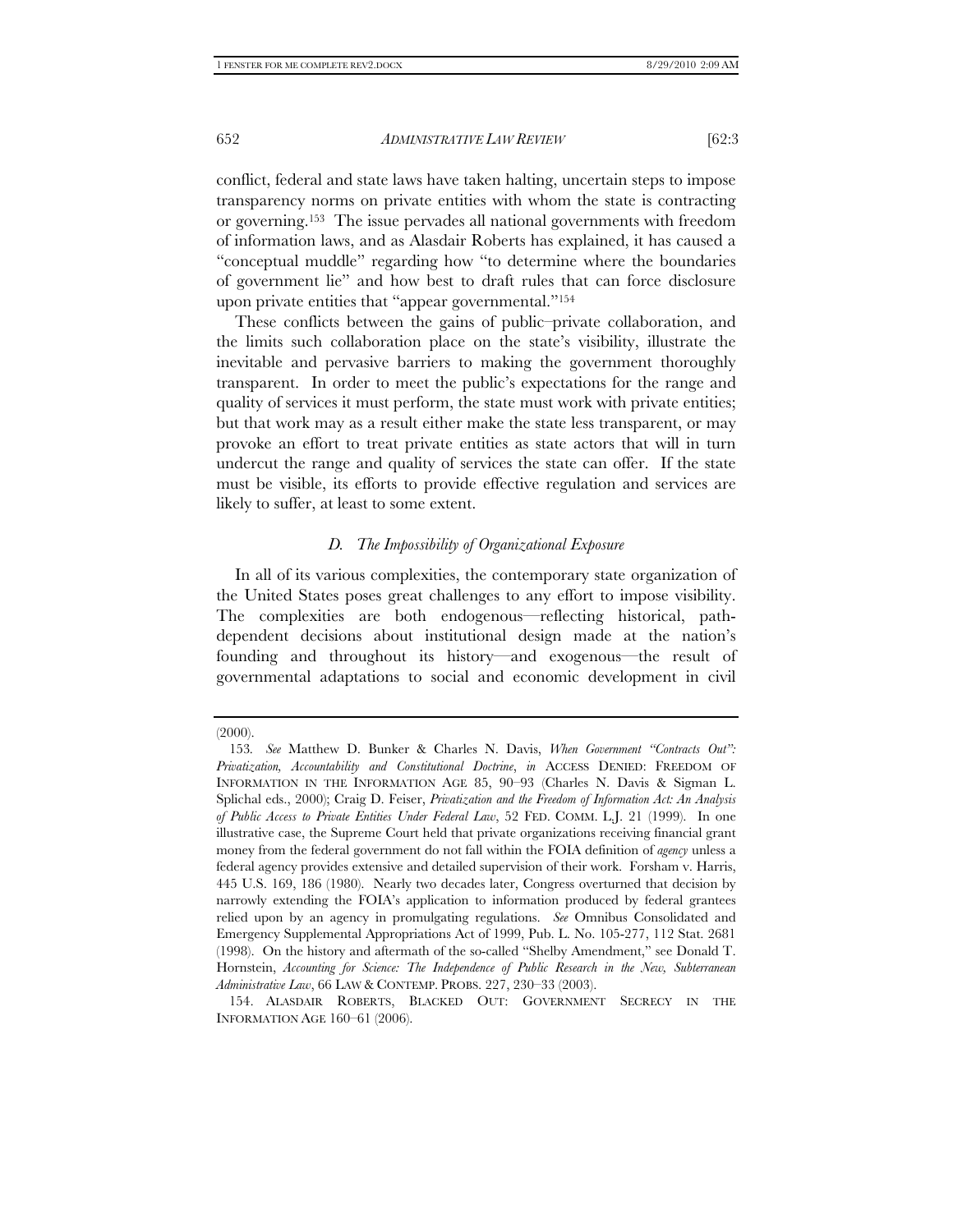society. Transparency cannot simply be imposed on such a massive network of institutions and individuals; legal, regulatory, and normative projects to make the state more visible must grapple with design, implementation, and enforcement issues across a broad, diverse range of levels, branches, and webs.

# III. EXPOSING THE PHYSICAL STATE

Two of the state's most basic physical characteristics impede its visibility to the public. The first is the state's territorial size and political-geographic complexity. For the state to be thoroughly transparent and reduce or collapse its distance from the public, its operations and personnel must be identifiable and made available for public inspection, no matter their location. The immense size and intricate overlap of government entities in the United States frustrate any effort to achieve such perfect or even nearperfect visibility. The second impediment is architectural. The thoroughly transparent state must be capable of allowing the public to view where and how government employees work: the physical spaces of the built bureaucratic environment. Government buildings have standard architectural elements—walls, ceilings, doors, and windows—that serve naturally to exclude the public and obscure the state. Even if it were physically possible either to enable the public to see through the structures that house the state or to invite the public into these structures at all times, the effort can prove so intrusive and costly as to make the work of public officials difficult if not impossible. The first two sections of this Part offer a more detailed account of these geographic and architectural issues, while the third section describes two instances in which access to information laws confront, and ultimately fail to respond coherently to, the state's spatial and physical complexity.

#### *A. Distance*

The federal government is sovereign over a significant amount of wellpopulated territory. Its three branches may all have their headquarters in Washington, but their decisions and administration also occur in agency and congressional offices and federal courthouses scattered throughout Washington as well as the fifty states. The federal government shares sovereignty over the same territory with state governments, and both the federal and state governments overlap municipal governments. Many state and local governments preside over extraordinary amounts of territory from their capitols and city halls—heavily populated Los Angeles County,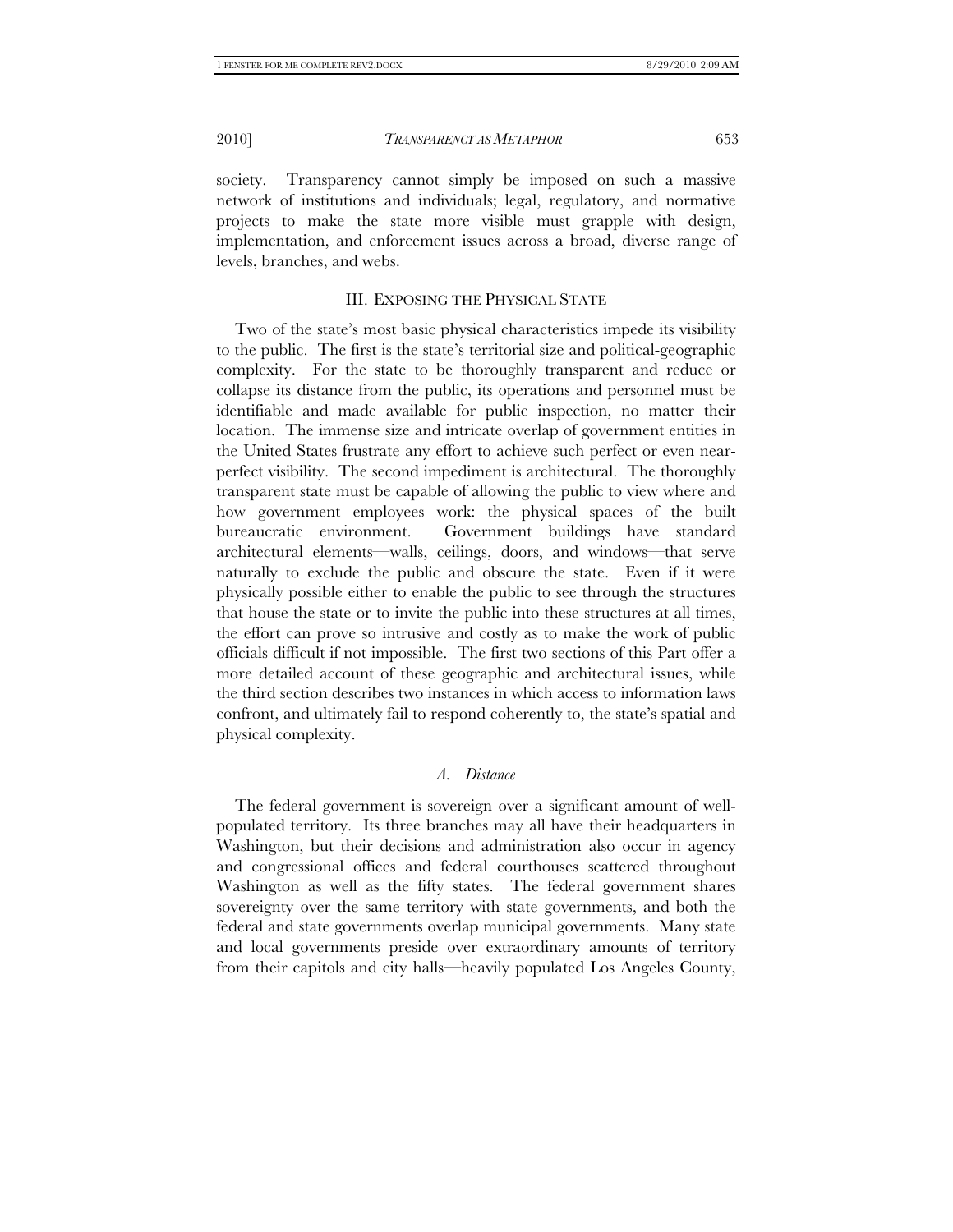for example, occupies more than 4,000 square miles of land, while sparsely populated Alaska sits on over 570,000 square miles.155 Enabling the public to view such diffuse Leviathans proves a difficult challenge, as does enforcing any general edict for openness upon officials in geographically scattered organizations.

Both the Hamiltonian faith in administrative and structural means to manage government and enable democracy across vast distances,<sup>156</sup> and the Weberian warning that such solutions would lead to an imperfect modern state ruled by an information-hoarding bureaucracy,157 foreshadowed ongoing arguments and anxieties about the state's operations in an expansive American territory. Weber correctly predicted the expansion of the American administrative state, while Hamilton anticipated systematic efforts to control it, efforts that began almost immediately in the federalist period of the early Republic.158 A larger and more diverse nation than even Hamilton's Anti-Federalist opponents feared, coupled with an administrative apparatus that Weber foresaw but that Hamilton could not have anticipated, has made Hamilton's confident forecast of private collective actions to control the administrative state appear naïve at best.159 His general prescription for public and private institutional checks and balances, however, survives in the federal and state laws that attempt to provide uniform controls over vast and far-flung bureaucracies. In the present day, federal and state administrative laws impose standard procedural rules, including requirements for public access to information, equally on the operations of agencies' headquarters and its offices. At the same time, federal courthouses, enforcing federal law and using uniform federal rules of civil and criminal procedure and providing equal levels of openness, were dispersed across the nation in the twentieth century in an

 <sup>155.</sup> U.S. Census Bureau, State & County QuickFacts: Los Angeles County, California, http://quickfacts.census.gov/qfd/states/06/06037.html (last visited Aug. 5, 2010); U.S. Census Bureau, State & County QuickFacts: Alaska, http://quickfacts.census.gov/ qfd/states/02000.html (last visited Aug. 5, 2010).

<sup>156</sup>*. See supra* text accompanying notes 58–61.

<sup>157</sup>*. See supra* text accompanying notes 62–67.

<sup>158</sup>*. See* LEONARD D. WHITE, THE FEDERALISTS: A STUDY IN ADMINISTRATIVE HISTORY, 199–209 (1948); Jerry L. Mashaw, *Recovering American Administrative Law: Federalist Foundations, 1787–1801*, 115 YALE L.J. 1256, 1305–07 (2006).

 <sup>159.</sup> Nevertheless, the role of the press in checking government misdeeds—one of the roles that Hamilton hoped it would play—has remained the strongest justification for First Amendment protections against prior restraint. *See* Near v. Minnesota *ex rel.* Olson, 283 U.S. 697, 719–20 (1931) (asserting that press liberties are necessary as a means to protect against corrupt officials who take advantage of the increasingly complex administration of government).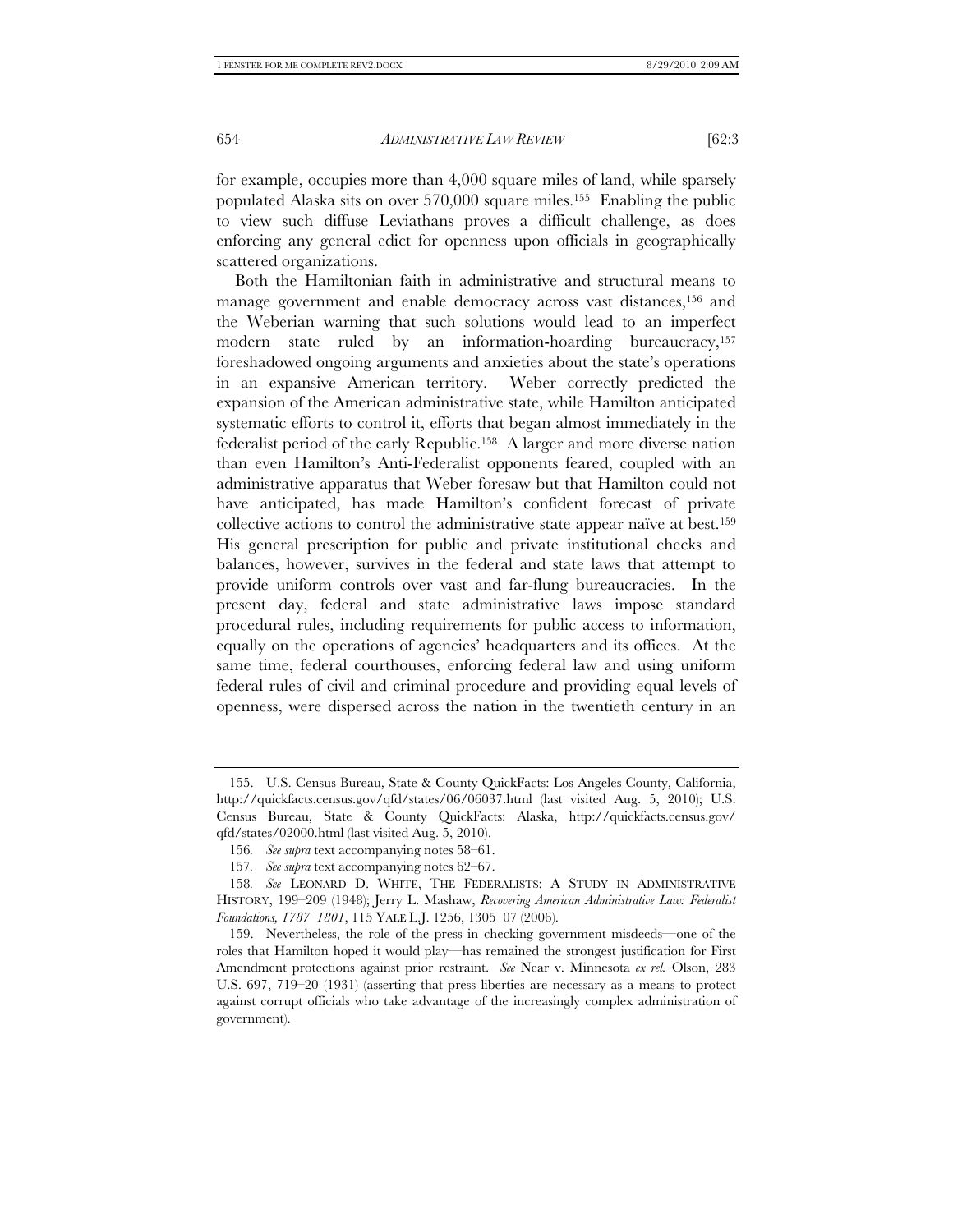effort to extend both federal authority and federal rights.160 At least as a formal matter, then, the American state appears to have proven Hamilton correct by successfully addressing the territorial concerns of the Anti-Federalists.

As a matter of practice, however, these formal commands are not selfenforcing. Central authorities have limited control over their dispersed organizations, and not all branches and agencies of the individual units are equally visible to their citizens. Even assuming that those at the center of authority want their inferior officers to be visible to the public—a desire that appears to vary among agencies and executive administrations, given the variability of their levels of compliance161—the periphery can resist central commands, as Michael Lipsky observed in his study of "street-level bureaucrats" and the "relative autonomy from organizational authority" enjoyed by front-line government officials.162 Police officers on the street and teachers in the classroom, as well as public information officials and FOIA officers removed from an agency's central command, inevitably have significant discretion to make substantive and administrative decisions both as a means of responding to the particular context in which they find themselves and because they cannot in fact be controlled.163 Physical distance, whether counted in miles, in feet, or by the floors of an office building, limits the extent to which superiors can monitor and exercise authority. If administrative discretion increases across space, and Weber's assertion that bureaucracies prefer to hoard information is correct, then efforts to impose transparency on large, far-flung agencies will be doomed to failure—or at least to incomplete success. The geographical dispersal of authority thus limits both the state's ability to supply bureaucracies that the public can see and the law's ability to command them to be seen.

The government's size and dispersal across the territory it governs is one obstacle to achieving a populist ideal of transparency; the state's jurisdictional complexity is an additional one that can hinder the public's view of the state. "By its very nature," the political geographer John Short has written, "the nation-state is a spatial phenomenon," one that manifests

<sup>160</sup>*. See* Judith Resnik, *Whither and Whether Adjudication?*, 86 B.U. L. REV. 1101, 1106–08 (2006).

<sup>161</sup>*. See supra* text accompanying note 97.

 <sup>162.</sup> MICHAEL LIPSKY, STREET-LEVEL BUREAUCRACY: DILEMMAS OF THE INDIVIDUAL IN PUBLIC SERVICES 16–18 (1980).

 <sup>163.</sup> JAMES Q. WILSON, BUREAUCRACY 327–29 (1989). For a recent reconsideration of Lipsky's concept of the street-level bureaucrat, see Simon Halliday, Nicola Burns, Neil Hutton, Fergus McNeill & Cyrus Tata, *Street-Level Bureaucracy, Interprofessional Relations, and Coping Mechanisms: A Study of Criminal Justice Social Workers in the Sentencing Process*, 31 LAW & POL'Y 405 (2009).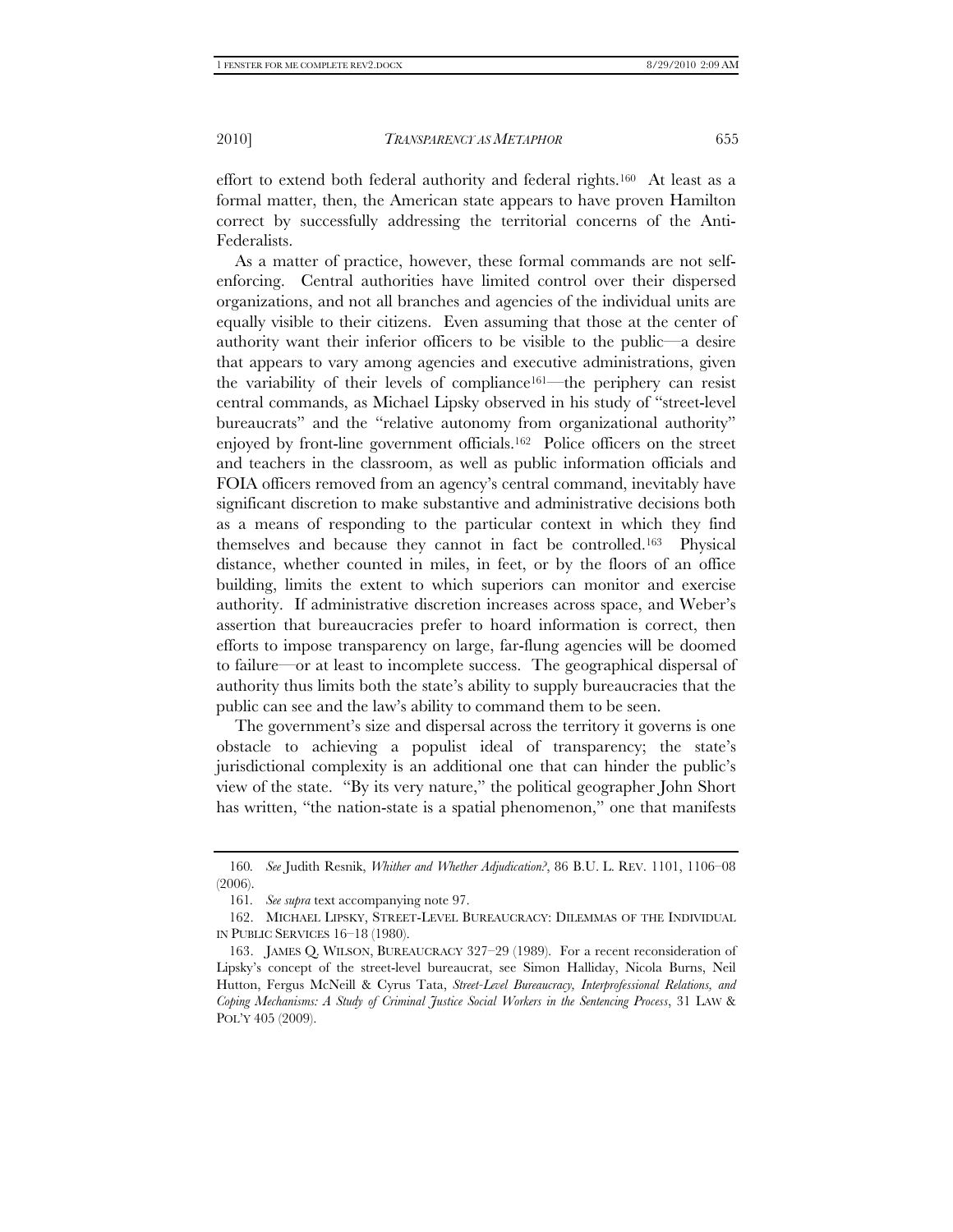itself most clearly in the frontiers and borders between nations and in a nation's internal division into such administrative subdivisions as regional, state, and local governments and their sub-agencies.164 This might suggest that a geographical map, which visualizes a series of logical—if somewhat haphazardly arranged—nested centers and peripheries, would provide a blueprint for political order and behavior.<sup>165</sup> Like an organizational chart that claims to offer a hierarchical rendering of coordinated government entities, a map of the United States implies that political power is dispersed across a territory: the nation, with its federal capitol; the states, with their state capitols; and metropolitan regions, with their city halls, urban cores, and suburban and exurban peripheries.166 Where authority is dispersed logically, the public can view, comprehend, and hold accountable those officials it can find in the cores of the respective (federal, state, and local) jurisdictional bodies.

As Richard Thompson Ford has noted regarding local governments, however, we cannot assume that territory and the maps that record it accurately reflect an essential, authoritative sovereign power, nor can we assume that a hierarchical relationship among political divisions subordinates the smallest and lowest subunit.<sup>167</sup> A governmental unit's authority, jurisdictional reach, and public accessibility are never as fixed or stable as a map suggests.168 Federal, state, and local authorities whose territorial jurisdictions overlap any particular location frequently confuse the public.169 How can the public see a state when they cannot discern

169*. Cf.* Brian Galle & Mark Seidenfeld, *Administrative Law's Federalism: Preemption, Delegation, and Agencies at the Edge of Federal Power*, 57 DUKE L.J. 1933, 1935–36 (2008) (describing the difficulty of dividing regulatory authority among different levels of

 <sup>164.</sup> JOHN R. SHORT, AN INTRODUCTION TO POLITICAL GEOGRAPHY 123 (1982).

 <sup>165.</sup> On maps' representational ideal, see Michael R. Curry, *Shelf Length Zero: The Disappearance of the Geographical Text*, *in* SPACE AND SOCIAL THEORY 88, 90 (Georges Benko & Ulf Strohmayer eds., 1997). As representations, maps are not natural but are instead the result of efforts to produce a visual representation of the social world. *See* HENRI LEFEBVRE, THE PRODUCTION OF SPACE 84–85 (Donald Nicholson-Smith trans., 1991).

 <sup>166.</sup> John Agnew, *Maps and Models in Political Studies: A Reply to Comments*, 15 POL. GEOGRAPHY 165 (1996).

 <sup>167.</sup> Richard Thompson Ford, *The Boundaries of Race: Political Geography in Legal Analysis*, 107 HARV. L. REV. 1841, 1860–61 (1994); *cf*. NICHOLAS K. BLOMLEY, LAW, SPACE, AND THE GEOGRAPHIES OF POWER 90–91 (1994) (critiquing the abstract conception of space that maps induce); W. Wesley Pue, *Wrestling with Law: (Geographical) Specificity vs. (Legal) Abstraction*, 11 URB. GEOGRAPHY 566, 567–68 (1990) (critiquing law's blindness to spatial complexity).

 <sup>168.</sup> I am relying here on Henri Lefebvre's conception of the state's abstract political space and of the state's complex and unfolding relationship with its territory. *See* HENRI LEFEBVRE, STATE, SPACE, WORLD 224–25 (Neil Brenner & Stuart Elden eds., Gerald Moore et al. trans., 2009); LEFEBVRE, *supra* note 165, at 278–85. *See generally* Neil Brenner & Stuart Elden, *Henri Lefebvre on State, Space, Territory*, 3 INT'L POL. SOC. 353, 358–61 (2009).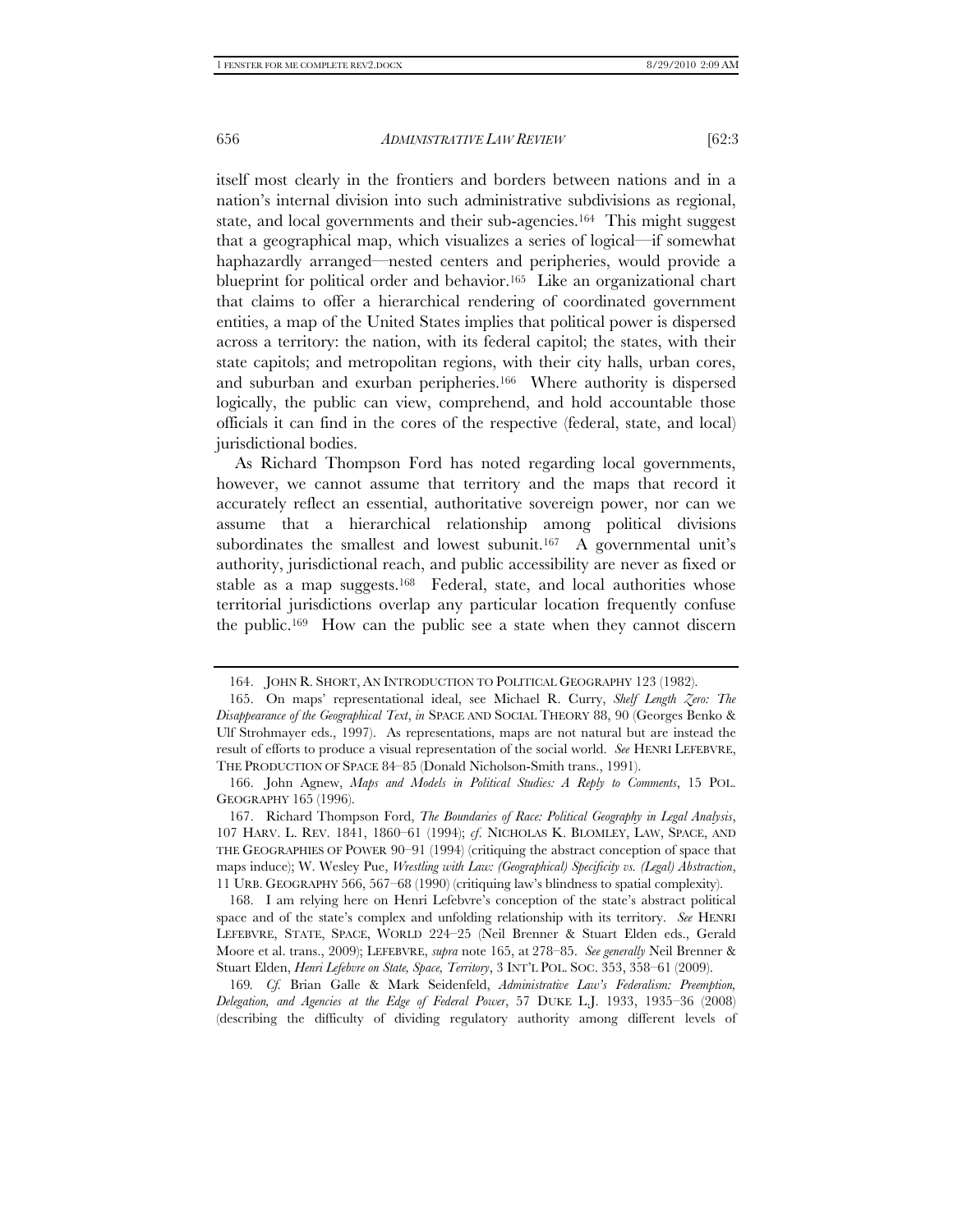which government entities are sovereign over a particular piece of land? Two examples: At the local level, especially in major metropolitan service areas, city and county governments frequently overlap or have shifting boundaries, requiring regional or crossjurisdictional coordination and governance and making regulatory responsibility difficult to pinpoint.170 Secondly, lakes and rivers often traverse state boundaries and are overseen (or, sometimes, are not overseen and are therefore the site of significant conflict) by complex regional agreements or government authorities.<sup>171</sup> These liminal spaces—parts not of one but of numerous jurisdictions, with no clear or obvious boundaries—render efforts both to govern and to view governance difficult if not impossible. Moreover, the modern state's sovereignty has long extended beyond its mere territory and been shaped and challenged internally not only by its citizens but by other states, nongovernmental organizations, transnational corporations, supranational institutions, and the global flows of economic trade and capital.172 To the extent that different levels of government might cooperate with, ignore, or contest each other's jurisdiction and policies, the public will struggle to identify the particular government entity or entities from which they need to seek information.173

 173. This issue concerns the overlapping itself, not whether multiagency and multigovernment cooperation, their opposites, or some point along a continuum of cooperation and conflict will provide an optimal level of transparency. On the concept of

government).

 <sup>170.</sup> JON C. TEAFORD, THE METROPOLITAN REVOLUTION 5 (2006) (describing growth of major metropolitan service areas); *cf.* PETER CALTHORPE & WILLIAM FULTON, THE REGIONAL CITY 61–63 (2001) (describing the patchwork of local governments in an increasingly "Regional City").

<sup>171</sup>*. See, e.g.*, Mark T. Imperial & Derek Kauneckis, *Moving from Conflict to Collaboration: Watershed Governance in Lake Tahoe*, 43 NAT. RESOURCES J. 1009, 1018–32 (2003) (discussing the history of the Tahoe Regional Planning Agency, formed by an interstate compact between California and Nevada, to oversee the planning of Lake Tahoe and its environs); Steven T. Miano & Michael E. Crane, *Eastern Water Law: Historical Perspectives and Emerging Trends*, NAT. RESOURCES & ENV'T, Fall 2003, at 14, 17–18 (discussing the complexity and varied success of interstate water compacts in the eastern United States).

<sup>172</sup>*. See* JOHN A. AGNEW, GLOBALIZATION AND SOVEREIGNTY 6–7 (2009); Saskia Sassen, *Bordering Capabilities Versus Borders: Implications for National Borders*, 30 MICH. J. INT'L L. 567 (2009). *See generally* KAL RAUSTIALA, DOES THE CONSTITUTION FOLLOW THE FLAG? 5– 9 (2009) (discussing the long history of, and controversy over, the relationship between American territory and the reach of American law). The notion of a state's absolute sovereignty within its borders is untenable in an international legal environment. *See, e.g.*, Stephen D. Krasner, *Problematic Sovereignty*, *in* PROBLEMATIC SOVEREIGNTY: CONTESTED RULES AND POLITICAL POSSIBILITIES 1, 2 (Stephen D. Krasner ed., 2001) (identifying competing conceptions of less-than-absolute sovereignty); Stuart Elden, *Contingent Sovereignty, Territorial Integrity and the Sanctity of Borders*, 26 SAIS REV. OF INT'L AFF. 11, 14–18 (2006) (describing emergence of "contingent sovereignty" in international law).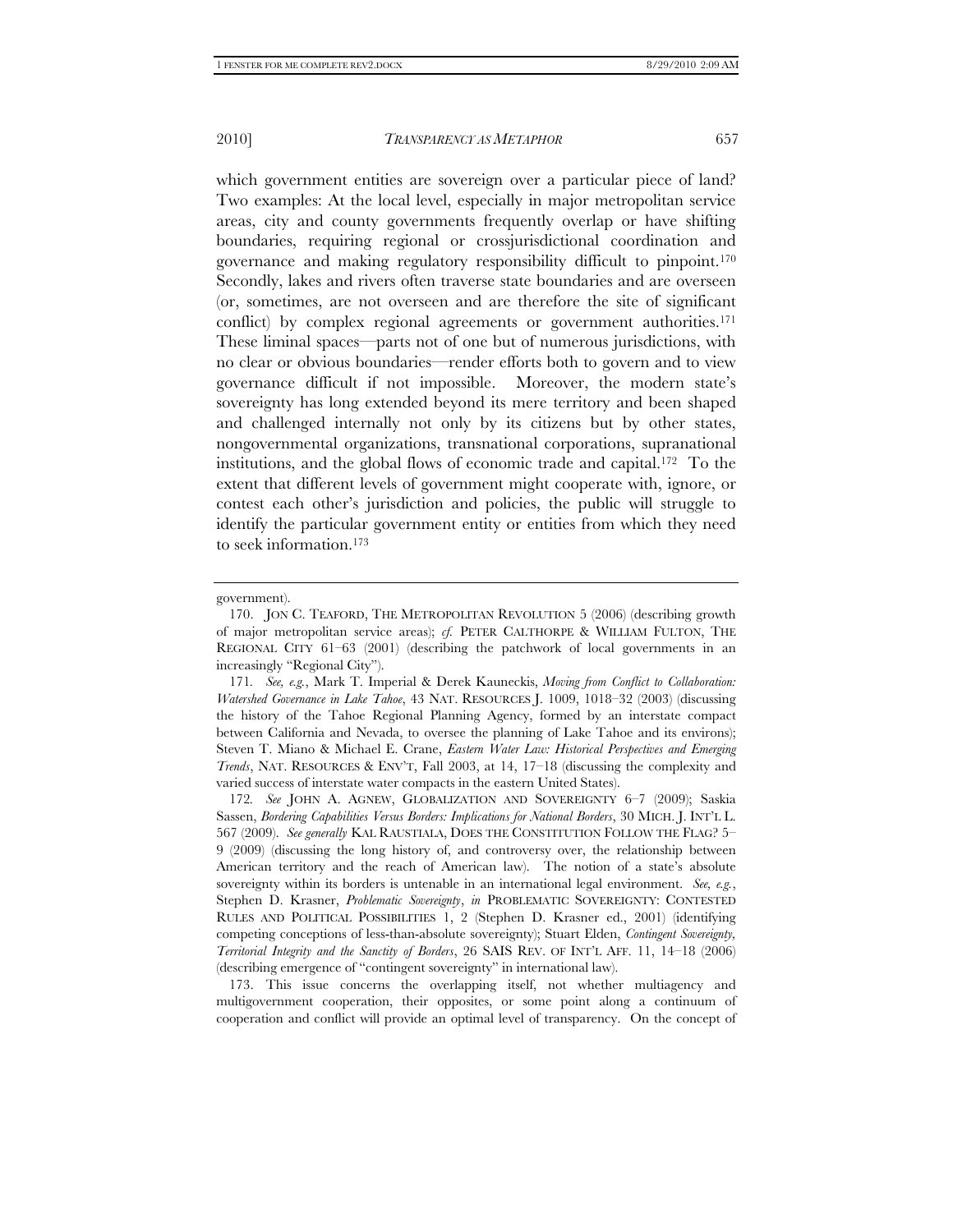#### *B. Enclosure*

Government buildings and offices enable public employees to perform their tasks by housing the spaces where officials, managers, and civil servants work, converse, officially meet, and store and protect official records. By containing state activity within built structures, buildings and offices also enclose that activity within walls and ceilings, and control access and visibility to it via doors and windows. As a result of making it possible for officials to work and to sort and protect the records that they collect and produce, government buildings inevitably separate officials from the public that they serve. Accordingly, allowing the public to view and enter government buildings is at once an issue of design and practice: can the public see and navigate its way into the building, and is the public in fact invited or allowed to enter?174 The competing concerns of design and public policy help determine the extent of public access to officials and to government information.

Public architecture aspires to more than the simple, utilitarian goal of housing offices and allowing or limiting public access, however. It also attempts to shape the affective relationship between the state and its public.175 It works iconically and symbolically to establish an identity for the national, state, or municipal governmental unit or units that a building hosts.<sup>176</sup> A public building's size, architectural design, and location

176*. See* CHARLES T. GOODSELL, THE AMERICAN STATEHOUSE: INTERPRETING

<sup>&</sup>quot;cooperative federalism," see Susan Rose-Ackerman, *Cooperative Federalism and Co-optation*, 92 YALE L.J. 1344 (1983); Philip J. Weiser, *Towards a Constitutional Architecture for Cooperative Federalism*, 79 N.C. L. REV. 663 (2001). For an account that seeks to complicate the "cooperative" concept, see Jessica Bulman-Pozen & Heather K. Gerken, *Uncooperative Federalism*, 118 YALE L.J. 1256 (2009). On the role of thoroughgoing conflict between federal and state governments, see Ernest A. Young, *Welcome to the Dark Side: Liberals Rediscover Federalism in the Wake of the War on Terror*, 69 BROOK. L. REV. 1277, 1295–1301 (2004).

 <sup>174.</sup> HAROLD D. LASSWELL WITH MERRITT B. FOX, THE SIGNATURE OF POWER: BUILDINGS, COMMUNICATION, AND POLICY 18 (1979); Mary R. Domahidy & James F. Gilsinan, *The Back Stage Is Not the Back Room: How Spatial Arrangements Affect the Administration of Public Affairs*, 52 PUB. ADMIN. REV. 588 (1992). On the highly structured nature of the courtroom as a controlled public space, see Gordon Bermant, *Courting the Virtual: Federal Courts in an Age of Complete Inter-Connectedness*, 25 OHIO N.U. L. REV. 527, 529–33 (1999); and Jonathan D. Rosenbloom, *Social Ideology as Seen Through Courtroom and Courthouse Architecture*, 22 COLUM.-VLA J.L. & ARTS 463 (1998).

 <sup>175.</sup> Two additional, secondary purposes that government buildings attempt to further, which this Article does not discuss, are the broader sense of community and social capital they can create in dense urban locations, *see* JANE JACOBS, THE DEATH AND LIFE OF GREAT AMERICAN CITIES 179–86 (1961), and their ability to help deter criminal activity, *see* Neal Kumar Katyal, *Architecture as Crime Control*, 111 YALE L.J. 1039 (2002). Neither purpose directly furthers public access, while efforts to achieve them may in fact limit the state's visibility.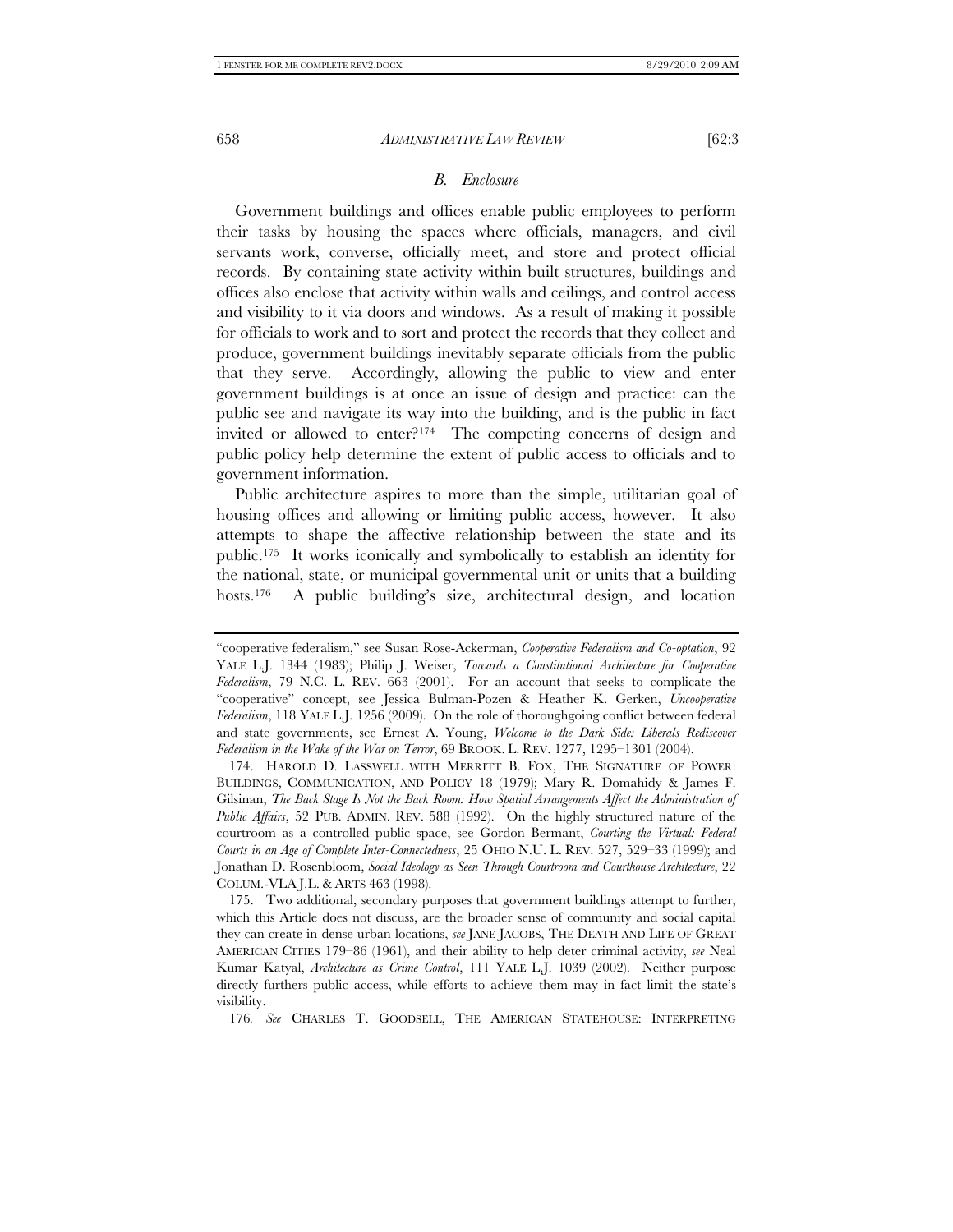announce the state's existence<sup>177</sup> and indicate its occupant or occupants' relative prominence.178 In doing so it may invite the polis to enter or intimidate them and discourage their entry.179 The interior design and features of public buildings can also communicate openness or its opposite as they either foster or inhibit interaction among government actors and between the state and the public.180 Public architectural design may consider the public visibility of and access to government officials' work as a significant end, but it may not.

Transparency laws must therefore attempt to address and mitigate the physical obstructions that walls and ceilings place before the public's ability to view and access state operations. They can succeed, at least to an extent. The Americans with Disabilities Act (ADA), which requires that public buildings, and public accommodations generally, be "readily accessible to and usable by individuals with disabilities,"181 is one notable example. The ADA has significantly improved access to government offices and officials

178*. See, e.g.*, Ed Gibson, *Tales of Two Cities: The Administrative Facade of Social Security*, 35 ADMIN. & SOC'Y 408 (2003) (chronicling the location and architecture of the buildings housing the Social Security Administration).

179*. See* LASSWELL, *supra* note 174, at 16–17 (contrasting how public architecture in popular democratic and autocratic regimes communicates thee regimes' relationships with their respective publics). *Compare* Arthur Goldberg, *An Inside Perspective on the 1962 Guiding Principles for Federal Architecture*, DESIGN Q., No. 94/95, 1975, at 16, 16–17 (describing "Guiding Principles for Federal Architecture," an influential federal report which advocated that architects and officials emphasize the aesthetic qualities of public buildings and draw the public into the "public parts" of government buildings through artwork and architecture), *with* Richard Briffault, *Facing the Urban Future After September 11, 2001*, 34 URB. LAW. 563, 568–69 (2002) (describing how efforts to enhance the security of government buildings after the 9/11 and Oklahoma City terrorist attacks have limited public access to them), *and* Edward H. Ziegler, *American Cities and Sustainable Development in the Age of Global Terrorism: Some Thoughts on Fortress America and the Potential for Defensive Dispersal II,* 30 WM. & MARY ENVTL. L. & POL'Y REV. 95, 139 (2005). *See also* Charles T. Goodsell, *Bureaucracy's House in the Polis: Seeking an Appropriate Presence*, 7 J. PUB. ADMIN. RES. & THEORY 393, 396– 407 (1997) (complaining that government building design in the 1970s led to massive structures that fail to take seriously their role in housing democratically accountable entities).

 180. Dvora Yanow, *Built Space as Story: The Policy Stories That Buildings Tell*, 23 POL'Y STUD. J. 407, 417–19 (1995) (explaining how buildings tell "policy stories" to multiple audiences through their design).

181. 42 U.S.C. § 12183(a)(1) (2006).

DEMOCRACY'S TEMPLES 3–4, 15–34 (2001) (discussing statehouse architecture's expressiveness and the historical evolution of architectural styles); AMOS RAPOPORT, THE MEANING OF THE BUILT ENVIRONMENT 55–56 (1982) (discussing nonverbal communication in architecture).

<sup>177</sup>*. See* Jody Freeman, *The Private Role in Public Governance*, 75 N.Y.U. L. REV. 543, 572 (2000) (noting that an agency's headquarters announces its existence to the world as a coherent, material entity).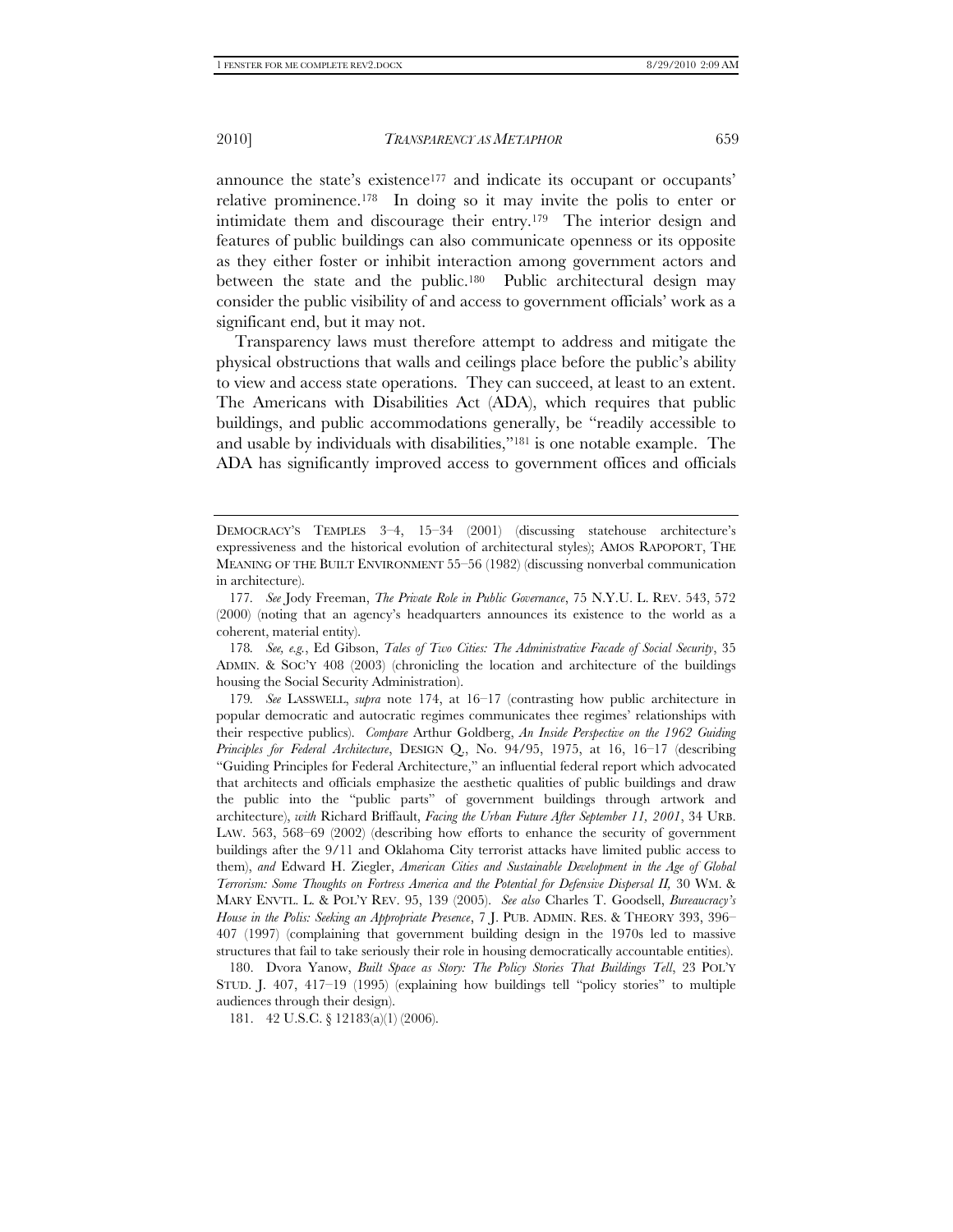for a population that previously faced barriers to enter public buildings.

Open government laws attempt to mitigate the enclosure problem for the entire public in two primary ways: under the aegis of so-called "open meeting" or "sunshine" laws, government officials are required to make certain meetings accessible for public viewing, while open records laws (including the FOIA and its state analogues) require that agencies open their files to members of the public. In addition, video recordings and broadcast of government meetings via C-SPAN and state and local cable television and webcasting channels make otherwise public meetings more widely available. None of these efforts provide unlimited physical or visual access to all public buildings and offices at all times, however. As the next section explains, such transparency that they do provide is limited, either as a legal or practical matter, to certain preplanned public events or to files over which the government has initial control. The physical enclosure that walls and ceilings provide almost inevitably offer cover for the state from the public's gaze, and transparency obligations cannot fully overcome or compensate for enclosure's distance.

#### *C. The Impossibility of Containment*

The state's geography and built environment thus pose significant barriers to government visibility and accessibility. Unsurprisingly, legislatures and courts struggle with these issues, and it proves difficult to shine light on the government and to free its information, especially when officials and documents refuse to stand still across the state's vast territory and public employees work within their offices or other interior spaces where their actions cannot so easily be viewed. As ever, the law can handle easy cases—most government documents are in fact housed in government offices and can be requested and found, while official meetings regularly occur in official meeting halls with public access. But more difficult cases private documents that are held in government offices or government documents that are held in private spaces, or public officials' interactions in private locations outside formal meeting halls and government offices—test the limits of open government laws and challenge efforts to force compliance with the symbolic dimensions of transparency.

#### *1. Containing Meetings*

Although the constitutional framers met behind closed doors, in chambers (presumably) limited in sunlight though surely not infected, federal and state legislatures have long allowed the public to view their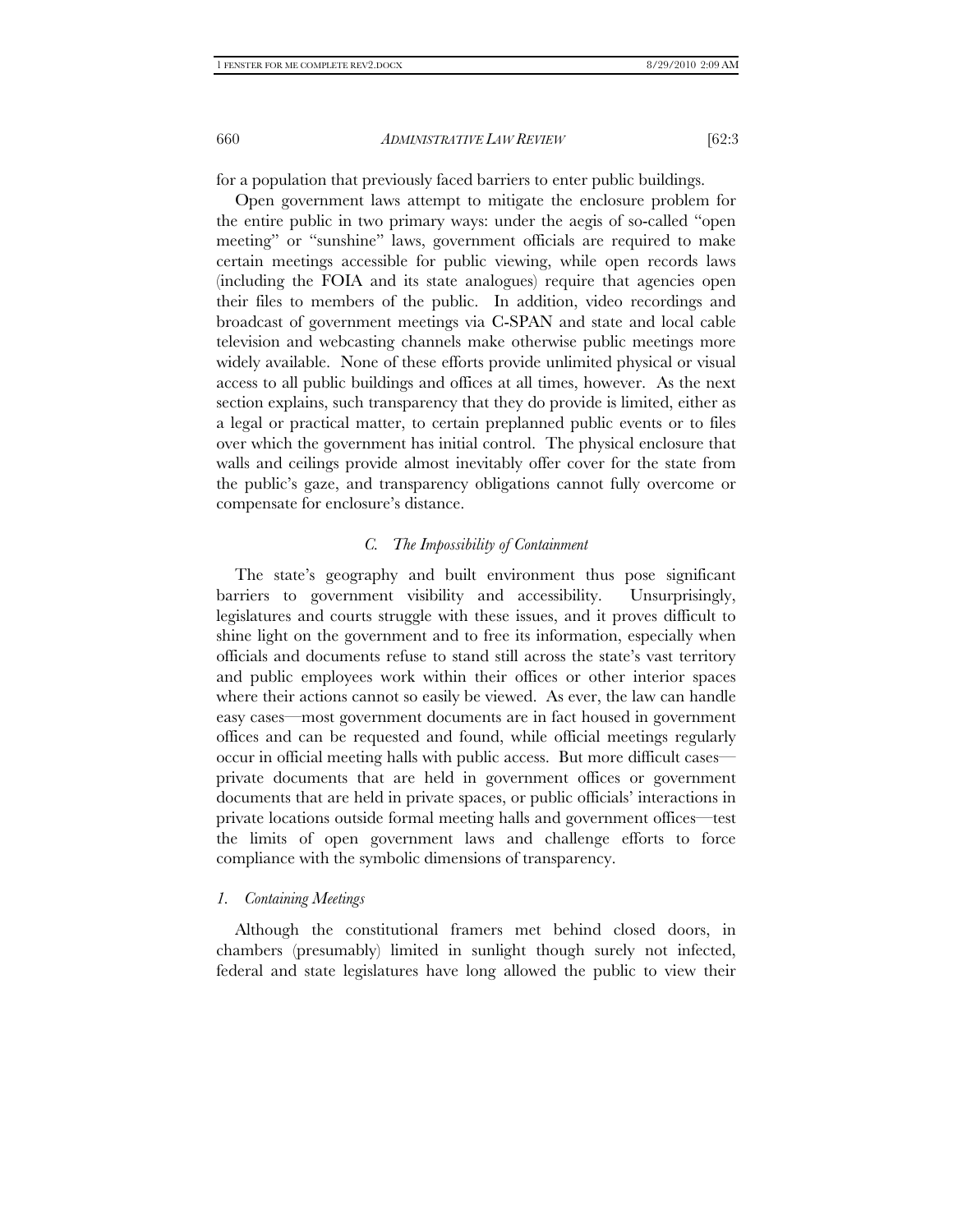formal meetings, whether by constitution or custom.<sup>182</sup> Modern, comprehensive open meeting laws emerged in the states largely during the post-World War II period, and especially in response to revelations of the Nixon Administration's abuses of power (when Congress enacted the Government in the Sunshine Act).183 These laws extended the openness obligation to administrative bodies and local governments. Current statutory and state constitutional laws, frequently named "sunshine" laws (like the federal Act), require such meetings to be open and accessible to the public,184 thus echoing transparency's broader emphasis on visibility and presence, as do the court decisions interpreting them.185

The public is not invited to view everything the government does, however. By definition, the only event that these laws make thoroughly visible is the official occasion of a "meeting,"186 a term whose meaning is

185*. See, e.g.*, Regents of Univ. of Cal. v. Superior Court, 976 P.2d 808, 826 (Cal. 1999) (Brown, J., concurring) ("There is rarely any purpose to a nonpublic premeeting conference except to conduct some part of the decisional process behind closed doors."); Town of Palm Beach v. Gradison, 296 So. 2d 473, 477 (Fla. 1974) (declaring that Florida's "government in the sunshine law" barred instances when a city engages in its "decisional process behind closed doors"); Atlanta Journal v. Hill, 359 S.E.2d 913, 914 (Ga. 1987) (describing Georgia's Open Meetings Act as intended "to protect the public—both individuals and the public generally—from 'closed door' politics"); Okla. Ass'n of Mun. Att'ys v. State, 577 P.2d 1310, 1313–14 (Okla. 1978) ("If an informed citizenry is to meaningfully participate in government or at least understand why government acts affecting their daily lives are taken, the process of decision making as well as the end results must be conducted in full view of the governed.").

186*. See, e.g.*, 5 U.S.C. § 552b(a)(2) (defining *meeting* as "the deliberations of at least the number of individual agency members required to take action on behalf of the agency where such deliberations determine or result in the joint conduct or disposition of official agency business").

 <sup>182.</sup> HAROLD L. CROSS, THE PEOPLE'S RIGHT TO KNOW: LEGAL ACCESS TO PUBLIC RECORDS AND PROCEEDINGS 180–84 (1953); JAMES RUSSELL WIGGINS, FREEDOM OR SECRECY 9–16 (1956).

 <sup>183.</sup> ANN TAYLOR SCHWING WITH CONSTANCE TAYLOR, OPEN MEETING LAWS 2D § 1.1 (2000); Note, *Open Meeting Statutes: The Press Fights for the "Right to Know,"* 75 HARV. L. REV. 1199, 1199–1200 (1962).

 <sup>184.</sup> The federal open meeting statute is called the "Government in the Sunshine Act." Pub. L. 94-409, 90 Stat. 1241 (1976) (codified as amended at 5 U.S.C. § 552b (2006)). Analogous state laws are frequently referred to similarly. *See* Sandra F. Chance & Christina Locke, *The Government-in-the-Sunshine Law Then and Now: A Model for Implementing New Technologies Consistent with Florida's Position as a Leader in Open Government*, 35 FLA. ST. U. L. REV. 245, 245 & n.1 (2008) (explaining that all of Florida's open government laws are popularly referred to as "Sunshine Laws"); My Florida Sunshine—The "Sunshine" Law, http://www.myflsunshine.com/sun.nsf/pages/Law (summarizing Florida's open government laws) (last visited Aug. 5, 2010); *see also* MICH. COMP. LAWS SERV. § 15.263(1) (LexisNexis 2009) (state Open Meetings Act, declaring that "[a]ll meetings of a public body . . . shall be held in a place available to the general public.").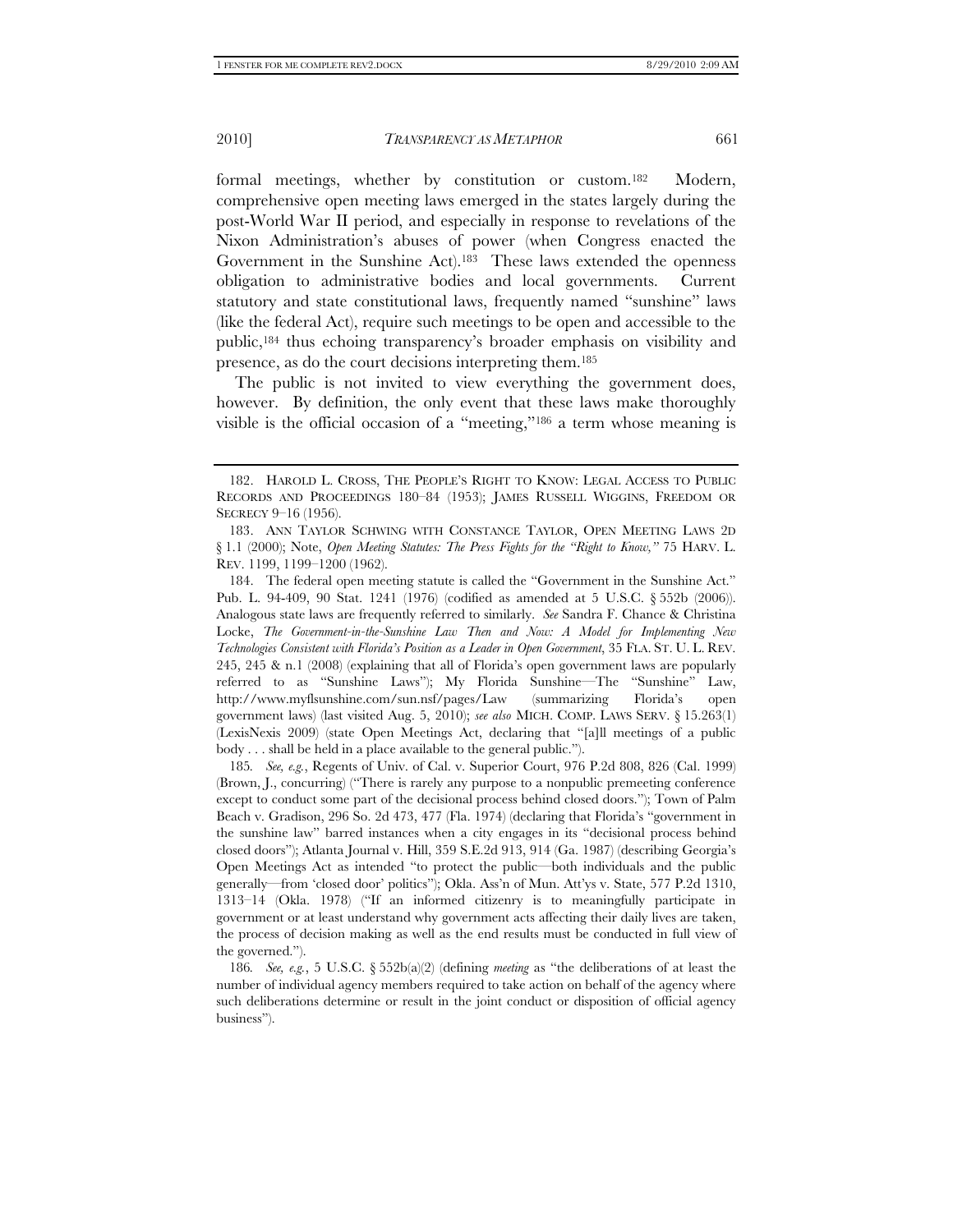not self-evident.187 How far along in a decisionmaking body's consideration of a matter does a gathering of its members constitute an official meeting?188 Does an open meeting mandate apply only to the formal conferences that officials hold in an agency's official meeting space, or does the definition of *meeting* extend outside the official enclosure, to other rooms in government buildings, or even to gatherings and encounters held in restaurants and homes? And if the latter, more capacious definition applies, can officials be required to provide notice and public access to informal meetings that occur by chance or appointment—in which case, such meetings cannot as a practical matter take place within the ambit of the law? Do the government's operations and transparency's reach extend infinitely across the territories that its officials travel?

Consider the following case. Two elected members of a collegial body (e.g., a local legislature or hospital board) spontaneously decide to dine together with the general manager of a public agency overseen by the body. The two elected members alone do not constitute a quorum of the body, and they had no intent to circumvent the statutory open meeting requirement in the relevant state.189 Nevertheless, at dinner they could discuss matters that are currently before the body or that could conceivably come before the body at a later date, while the public would be unable to monitor the conversation or even know the conversation took place. Is this a *meeting* that would require the members to give advance notice of their meal and to invite the public to join them?

Most open meeting statutes reach only formal meetings, defined as those that would adopt final actions, or at which a majority or quorum is in attendance.190 This approach assumes that a meeting occurs in the normal course of a government entity's operations, at a scheduled time, most

 <sup>187.</sup> SCHWING, *supra* note 183, § 6.6 (discussing various definitions of *meeting* in open meeting law, and describing it as "[t]he most telling single element to determine whether an open meeting act is strong and encompassing or weak and limited in scope").

<sup>188</sup>*. See* David A. Barrett, Note, *Facilitating Government Decision Making: Distinguishing Between Meetings and Nonmeetings Under the Federal Sunshine Act*, 66 TEX. L. REV. 1195, 1205–06 (1988) (distinguishing among stages in which a body is engaged in "collective inquiry" into the existence of and facts surrounding an issue, deliberation over a narrow range of proposals, or when the officials are deciding about a particular proposal).

 <sup>189.</sup> This hypothetical case is based on two actual cases that did not result in reported decisions. *See* Joseph W. Little & Thomas Tompkins, *Open Government Laws: An Insider's View*, 53 N.C. L. REV. 451, 452 n.5 (1975); Peter H. Seed, *Florida's Sunshine Law: The Undecided Legal Issue*, 13 U. FLA. J.L. & PUB. POL'Y 209, 212–13 (2002).

 <sup>190.</sup> Elizabeth Johnson Wallmeyer, Open Meeting Laws: A Comparison of the Fifty States and the District of Columbia 60–62 (2000) (unpublished M.A. thesis, University of Florida) (on file with author) (noting that thirty of forty-two states whose open meeting laws define *meeting* require either a quorum or majority of members).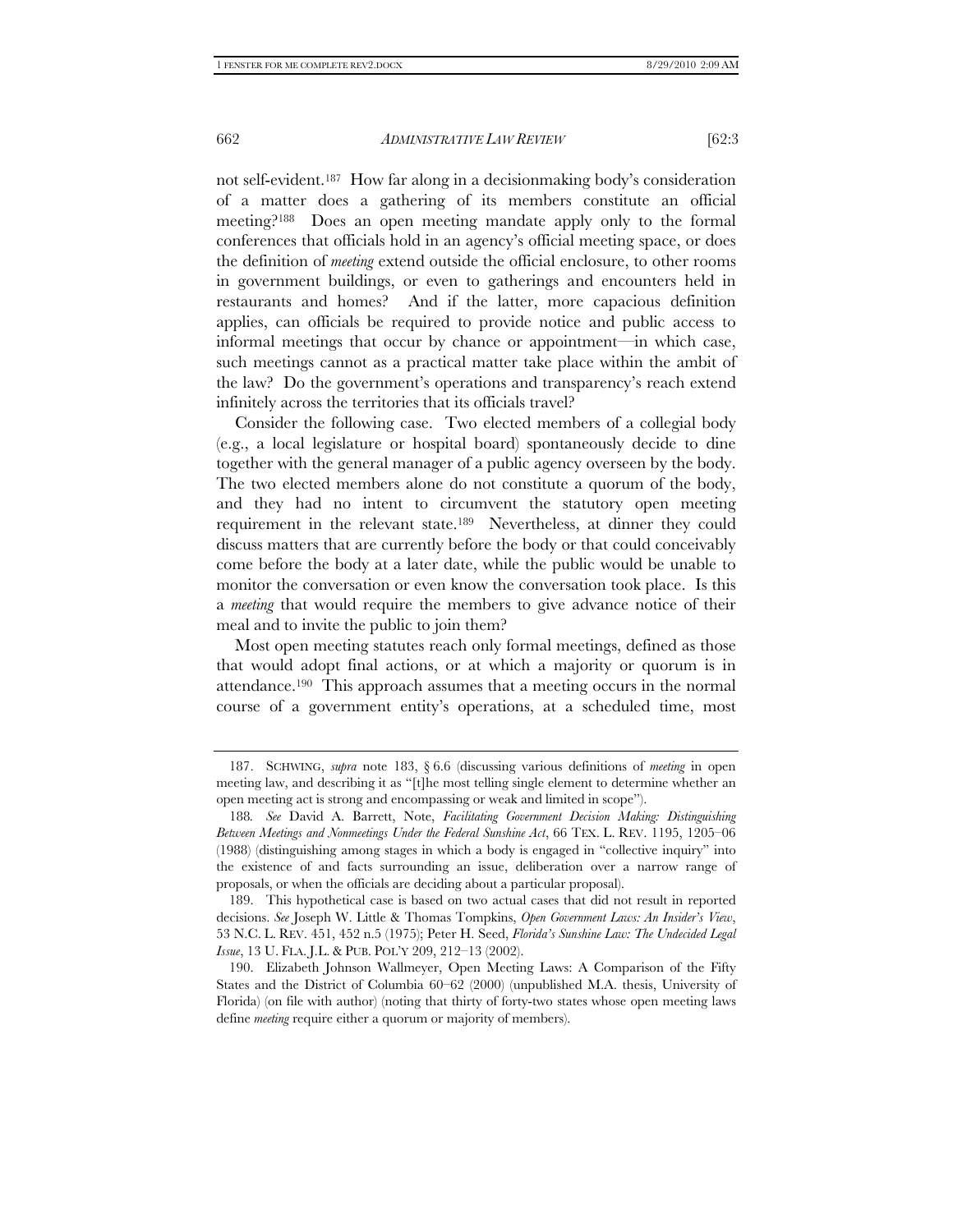typically though not necessarily in the entity's office or in an official public meeting room.191 Therefore, the majority of jurisdictions would allow the dinner meeting to take place without public notice or access because of its small size and the informal nature of the gathering, even if it results in a discussion by the members of an issue before the body. A small number of jurisdictions would bar the meeting, however. Interpreting their state statute, Florida courts and attorney general opinions would view the case as a violation of Florida's sunshine law unless the public is provided notice and access; to do otherwise, an intermediate appellate court has held, would allow members to "gather with impunity behind closed doors and discuss matters on which foreseeable action may be taken by that board or commission in clear violation of the purpose, intent, and spirit of the Government in the Sunshine Law."192

The issue maps the spatial and architectural problems the state creates onto the private lives and dual identities of public officials who are at once government officers and private individuals. Any space an official occupies, even a private restaurant, can be transformed into a government office and meeting room by virtue of the official's discussion of public business with colleagues.193 A populist understanding of transparency would not allow officials to avoid their duty to be visible to the public by escaping into their private lives and identities because, as a California appellate court asserted,

193*. See* SCHWING, *supra* note 183, § 5.74 (discussing how state open meeting laws consider the public or private character of the government's meeting place).

<sup>191</sup>*. See, e.g.*, GA. CODE ANN. § 50-14-1(a)(2) (2009) (defining *meeting* as a "gathering of a quorum of the members . . . at a designated time and place" to discuss or take action on official business); N.C. GEN. STAT. § 143-318.10(d) (2009) (defining *meeting* as "a meeting, assembly, or gathering together at any time or place . . . of a majority of the members of a public body for the purpose of conducting hearings, participating in deliberations, or voting upon or otherwise transacting the public business within the jurisdiction, real or apparent, of the public body").

 <sup>192.</sup> Hough v. Stembridge, 278 So. 2d 288, 289 (Fla. Dist. Ct. App. 1973); *see also* Fla. Op. Att'y Gen. 2000-08 (2000), http://myfloridalegal.com/ago.nsf/Opinions/ EDBA5F9E248932DA8525688000523870 (opining that the Sunshine Law "is generally applicable to any gathering where two or more members of a public board or commission discuss some matter on which foreseeable action will be taken by that board or commission," including a forum for all county fire commissioners where on some occasions more than one commissioner from a specific district may attend the same meeting). For an extended critique of this approach to Florida's law arguing that it is inconsistent with the statute's text and legislative history, see Seed, *supra* note 189. Other states take a similar approach. *See, e.g.*, VA. CODE ANN. § 2.2-3701 (2008) (defining *meeting* to include the "informal assemblage of (i) as many as three members or (ii) a quorum, if less than three, of the constituent membership"); Mayor of El Dorado v. El Dorado Broad. Co., 544 S.W.2d 206, 207–08 (Ark. 1976) (holding that state Freedom of the Information Act applies to informal meetings of less than a quorum of members).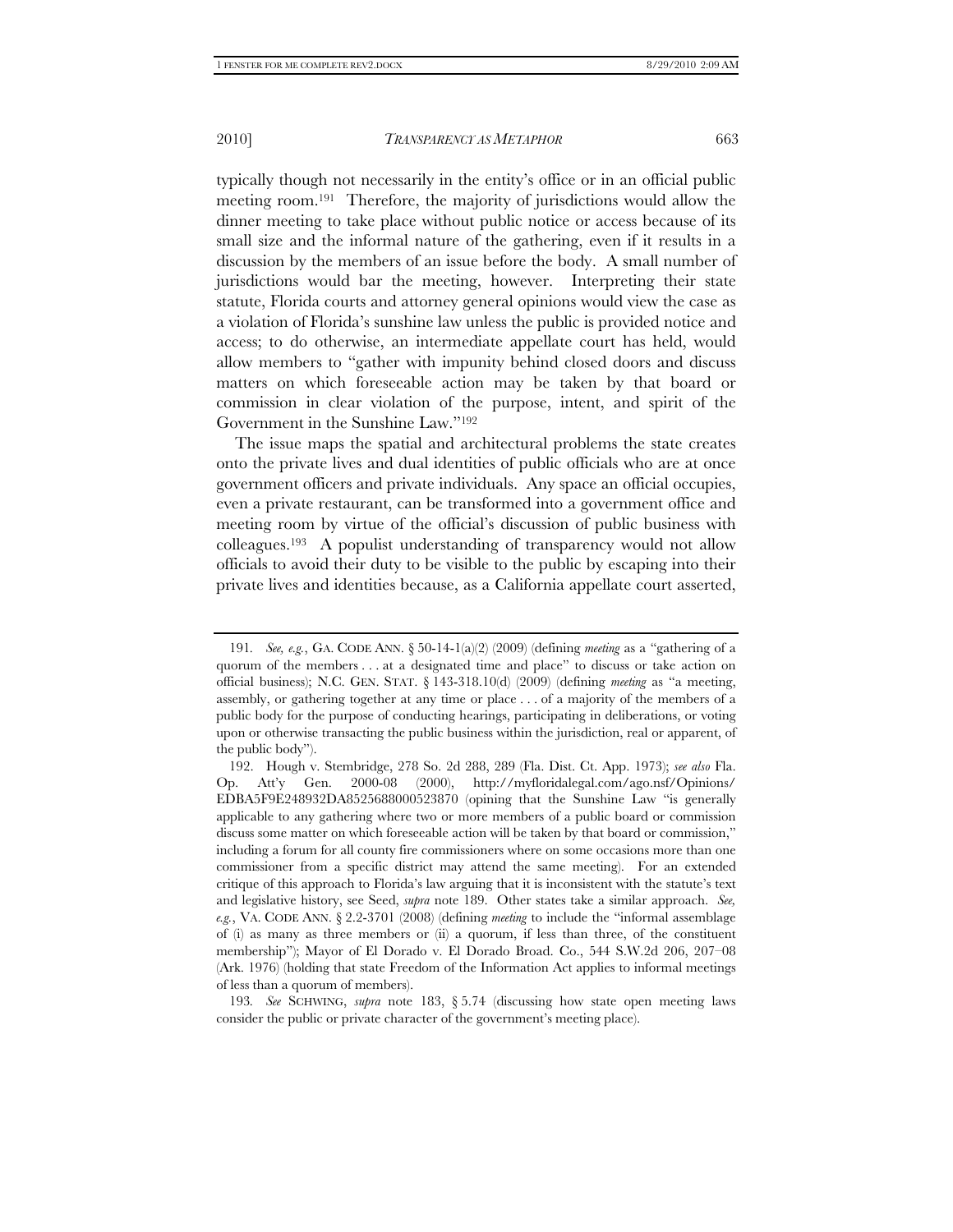"[a]n informal conference or caucus permits crystallization of secret decisions to a point just short of ceremonial acceptance."194 If an official can conduct public business out of the public's sight, and public business includes nearly any action that could lead to an official government act, then any enclosure and any space that the official occupies must be made open to the public when necessary. Understood this way, the state can be everywhere, and the public must be able to view its officials everywhere across the state's territory and in any building where the public's business takes place. Taken to its logical end, however, this view would allow no space that an official occupies to be securely private—including his or her home (from where the official can make calls and send e-mails via private phone lines, computers, and e-mail accounts).195 The fact that federal law and the vast majority of states refuse to extend their open meeting laws to this degree suggests that legislatures and courts have been hesitant to make the state thoroughly and constantly visible. Their unwillingness to adopt the populist approach suggests either a failure of will or a recognition that the state's visibility can and should be sacrificed to other interests, including the practical limits of transparency's enforcement and the private interests of public officials.

#### *2. Containing Documents*

Government agencies regularly possess in their facilities documents they did not create; conversely, records produced by the government frequently end up in the hands of individuals and institutions and are housed in buildings that are not themselves part of the government. Open government laws struggle to resolve the issue of whether an agency must disclose a record that it does not possess, and whether it should be required to release a record that it possesses but that originated with another part of the government. Do freedom of information statutes cover records that are not in government offices or on government property? Can they tame the tendency of documents to move across the government and into the file

 <sup>194.</sup> Sacramento Newspaper Guild v. Sacramento County Bd. of Supervisors, 263 Cal. App. 2d 41, 50 (Ct. App. 1968).

<sup>195</sup>*. See* Goodson Todman Enter., Ltd. v. City of Kingston Common Council, 550 N.Y.S.2d 157, 159 (App. Div. 1990) (holding that a meeting in a council member's home can be subject to open meeting law if it is planned and relates to government business); Stephen Schaeffer, Comment, *Sunshine in Cyberspace? Electronic Deliberation and the Reach of Open Meeting Laws*, 48 ST. LOUIS U. L.J. 755, 761–64 (2004) (discussing the application of open meetings laws to telephone and video conferences); Mark Thompson, Comment, *Opening Virtual Doors: Addressing Ohio's Open Meeting Law and the Use of Electronic Communication*, 34 U. DAYTON L. REV. 407, 418–21 (2009) (discussing courts' applications of open meeting laws in five states).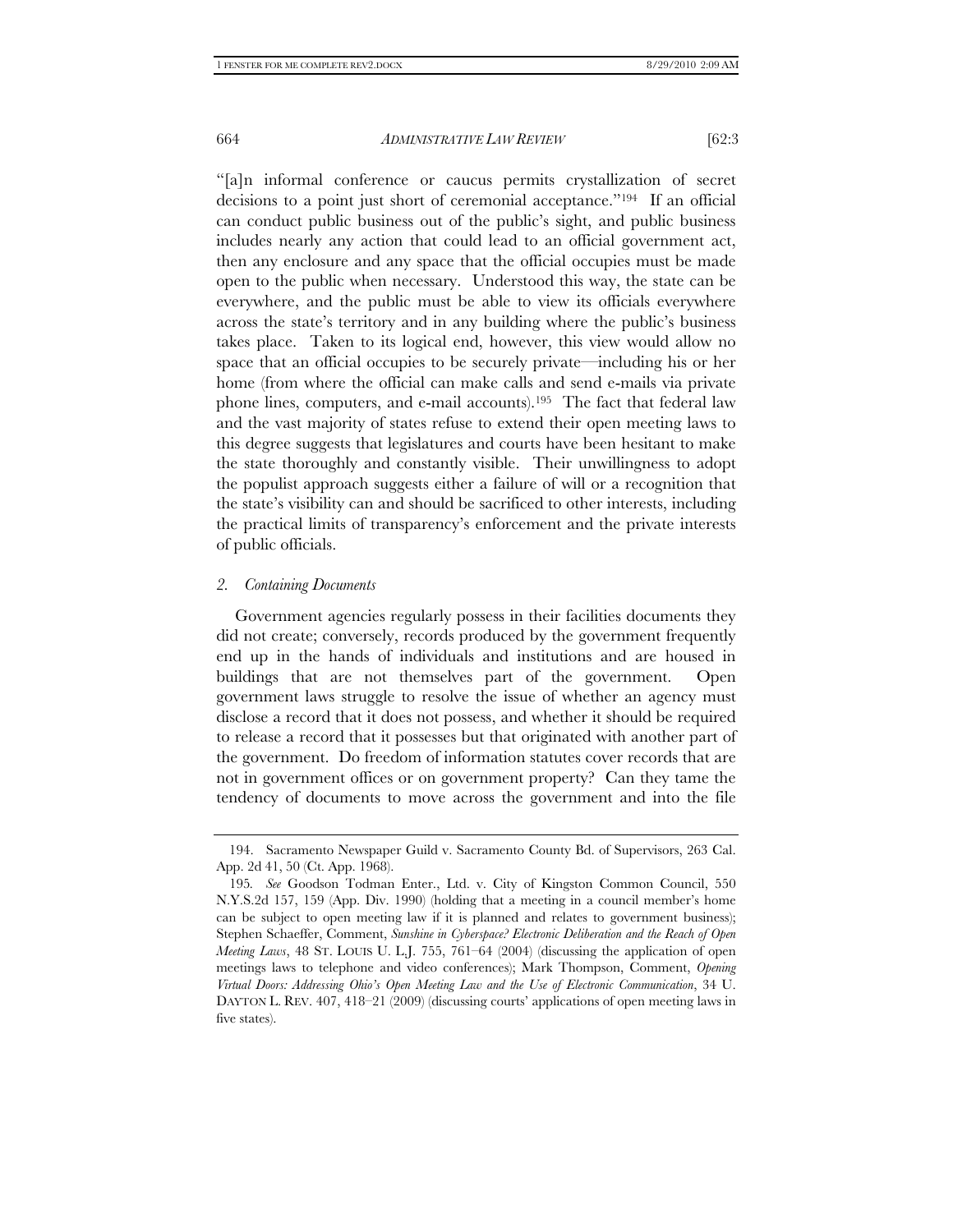cabinets (and hard drives) of private individuals? Under the FOIA, the issue turns on whether a document is an "agency record," which the statute fails to define, and whether an agency has the duty to obtain and retain records, which the statute fails to specify.

The answer, according to the Supreme Court, is that to be subject to disclosure under the FOIA, a record must either be born governmental—it must have, as its provenance, a governmental pedigree—or be adopted by the government—that is, the government must willingly take possession of it.196 This definition has a spatial dimension to it: the record must be produced within the government's domain, or later incorporated within it. Consider, for example, the case of Henry Kissinger's telephone notes.197 Kissinger served as both National Security Advisor (from 1969 until 1975) and Secretary of State (between 1973 and 1977) under Presidents Nixon and Ford. Throughout his service, he regularly recorded his telephone conversations, and the resulting tapes were then transcribed and stored in documentary form in his personal files within the Department of State.198 In October 1976, after obtaining a legal opinion from the Legal Adviser of the Department of State concluding that the transcribed notes constituted personal papers rather than agency records and were therefore his to keep after he left office, Secretary Kissinger arranged to remove the files to the private estate of Vice President Nelson Rockefeller.199 By a later agreement, Kissinger deeded the notes to the Library of Congress with restrictions on public access to the materials prior to the death of the parties to the phone conversations.200 When journalists and public interest groups subsequently filed requests to view the documents, the Department of State claimed that it no longer had possession of the files.201

The issue before the Court in *Kissinger v. Reporters Committee for Freedom of the Press*, as Justice Brennan highlighted in his dissent, was the extent to which the FOIA restrains an agency's authority to move documents especially if a requester claims that the agency intended the documents' removal to make them inaccessible—and the effect that physical location

<sup>196</sup>*. See* U.S. Dep't of Justice v. Tax Analysts, 492 U.S. 136, 144–46 (1989). Note that this only speaks to the question of whether a record was improperly withheld, not to the question of whether it is an "agency record" subject to the FOIA. The latter issue is complicated by the organizational question of which entities are in fact subject to the FOIA, an issued discussed *supra* Part II.B.

<sup>197</sup>*. See* Kissinger v. Reporters Comm. for Freedom of the Press, 445 U.S. 136 (1980).

<sup>198</sup>*. Id.* at 140.

<sup>199</sup>*. Id.* at 140–41.

<sup>200</sup>*. Id*. at 141–42.

<sup>201</sup>*. Id.* at 142–43. Some of the requests were filed before the files' removal. *Id.*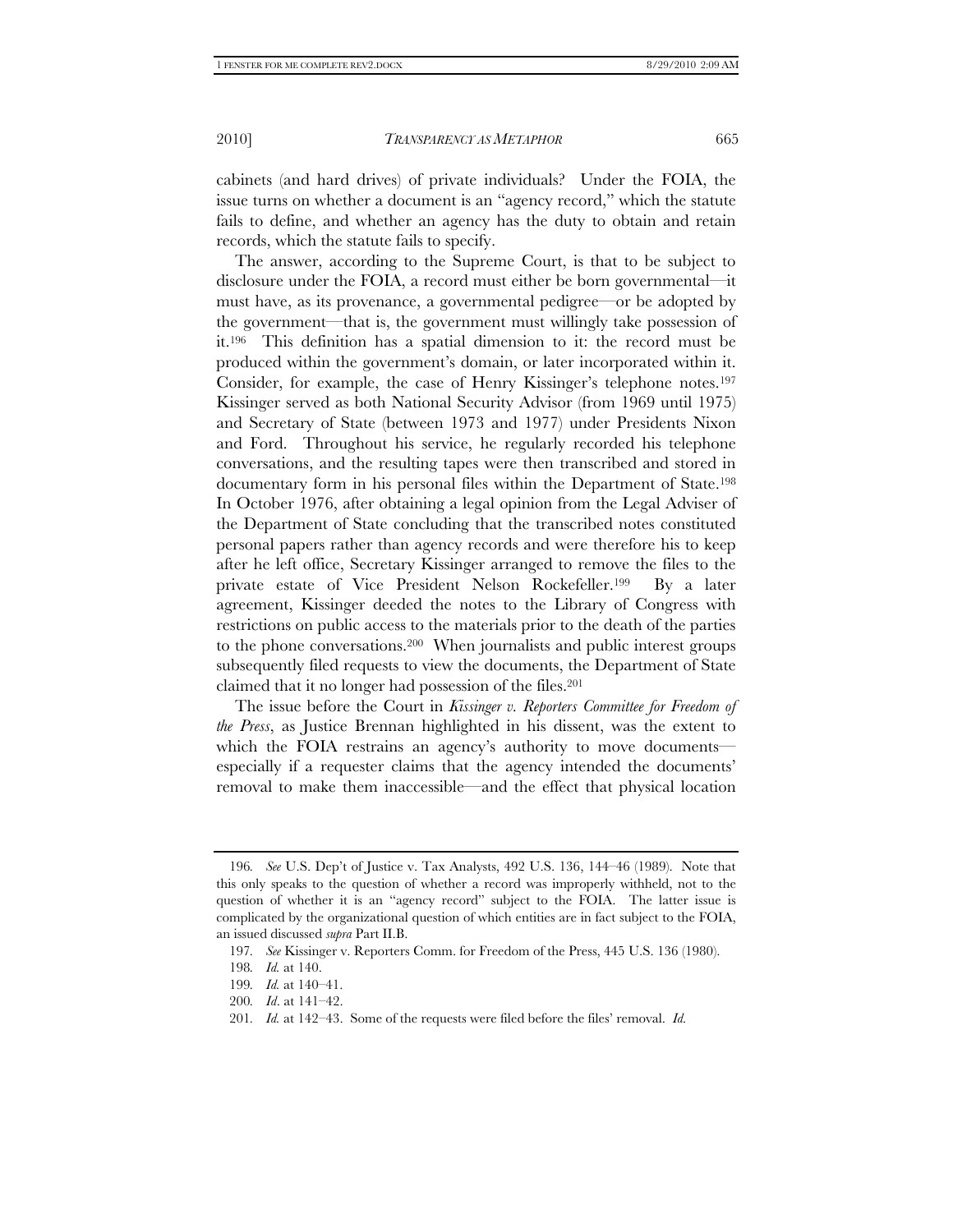has on their public access.<sup>202</sup> If the FOIA extends only to physical control by and within the state's facilities, and the law does not require an agency to disclose all of the records it considered in its decisionmaking process (no matter if the agency ever gained possession of them),  $203$  then a document's location outside of the state not only matters but is outcome determinative—a document not within the state's control cannot be made available under the FOIA. A majority of the Supreme Court took this more limited approach to the issue in *Kissinger*, holding that a document that an agency does not possess has not been "withheld" under the FOIA.204 If an agency does not possess a document, even if it has allowed the document to leave its possession, then its failure to retrieve it does not violate the law.205 Because Secretary Kissinger's telephone records were no longer housed within Department of State offices and under the agency's control, the Department of State did not violate the FOIA by failing to release them.206 To be an agency record, a document must be physically located within the state.<sup>207</sup>

The reverse situation creates what appears to be an odd result that further confounds the populist understanding of transparency. Just as documents created but not retained by an agency are no longer subject to the FOIA when they leave the agency's control, so documents controlled by an agency that is subject to the FOIA but created by a public or private entity that is not subject to the FOIA are also not subject to the FOIA. Thus, in *Kissinger*, files that Kissinger created while he was a close advisor to the President (a role that does not fall within the FOIA's ambit)208 and before he became Secretary of State (when documents he created would fall within the FOIA) did not become Department of State records when they

<sup>202</sup>*. Id.* at 159 (Brennan, J., concurring in part and dissenting in part).

<sup>203</sup>*. See* Forsham v. Harris, 445 U.S. 169, 188 (1980) (Brennan, J., dissenting).

<sup>204</sup>*. Kissinger*, 445 U.S. at 150–51.

 <sup>205.</sup> Part of this limitation emanates from the FOIA's limited reach. It does not require an agency to create or retain records; instead, the Federal Records Act, 44 U.S.C. §§ 2901– 2910 (2006), and the Records Disposal Act, *id.* §§ 3301–3324, govern how records are managed and disposed of, and neither statute provides for a private right of action. The FOIA thus does not itself obligate an agency to retrieve a document that it allowed to leave its possession. *Kissinger*, 445 U.S. at 148–50.

<sup>206</sup>*. Kissinger*, 445 U.S. at 155.

 <sup>207.</sup> A companion case to *Kissinger*, decided by the Court on the same day, came to a similar conclusion, holding that medical records produced by a private research organization under the aegis and with the funding of a federal agency are not subject to the FOIA because they were neither made nor received by a federal agency. *Forsham*, 445 U.S. at 186.

<sup>208</sup>*. See Kissinger*, 445 U.S. at 156.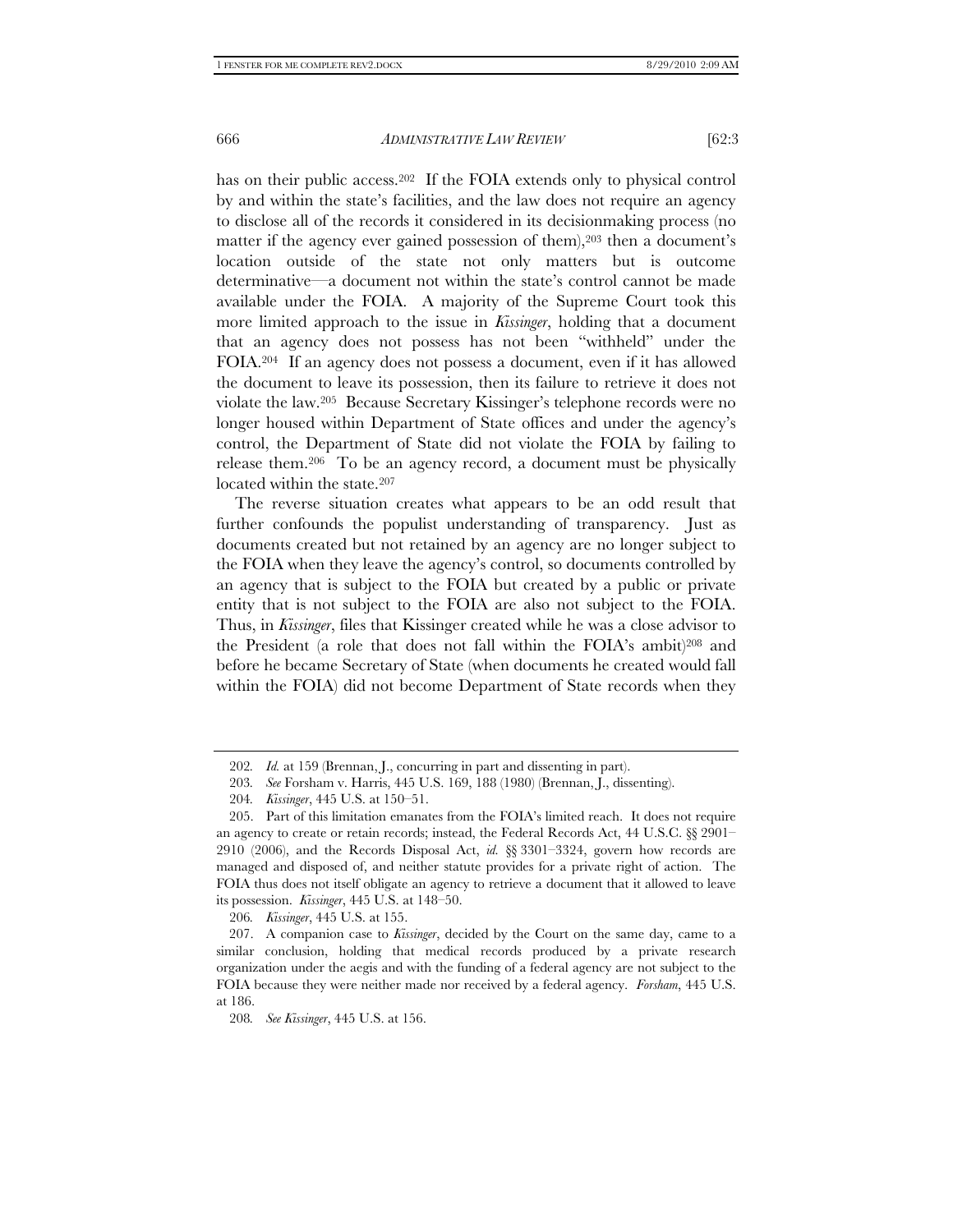were moved to his new office.209 Similarly, the record of a secret congressional committee hearing did not become an agency record because it was possessed by the CIA; rather, it remained within congressional control and was thus not subject to the FOIA, even if it was housed within the CIA's facilities.210 The D.C. Circuit's current test for these types of cases, a two-part standard to determine whether documents created either by or for Congress but in an agency's possession constitute agency records, inquires into whether Congress has in fact ceded control of the documents and whether the agency has gained over them full property rights, rather than simple possessory interests.211

*Kissinger*'s result is the exact opposite of what an open government law that embraces the full implications of transparency would expect and demand.212 A document located outside the state, *Kissinger* held, is not subject to the FOIA. But a document located within the state is *also* not necessarily subject to the FOIA. If the state created it or controls it, a populist understanding of transparency would argue the document ought to be made available to the public. The state's organizational and physical complexity should not keep it from being visible. The present state of the law appears to allow the government and its officials to move documents

<sup>209</sup>*. Id.* at 157.

 <sup>210.</sup> Goland v. CIA, 607 F.2d 339 (D.C. Cir. 1978), *vacated in part on other grounds*, 607 F.2d 367 (D.C. Cir. 1979) (per curiam).

<sup>211</sup>*. Id.* at 347. *See, e.g.*, United We Stand Am., Inc. v. IRS, 359 F.3d 595 (D.C. Cir. 2004) (holding records created by IRS for the congressional Joint Committee on Taxation were agency records because, other than in its initial request, Congress failed to show sufficient intent to retain control over them); Paisley v. CIA, 712 F.2d 686, 695–96 (D.C. Cir. 1983), *vacated in part on other grounds*, 724 F.2d 201 (D.C. Cir. 1984) (per curiam) ( holding records created by the CIA to aid a congressional investigation were agency records subject to the FOIA because Congress did not manifest sufficient intent to retain control over them); Holy Spirit Ass'n for the Unification of World Christianity v. CIA, 636 F.2d 838, 842–43 (D.C. Cir. 1980), *vacated in part on other grounds*, 455 U.S. 997 (1982) (per curiam) (holding that documents created by the CIA for Congress, which were sent to Congress and then returned to the CIA, constituted agency records subject to the FOIA because Congress failed to retain control over them).

<sup>212</sup>*. See, e.g.*, Feiser, *supra* note 153, at 58 (criticizing *Kissinger*'s approach as "cramped" and arguing that "this approach would keep its records out of the public eye unless the FOIA agency actually possesses and uses the documents"); Samaha, *supra* note 5, at 971–72 (criticizing *Kissinger* as exemplifying one of the FOIA's main weaknesses: the ability of the government to avoid accountability to the public by moving or destroying documents); *The Supreme Court, 1979 Term—Freedom of Information Act: Threshold Definitional Barriers to Disclosure*, 94 HARV. L. REV. 232, 240 (1980) (characterizing *Kissinger*'s limited reading of the FOIA as "unsatisfactory"); Marie Veronica O'Connell, Note, *A Control Test for Determining "Agency Record" Status Under the Freedom of Information Act*, 85 COLUM. L. REV. 611, 628–29 (1985) (attempting to read *Kissinger* broadly as part of a "control" theory that would make possession a non-determinative test for the FOIA's applicability).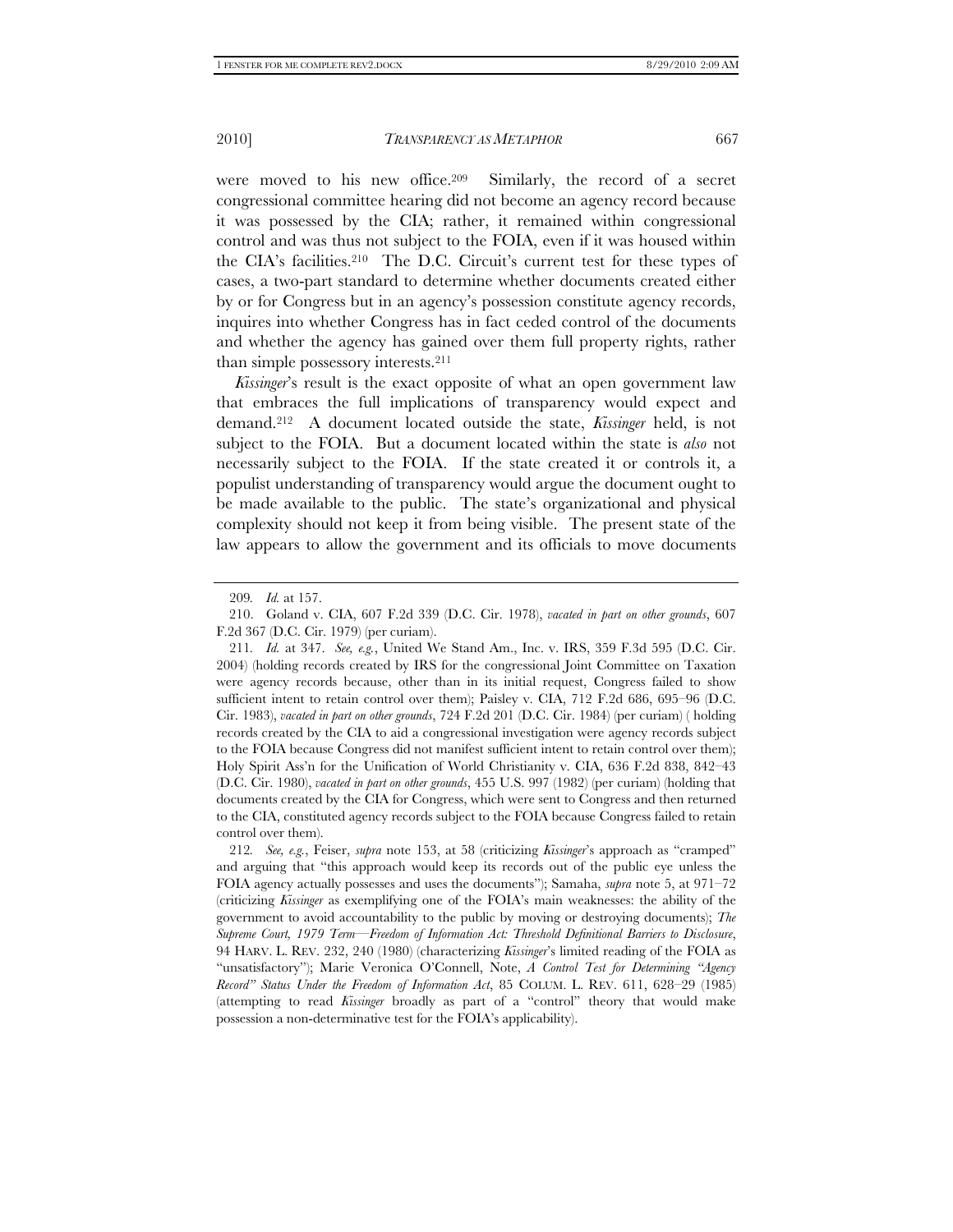around its offices and territory in order to avoid disclosure.

#### *D. The Impossibility of Physical Exposure*

Geography and the built environment help define the state's reach and presence. The American state encompasses a huge territory, and in its branches and levels occupies a vast number of buildings. Insofar as the state and its administrative apparatus have solidified their position at the core of an expansive and complex nation, their material scope and existence will continue to prove difficult to contain in a manner that will render them fully visible.

### CONCLUSION: THE PANOPTICIZED STATE

The metaphoric understanding of transparency, which defines the accessible, accountable government as one that can be seen, faces innumerable obstacles in the complex and dispersed American state. Technology can ameliorate but not remove such obstacles, notwithstanding constructive efforts to improve the release and usefulness of government data—and then to claim those improvements as technological fixes to a secretive, likely corrupt state.<sup>213</sup> Like the ongoing quest for legal and regulatory solutions to the problem of government opacity and unsatisfactory performance, the ongoing quest for technological fixes that make the state more accountable is itself symptomatic of the populist embrace of the visible state ideal. Information technology can make the state more visible, which will in turn force government officers to behave in ways that better comport with citizens' expectations. If we cannot see the physical state, and if we cannot thoroughly force the state to be seen through law, perhaps we can see a digital one—or at least its informational traces—on the Internet or through a spreadsheet.

These efforts call to mind another technological fix for a significant social problem that requires the surveillance of a set of dangerously wayward actors. In all of its guises, the transparency metaphor urges the construction of an inverted panoptic penal facility, one that puts the public—or some subset thereof—in the position of the guard and that casts government officials as the incarcerated. Jeremy Bentham's original design

<sup>213</sup>*. See, e.g.*, David Robinson et al., *Government Data and the Invisible Hand*, 11 YALE J.L. & TECH. 160, 160 (2009) (claiming that the government should release reusable, rather than processed, data, which would "embrace the potential of Internet-enabled government transparency"); Sunlight Foundation, *supra* note 26 (characterizing itself as using "cuttingedge technology and ideas to make government transparent and accountable . . . [by] focus[ing] on the digitization of government data and the creation of tools and Web sites to make that data easily accessible for all citizens").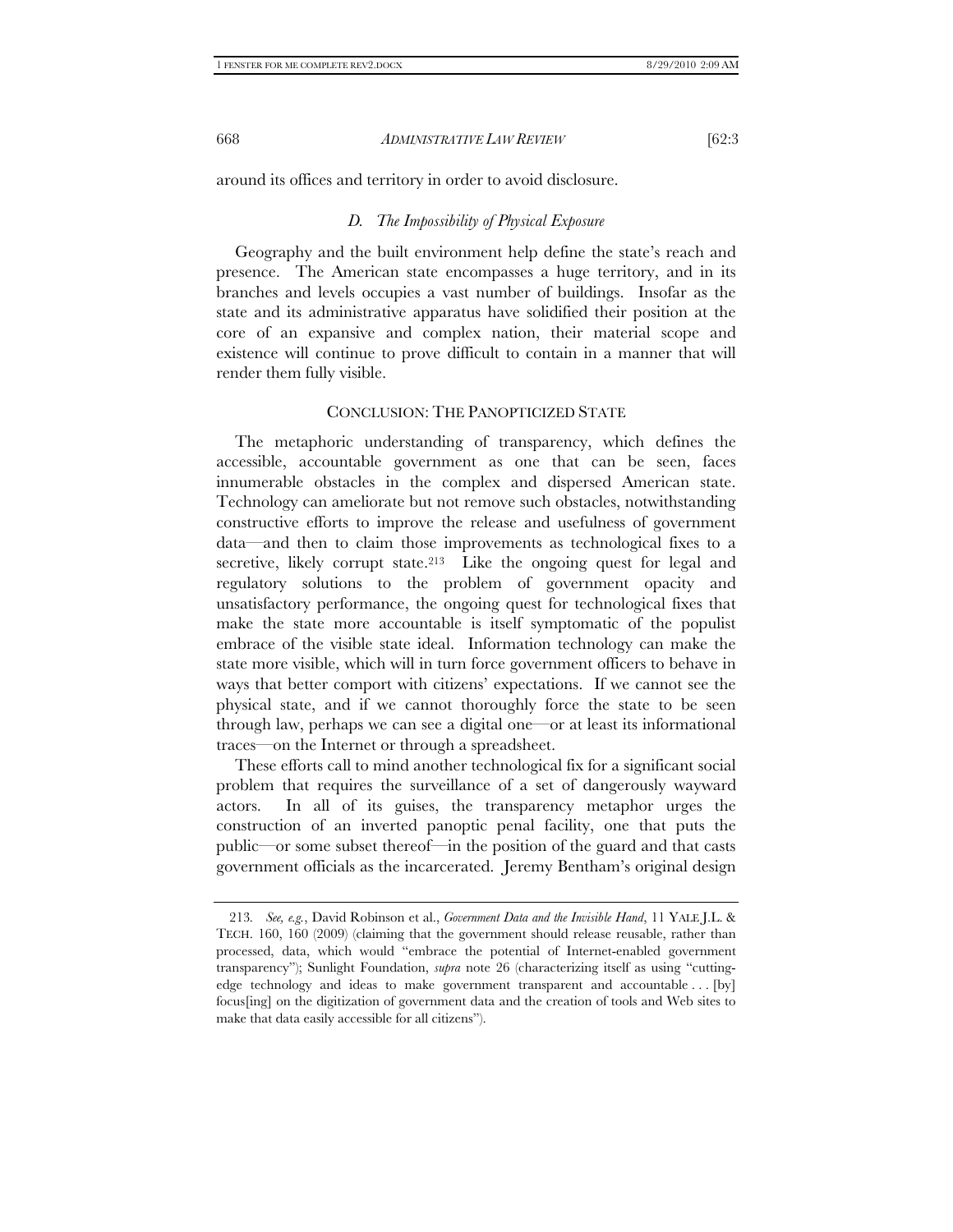for his Panopticon arranged and illuminated cells so that the inmates would be constantly visible to prison guards located securely in a central tower. Prisoners could see the tower but could not see into it, and could constantly be seen, despite being confined to a cell from which they could not escape.214 The prison's enclosure would illuminate them, removing the darkness that offered them protection while it captured them for the supervisor's eye. The Panopticon thus makes its subjects transparent to authority.

For the Panopticon's effect to reach its "[i]deal perfection," Bentham asserted, the subject should be unable to recognize when he is being watched, but should at all times "*conceive* himself to be so" scrutinized.215 Constant and unending, the belief that one is being watched would prove self-regulating as it was internalized by the prisoner; it would thereby be less difficult and costly to impose, and would require fewer guards to administer.216 The architecture of the Panopticon that creates the conditions of feeling under constant surveillance thereby shapes the prisoner and causes him to learn to shape himself, rendering through its physical design and organization a subject who considers himself to be the object of permanent surveillance. Such surveillance does not merely disincentivize resistance or thwart escape—it disciplines and organizes the behavior, thought, and desire of the surveilled. As Michel Foucault noted, Bentham brilliantly recognized that "[v]isibility is a trap."<sup>217</sup> Rather than an old-fashioned institution of power that banished certain undesirable activities and people—the criminal, the sick, the insane—the Panopticon could "carry the effects of power right to them" through "the calculation of openings, of filled and empty spaces, passages and transparencies."218 It offers an architecture of "continuous observation made possible by technical arrangements."219

For Bentham, the panoptic model had clear implications for representative democracy. Throughout his political writings, Bentham

 <sup>214.</sup> JEREMY BENTHAM, *Panopticon: Or, The Inspection-House, &c*, *in* IV THE WORKS OF JEREMY BENTHAM 40, 44 (John Bowring ed., 1843). The best recent legal academic summaries and treatments of Bentham's Panopticon are Bernard E. Harcourt, *Reflecting on the Subject: A Critique of the Social Influence Conception of Deterrence, the Broken Windows Theory, and Order-Maintenance Policing New York Style*, 97 MICH. L. REV. 291, 357–61 (1998); and Katyal, *supra* note 175, at 1130–32.

 <sup>215.</sup> BENTHAM, *supra* note 214, at 40.

<sup>216</sup>*. Id.*

 <sup>217.</sup> MICHEL FOUCAULT, DISCIPLINE AND PUNISH: THE BIRTH OF THE PRISON 200 (Alan Sheridan trans., 1979).

<sup>218</sup>*. Id.* at 172.

 <sup>219.</sup> SHOSHANA ZUBOFF, IN THE AGE OF THE SMART MACHINE 322 (1988).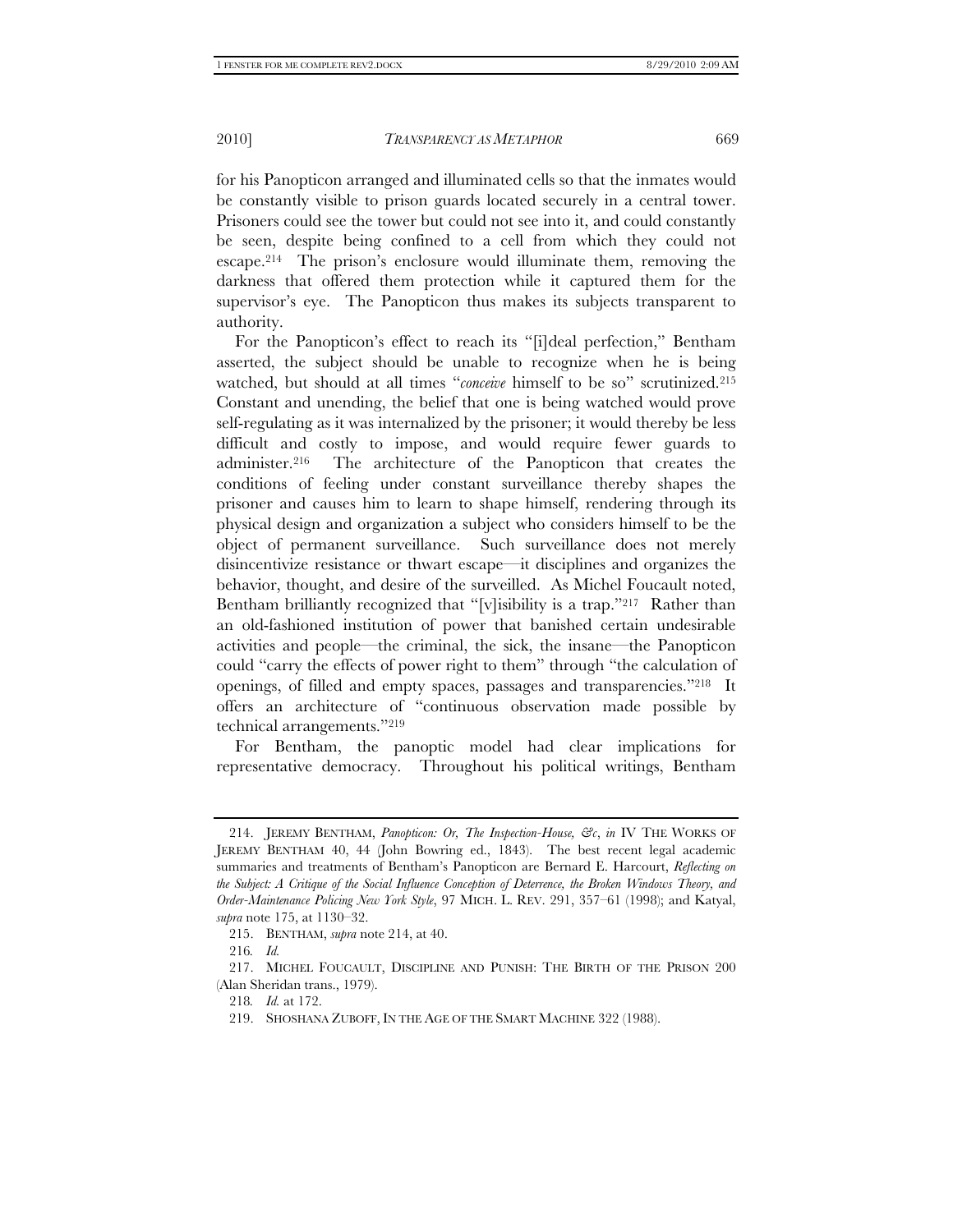emphasized the importance of allowing the public to view its political rulers. Publicity, he argued, would "constrain" the ruling assembly to perform its duty, allow it to secure the confidence of its public, and develop a more informed electorate.220 Bentham imagined mechanisms to achieve a state that was constantly under scrutiny, particularly through the concept of the "Public Opinion Tribunal," a kind of societal committee or judiciary of the whole that would play a key role in a constitutional democracy. Specifically, it would gather facts and evidence regarding the performance of public institutions; express approval or disapproval of the state, as well as reward or punish representatives and officials; and propose reforms and new institutional arrangements.221 In this regard, his Tribunal, and his general understanding of publicity, imagined the public's check on government behavior as analogous to the Panopticon, in which the informed, collectively organized public "attempts to serve as the all-seeing eye, casting its critical reforming gaze over the full spectrum of governmental (indeed public) activity."222 For Bentham, democracy's foundation was built on the panoptic principle of an ever-vigilant public managing a captive state and rulers.223

As with Bentham's Panopticon, the populist metaphorical conception of transparency views its objects—government institutions and officers, rather than incarcerated prisoners—as requiring discipline. Both long to provide an institutional solution to the problem they identify, one that can develop in their objects the self-discipline that will transform them into proper subjects: rehabilitated citizens for Bentham, a more responsive and responsible state for transparency advocates. Strong-form transparency thus would reverse the Panopticon, placing the people in the lookout and recasting the state as the object of surveillance. The sentiment is populist, but the institutional apparatus that would enact the sentiment is decidedly progressive: a solution to a significant social problem that works through a state institution intended to shape human behavior.

The fly in transparency's ointment is the same one that Bentham faced. As a practical matter, building a Panopticon proves difficult. Bentham could not persuade the various relevant authorities of his time—late

 <sup>220.</sup> JEREMY BENTHAM, POLITICAL TACTICS 29–34 (Michael James et al. eds., 1999).

<sup>221</sup>*. See* FREDERICK ROSEN, JEREMY BENTHAM AND REPRESENTATIVE DEMOCRACY 27– 28 (1983).

<sup>222</sup>*. Id.* at 111; *see also* JANET SEMPLE, BENTHAM'S PRISON 321 (1993) ("Bentham's democracy is a structure full of light, as was the panopticon, but the light falls on those in authority.").

 <sup>223.</sup> Alan McKinlay & Ken Starkey, *Managing Foucault: Foucault, Management and Organization Theory*, *in* FOUCAULT, MANAGEMENT AND ORGANIZATION THEORY 1, 3–4 (Alan McKinlay & Ken Starkey eds., 1998).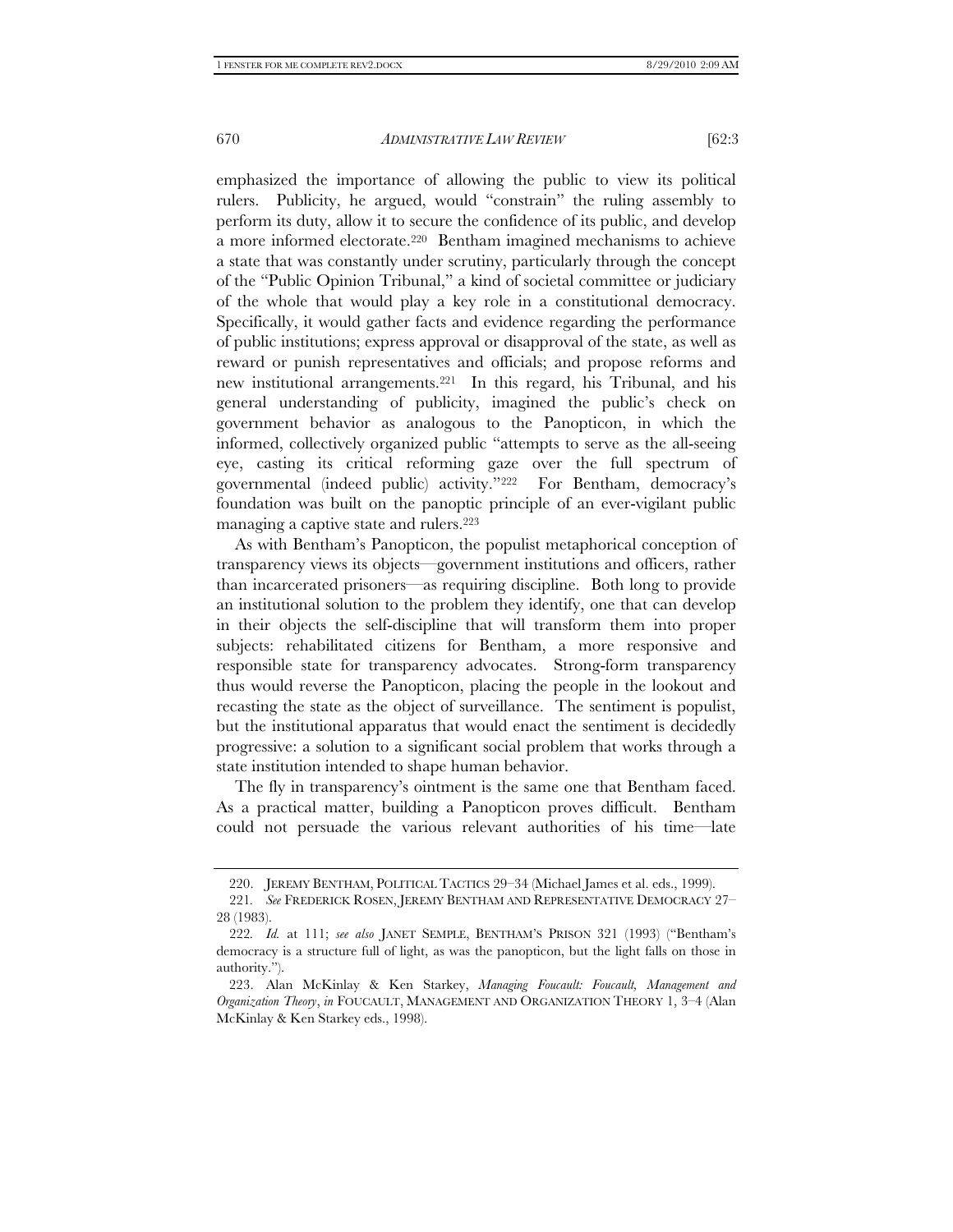eighteenth and early nineteenth century prison administrators, political leadership, and landowners—to allow him to build his model prison.224 Instead, the Panopticon has come to stand as what Foucault calls a "program" rather than a material, historical fact: one of the "diverse realities articulated onto each other" that produces a series of wide-ranging effects throughout society; most importantly, these technologies "crystallize into institutions, they inform individual behavior, they act as grids for the perception and evaluation of things."225 The Panopticon serves as a metaphor for the modern institution, one that seeks to discipline its subjects by forcing them to internalize external authority, to develop the discipline of the self. It also represents the madness and excess of modernity, the pernicious but essential means by which the state could develop as the apex of the modern, rational civilization. It is impossible and horrifying to imagine a world in which one is perpetually under threat of observation.226 But it is also necessary as a metaphor to understand how the modern liberal state develops its subjects, and unsurprising therefore that one of the great liberal and utilitarian political philosophers—one whose writings on the role of publicity in a representative constitutional democracy remain filled with viable, relevant ideals—should have proposed it.

Viewing the boundless and endless desire to achieve a visible state in relation to the panopticized state model leads to two related conclusions. First, because the state cannot be made wholly visible, short of dismantling it or imposing a maddening (and likely impossible to construct) panoptic apparatus, such a desire will lead only to cycles of frustration. The popular will to see the state will ride an asymptotic line that approaches—but never reaches—the perfect and perfectly accountable and responsive government. Second, the will to see the state is so much a part of American democratic, populist political culture that is skeptical of the state that it cannot itself be wished away.227 Technocratic reform to provide incremental

 <sup>224.</sup> SEMPLE, *supra* note 222, at 192–281.

 <sup>225. 3</sup> MICHEL FOUCAULT, ESSENTIAL WORKS: POWER 232 (James D. Faubion ed., 2000).

 <sup>226.</sup> It is unsurprising, therefore, that writers decrying public and private surveillance use the Panopticon as a metaphor for contemporary society. *See, e.g.*, REG WHITAKER, THE END OF PRIVACY 32–46 (1999) (describing the Panopticon as a model for contemporary society). *See generally* Julie E. Cohen, *Privacy, Visibility, Transparency, and Exposure*, 75 U. CHI. L. REV. 181, 184–86 (2008) (noting the prevalence of the Panopticon in academic discussions of surveillance and privacy).

 <sup>227.</sup> I am for this reason skeptical of Edward Rubin's efforts to purge political concepts of their popular and (what he sees as therefore) unhelpful resonances with historical references to a long-vanished state and ideological misrecognitions of the current one by employing uninteresting, uninformative, and naïve heuristics. *See* RUBIN, *supra* note 50, at 16–17. As the legal realist Thurman Arnold argued regarding the conservative opposition